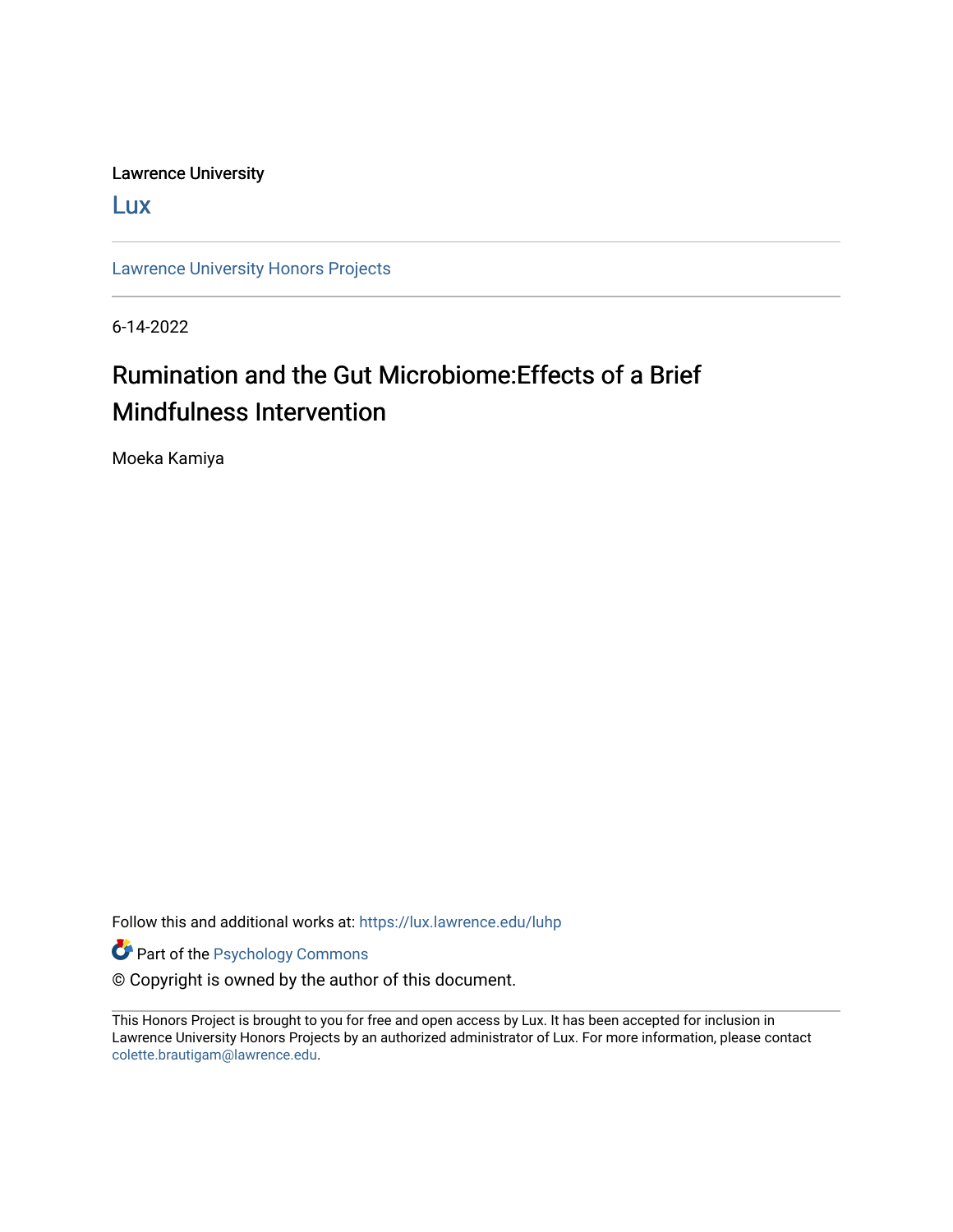#### **Rumination and the Gut Microbiome: Effects of a Brief Mindfulness Intervention**

Moeka Kamiya

Department of Psychology, Lawrence University Dr. Lori Hilt and Dr. Brian Piasecki May 2, 2022

#### **Author Note**

This project would not have been possible without the support from my advisors, peers, and participants. I would like to give my deepest appreciation to my advisors, Dr. Lori Hilt and Dr. Brian Piasecki. Thank you so much for guiding me from the beginning of this project. I am truly honored to submit this work as their student. I also want to deeply appreciate Dr. Eric Lewellyn who helped me run the study from its preparation. This study was not possible without his insight and support. Elizabeth Hermann, who is a research assistant on this project, supported me from the beginning. I truly appreciate your work ethic and helpful advice. This project would have not been possible without the students who participated in the study as well. Thank you so much for your interest and courage to be part of the study and dedication to finishing the study. Lastly, I would like to thank my peers who encouraged me along the way.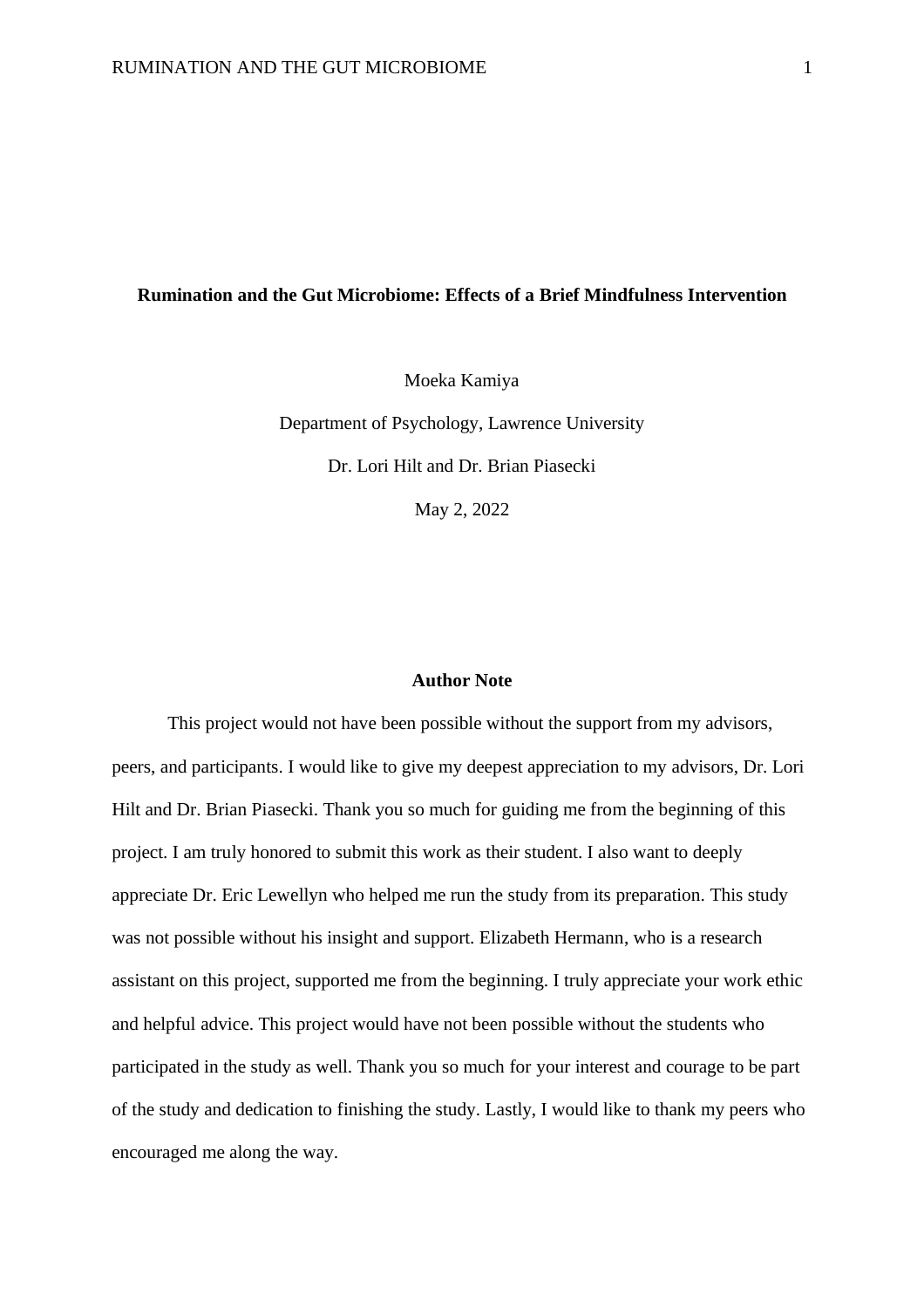#### **Abstract**

Recent work has found relationships between the gut microbiota—the community of organisms that inhabit an animal's digestive tract—and psychological health. In particular, the gut microbiota of individuals with depression shows a different genetic composition to those without depression. Thus, this study explored how rumination, a predictor of depression, and gut microbiota composition are correlated to detect possible gut microbiota alterations present before depression develops. This study also examined whether a brief mindfulness mobile application intervention, which has been shown to reduce rumination, can increase beneficial bacteria abundance and decrease pathogenic bacteria abundance. Participants were 16 first-year students. They engaged in a 4-week brief mindfulness mobile app intervention. Rumination was assessed by a self-report questionnaire, and participants' gut microbiota compositions were analyzed from fecal samples collected at pre- and postintervention. There were significant correlations between rumination and three gut microbiota groups. However, the results were inconclusive due to the small sample size and inconsistency in past studies to determine whether the gut microbiota is beneficial or pathogenic. Additionally, there were significant differences in abundance from pre- to postintervention in three taxa. The genus *Bifidobacterium—*a beneficial taxon—increased*,*  and the genus *Marvinbryantia—*a pathogenic taxon—decreased in individuals after the intervention. However, another pathogenic genus of bacteria, *Alistipes,* increased in individuals after the intervention. Future studies should investigate the relationship between rumination and the gut microbiome with a bigger sample size. Additionally, a randomized controlled trial is needed to see the intervention efficacy alone on gut health.

*Keywords*: rumination, gut microbiota, mindfulness, mobile intervention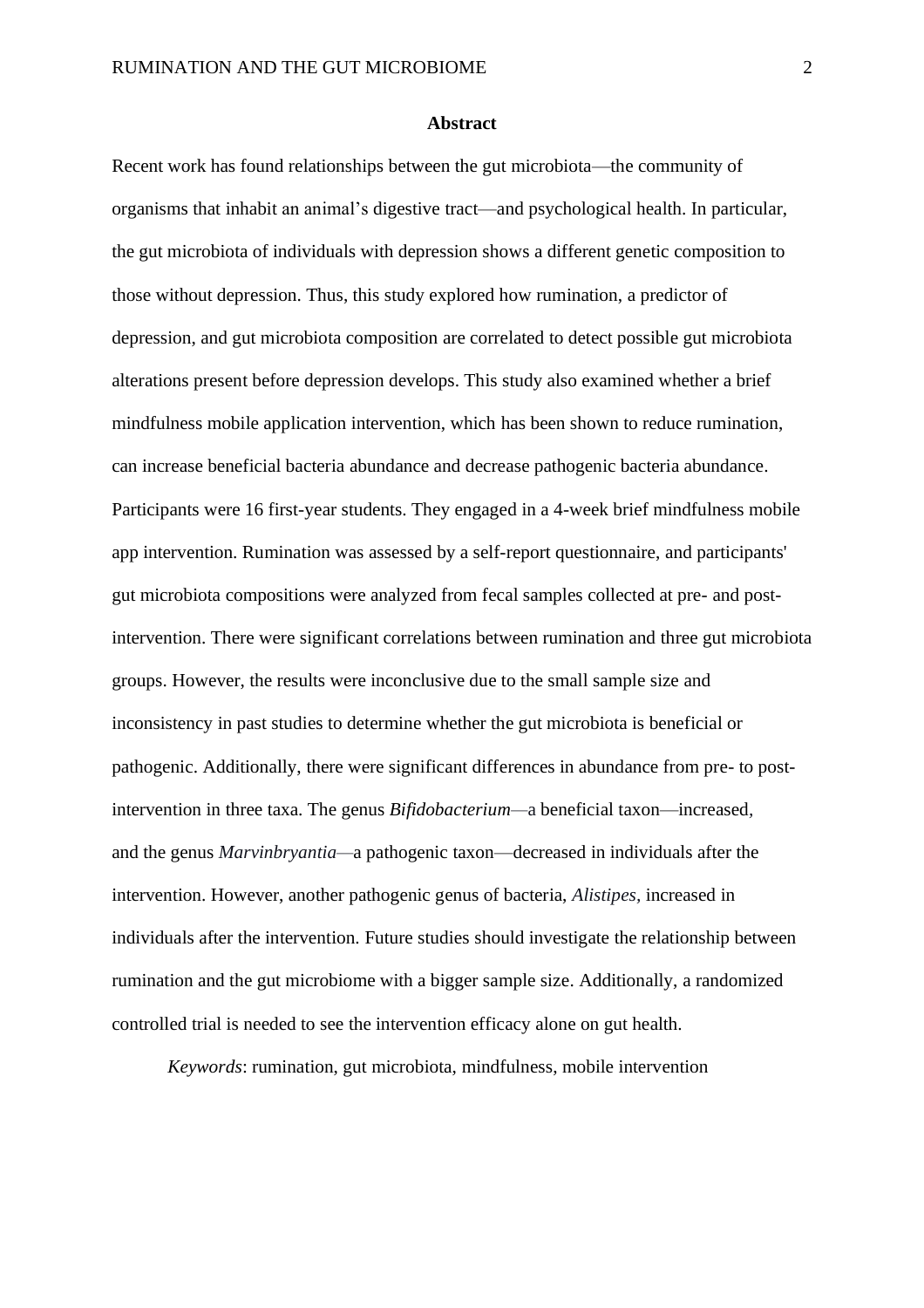#### **Rumination and the Gut Microbiome: Effects of a Brief Mindfulness Intervention**

There are approximately 100 trillion microorganisms that inhabit the digestive tract of an animal, including bacteria, viruses, fungi, and protozoa (Valdes et al., 2018). Such a community of microorganisms is known as the gut microbiota. The gut microbiome functional genes and metabolites of the gut microbiota—can impact host's physiology (Greenhalgh et al., 2016). For example, they can benefit the host by producing energy, vitamins, and other metabolites from the food the host consumes (Mohajeri et al., 2018). Furthermore, the gut microbiome can prevent pathogenic substances from entering the bloodstream by regulating the intestinal permeability, which protects the host from inflammation (Bäumler & Sperandio, 2016; Mohajeri et al., 2018). This mutual relationship between the gut microbiota and the host is called symbiosis (Matsuoka & Kanai, 2015). Consumption of probiotics and prebiotics has been shown to nurture such symbiosis by restoring and supporting the beneficial microorganisms (Azad et al., 2018; Yasmin et al., 2015). On the other hand, consuming antibiotics has been found to alter the proportion and composition of the gut microbiota and cause imbalance in the microbial community (Bäumler & Sperandio, 2016; Ianiro et al., 2016; Kennedy et al., 2017; Mohajeri et al., 2018). This imbalance in the microbial community is known as dysbiosis, and it can negatively impact host health. Past research has thus shown that physiological health is closely related to individuals' gut microbiota.

Recent studies have shown that the gut microbiota is also related to hosts' psychological health, including factors such as stress and depression (Jiang et al., 2015; Karl et al., 2018). In past studies, alteration of gut microbiota composition has been found in people with psychological disorders such as major depressive disorder (MDD) and generalized anxiety disorder (GAD) (Jiang et al., 2015; Lin et al., 2017; Liu et al., 2020; Rong et al., 2019). However, the larger association between the gut microbiome and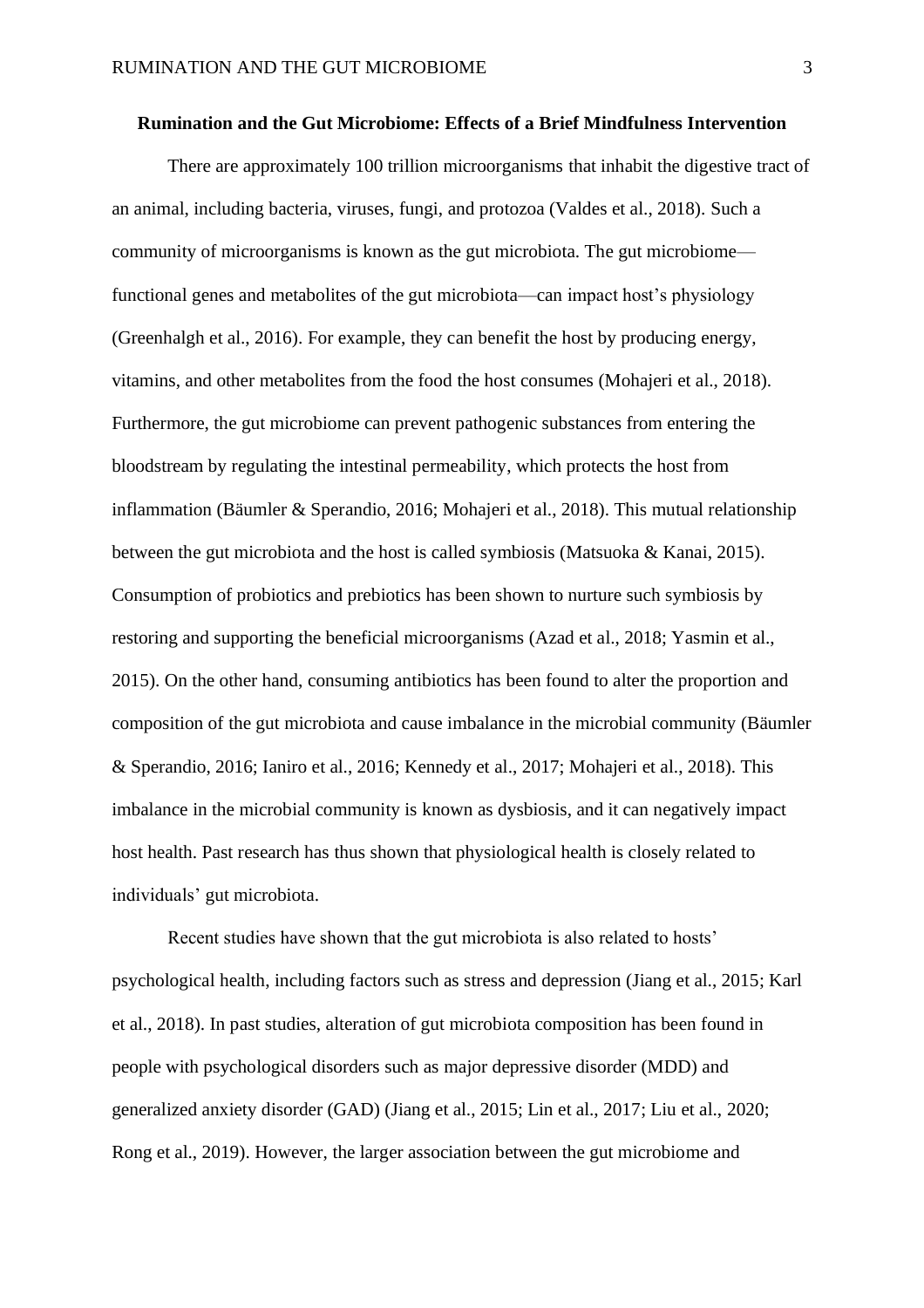psychological health remains to be investigated. To explore how psychological health is related to the gut microbiome before the development of symptoms of clinical depression, my project examined the relationship between the gut microbiome and rumination. Rumination is a maladaptive style of responding to stress which predicts the subsequent onset of psychological symptoms (McLaughlin & Nolen-Hoeksema, 2011; Nolen-Hoeksema, 2000; Wisco & Nolen-Hoeksema, 2008). Furthermore, to explore whether improvement in psychological health can also improve the gut microbiome, the present study investigated how alleviation of rumination via a mindfulness intervention impacts the gut microbiome.

#### **GAD and Gut Microbiome**

Past research found that GAD has an association with the gut dysbiosis (Faravelli et al., 2012; Jiang et al., 2018). GAD is characterized by excessive and uncontrollable worry, which is chronic and persistent (Stein & Sareen, 2015). Jiang and colleagues (2018) reported that people with GAD have a different gut microbiota composition than their healthy counterparts. For example, organisms within the phylum Bacillota/Firmicutes, including the genera *Faecalibacterium, Roseburia, and Subdoligranulum* were all significantly reduced in people with GAD. *Faecalibacterium* is a beneficial bacteria group that produces butyric acid, one of the short-chain fatty acids (SCFAs), as its metabolite from dietary fiber (Liu et al., 2020). SCFAs have anti-inflammatory properties, and they can enhance the intestinal barrier integrity to protect the host from inflammation by preventing pathogenic substances from crossing the gut wall (Dalile et al., 2019). *Roseburia,* another genus found to be decreased in people with GAD, also produces SCFAs in the form of butyric acid. This suggests a possible relationship between a reduced abundance of butyric-acid producing bacteria—which leads to a decreased beneficial gut microbiota—and the pathology of GAD.

#### **MDD and Gut Microbiome**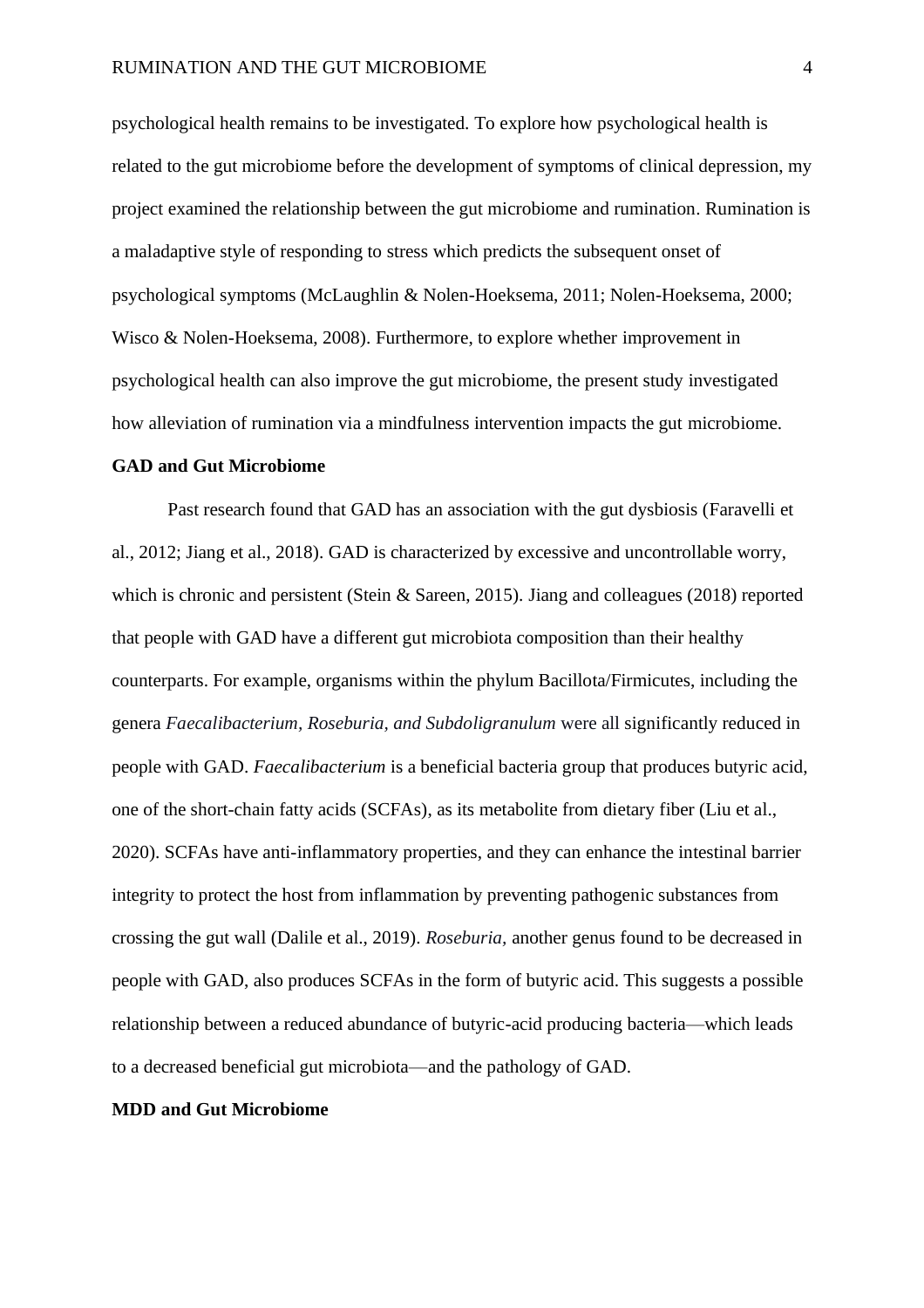People diagnosed with MDD also have different gut microbiota composition from their healthy counterparts (Jiang et al., 2015; Lin et al., 2017; Liu et al., 2020; Rong et al., 2019). MDD is characterized by emotional symptoms, such as depressed mood and hopelessness, and physical symptoms, such as fatigue and pain (Trivedi, 2006). At the phylum level, an increased abundance of Bacteroidetes, Proteobacteria, and Actinobacteria, as well as a decreased abundance of Firmicutes were observed in people with MDD (Jiang et al., 2015). Supporting this, Liu and colleagues (2020) found that people with MDD also had a lower abundance of Firmicutes. However, other studies found a greater abundance in Firmicutes and fewer Bacteroidetes in people with depression, inconsistent with the results of the aforementioned studies (Lin et al., 2017; Rong et al., 2019). Although past studies have inconsistencies in results, these studies collectively suggest that the gut microbiome is altered at the phylum level in people with MDD.

At the genus level, a more specific taxonomic rank than phylum, studies have also found differences in the gut microbiome between people with MDD and their healthy counterparts. Jiang and colleagues (2015) found overrepresented *Alistipes—*one genus represented in the gut microbiome—in people with MDD (Jiang et al., 2015). This is consistent with the results of Naseribafrouei and colleagues' study (2014), which investigated the correlation between the human gut microbiome and MDD. The genus *Alistipes* has been shown to decrease serotonin availability by breaking down serotonin's precursor, tryptophan. Decreased serotonin availability can be detrimental because it contributes to increased depressed mood (Cowen & Browning, 2015; Parker et al., 2020). This suggests that *Alistipes*  is a pathogenic bacteria genus, and its activity is perhaps linked with depression (Foster et al., 2013; Naseribafrouei et al., 2014; Parker et al., 2020).

People with MDD had a reduced abundance of the beneficial genus group *Facalibacterium* (Jiang et al., 2015). The reduction in *Faecalibacterium* was more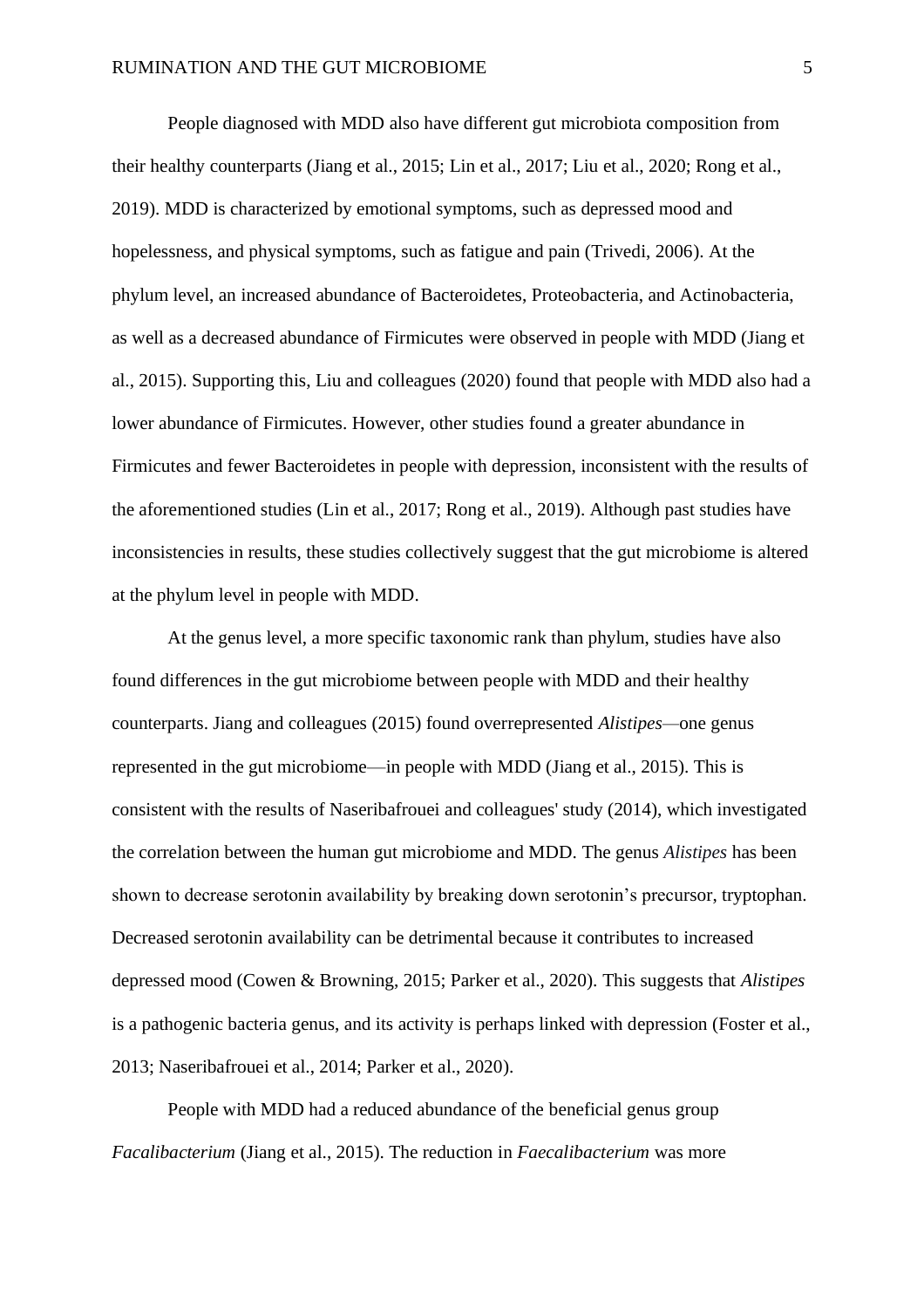pronounced in people with more severe depressive symptoms (Jiang et al., 2015). Similarly, the reduction of *Faecalibacterium* was seen not only in MDD, but also in GAD (Jiang et al., 2015) This suggests a sufficient abundance of this gut microbiota genus may have a protective effect on mental health (Jiang et al., 2015; Liu et al., 2020). A similar trend was also observed by Liu and colleagues (2020). Supporting the association between the decreased amount of the SCFA-producing *Faecalibacterium* in people with MDD, the concentration of SCFAs was lower in patients with depression than their healthy counterparts (Silva et al., 2020). These results suggest that people with MDD have increased pathogenic gut microbiota and decreased beneficial gut microbiota. Further research should be conducted to investigate how the abundance of pathogenic and beneficial gut microbiota are related to psychological health to better understand the holistic picture of the gut microbiota and psychological associations.

#### **Gut Brain Axis**

One mechanism through which gut microbiota composition alteration occurs with MDD and GAD may be through the communication link called the gut-brain axis (GBA). The GBA is a complex, bidirectional connection between the gastrointestinal (GI) tract and the central nervous system (CNS). This link encompasses various routes, such as the immune pathway, the autonomic nervous system (ANS), and the endocrine pathway (Cryan et al., 2019). For example, when the host is exposed to stress, the hypothalamic-pituitary-adrenal (HPA) axis, a part of the endocrine pathway, is activated (Cryan et al., 2019; Misiak et al., 2020). Although the short-term activation of the HPA axis in response to stress exposure is essential for adapting to the environment and restoring homeostasis, repeated exposure to stress can lead to overactivation of the HPA axis (Misiak et al., 2020; Pariante & Lightman, 2008). Such HPA axis abnormality has been associated with psychological disorders like MDD (Iob et al., 2020). Furthermore, research has shown that the overactivation of the HPA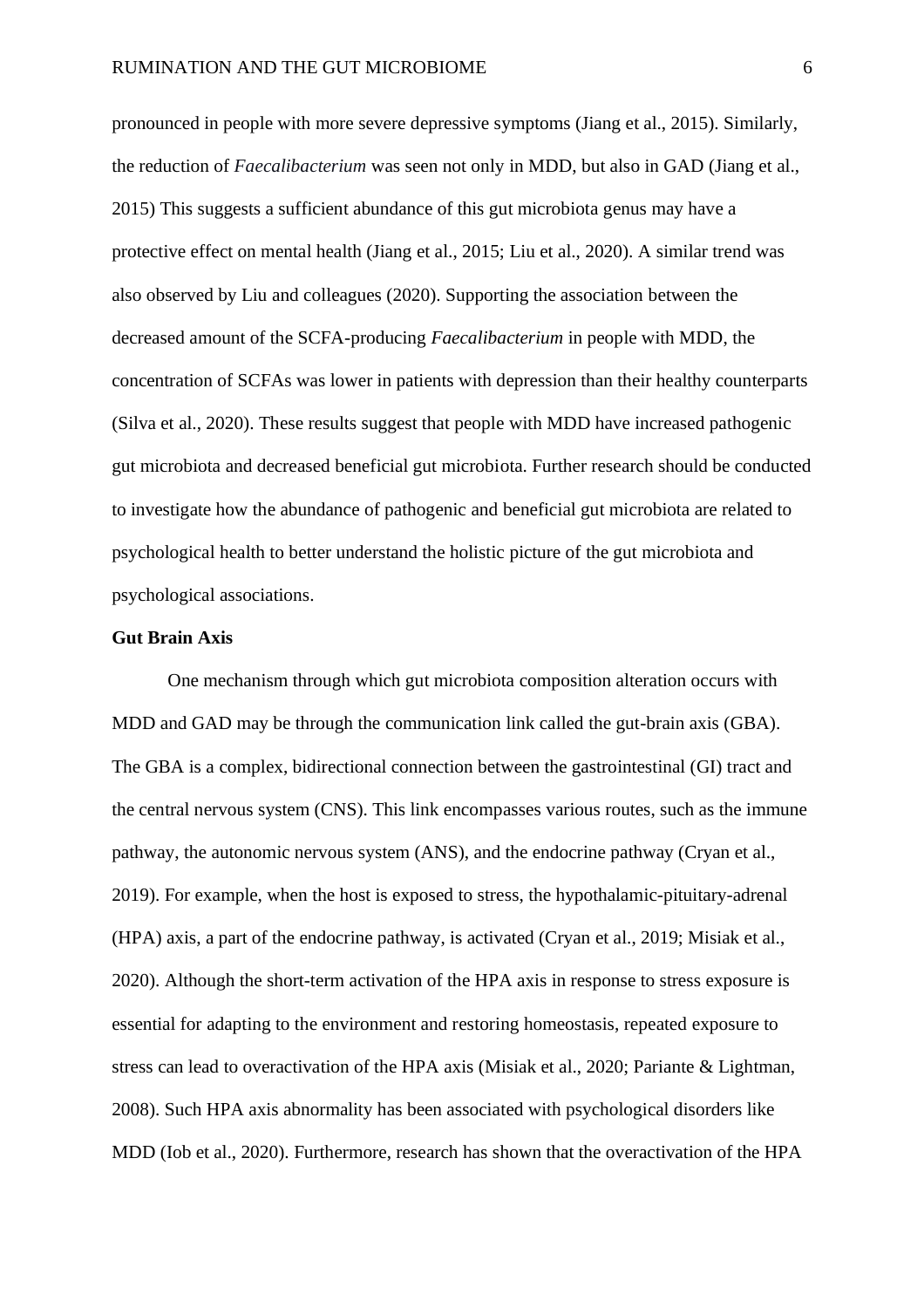axis is also associated with the gut microbiome (Misiak et al., 2020). A possible mechanism of how the HPA axis interacts with the gut microbiome is that the HPA axis activation increases the gut permeability, making the host susceptible to inflammation (Misiak et al., 2020; Vanuytsel et al., 2014). As the GBA is bidirectional, the gut dysbiosis may also contribute to HPA axis overactivation by influencing the release of proinflammatory cytokines (Misiak et al., 2020; Molina-Torres et al., 2019). Therefore, the crosstalk between the gut microbiome and the HPA axis may accelerate the progression of psychological symptoms.

#### **Gastrointestinal Tract Disorders and Mental Health**

Since the relationship between psychological factors and the gut microbiome is bidirectional, studies also show that having a disorder of the gastrointestinal (GI) tract, such as irritable bowel syndrome (IBS) or inflammatory bowel disease (IBD), is associated with some psychological disorders (Crisan & Dumitrascu., 2014). Firstly, up to 90% of patients with IBS also develop MDD in their lifetime (Friedrich et al., 2010). IBS involves chronic and relapsing abdominal discomfort and pain that affects the large intestine (Distrutti et al., 2016). One mechanism involved in the pathology of IBS is increased intestinal permeability and gut dysbiosis, suggesting that the gut microbiome may play a role in IBS symptomatology. For example, people with IBS comorbid with depression and anxiety have shown gut microbiota alteration such as higher *Prevotella* and lower *Lachnospiraceae*  (Simpson et al., 2020)*.* The altered intestinal motility due to IBS can also interact with the CNS, which may also play a role in impacting psychological health (Banerjee et al., 2017). These studies suggest that the intestinal environment may influence psychological health through GBA.

Another gastrointestinal tract disorder associated with psychological disorders is IBD. IBD includes both Crohn's disease (CD) and ulcerative colitis (UC), and it involves chronic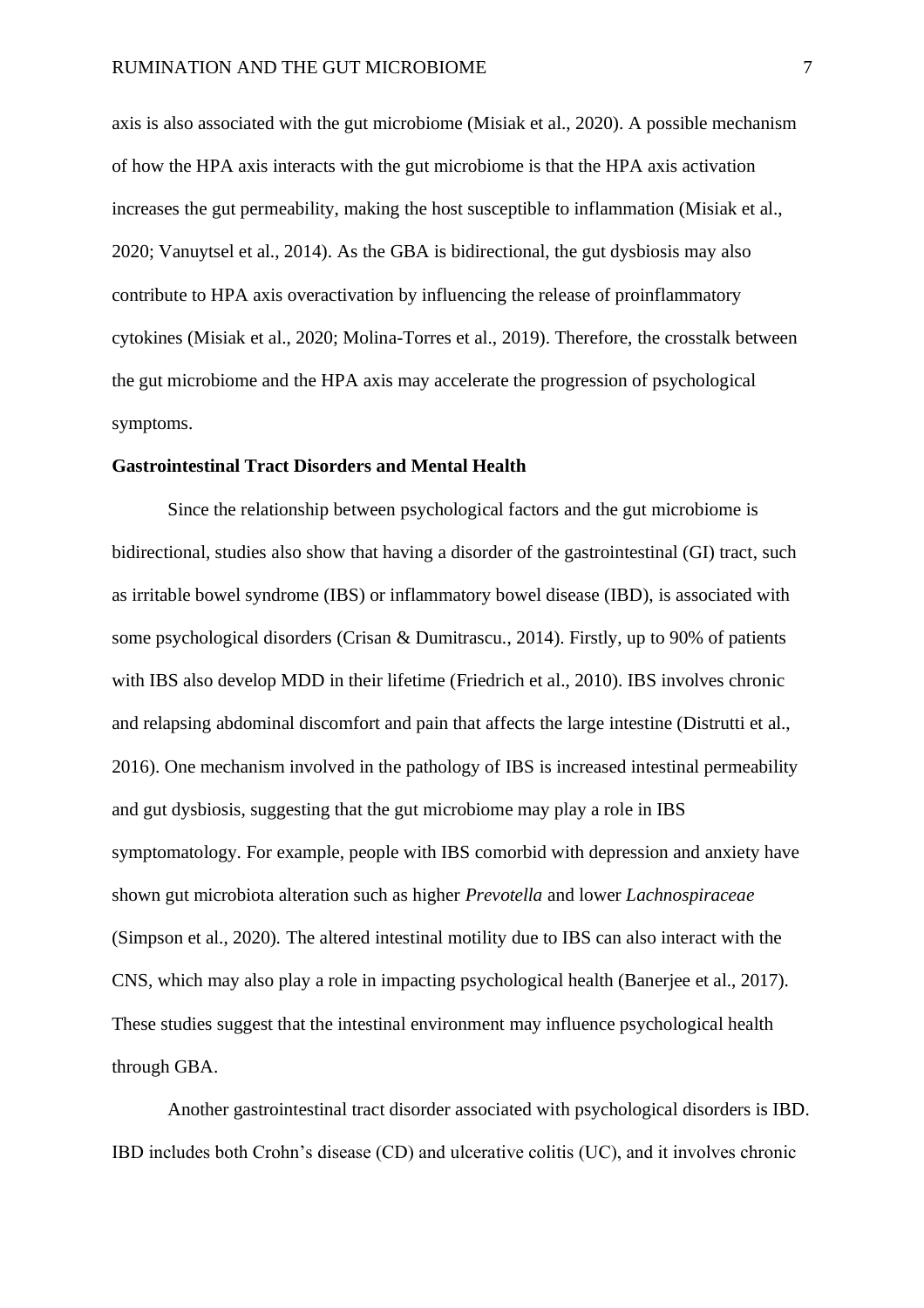inflammation in the gastrointestinal tract. A review by Graff and colleagues (2009) revealed that the life prevalence of psychological disorders (i.e., depression and anxiety) for IBD patients is 65%, and this suggests an association between psychological disorders and IBD. Multiple studies have found an imbalance of the gut microbiome in people with IBD; namely, there is decreased Firmicutes as well as increased Proteobacteria compared to healthy counterparts (Frank et al., 2007; 2015; Tong et al., 2013). Butyrate-producing bacteria such as *Faecalibacterium* were also decreased in IBD patients and may have negative impact on the pathology of IBD (Fornelos et al., 2020). Such butyrate-producing bacteria were also reduced in people with MDD and GAD, suggesting its importance in the pathology of both psychological disorders and GI tract disorders. These findings further support the relationship between gut dysbiosis and psychological disorders.

#### **Rumination**

To investigate the association between the gut microbiome and psychological health, this study first explored how rumination is associated with the gut microbiome. Rumination is a transdiagnostic risk factor that predicts the subsequent onset of psychological symptoms including anxiety and depressed mood (McLaughlin & Nolen-Hoeksema, 2011; Nolen-Hoeksema, 2000). In response to psychological stress, people often use a ruminative response style—dwelling in a negative thought loop repetitively and passively focusing on negative thoughts and stressful experiences without actively taking an action to solve the problems (Nolen-Hoeksema et al., 2008). This response style can lead to further emotional distress and eventually leads to the onset of psychological disorders (Nolen-Hoeksema et al., 2008). Therefore, rumination is a mediating factor between psychological stress and the onset of psychological symptoms (Jose & Brown, 2008).

When people ruminate in response to stressful events, they may also experience prolonged activation of the GBA, which may impact the gut microbiome. Therefore, people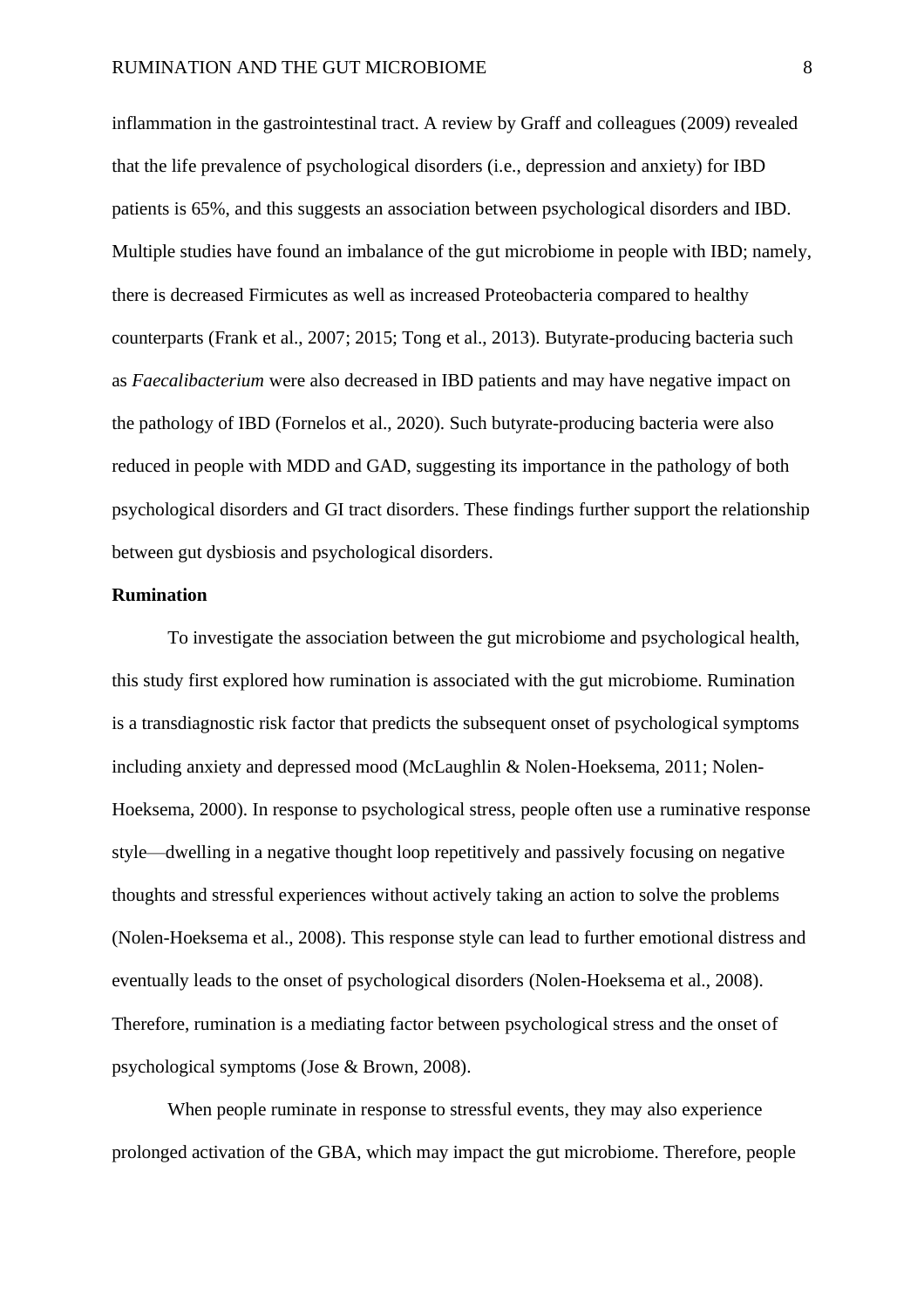with higher rumination may already be at risk of the gut microbiome alteration, even before the onset of psychological symptoms (Brosschot et al., 2006; Zoccola & Dickerson, 2012). For this reason, it is possible that the gut microbiota composition of people with high rumination may be similar to that of people with MDD and GAD. Thus, I proposed that increased rumination would be associated with increased proinflammatory/pathogenic gut microbiota and decreased anti-inflammatory/beneficial gut microbiota. Investigating whether the gut microbiome alteration occurs in those with high rumination prior to the development of psychological disorders is crucial because finding the gut microbiota composition alteration in individual with higher rumination can lead to advocating for prevention efforts for both gut and psychological health.

#### **Mindfulness**

Given that rumination is a predictor of psychological disorders, it is critical to intervene to its maladaptive response style to reduce the risk of the onset of depression and anxiety symptoms (Cook et al., 2019; Labelle et al., 2010). Mindfulness is an effective intervention shown to help people disengage from rumination (Falsafi, 2016; Perestelo-Perez et al., 2017). Practicing mindfulness encourages nonjudgmental focus on the perception and sensation of the present moment (Roca et al., 2021). Different modalities of a mindfulness intervention, such as a brief mobile app mindfulness intervention, are also effective in alleviating people's rumination and depressive symptoms (Hilt & Swords, 2021). Hence, I propose that a brief mindfulness mobile app intervention would lower rumination, subsequently causing people to have less pathogenic gut microbiota and more beneficial gut microbiota.

Although past studies have found the relationship between gut microbiota alteration and psychological disorders, no studies have investigated whether improvement in mental health can improve the gut microbiota composition. Thus, investigating the relationship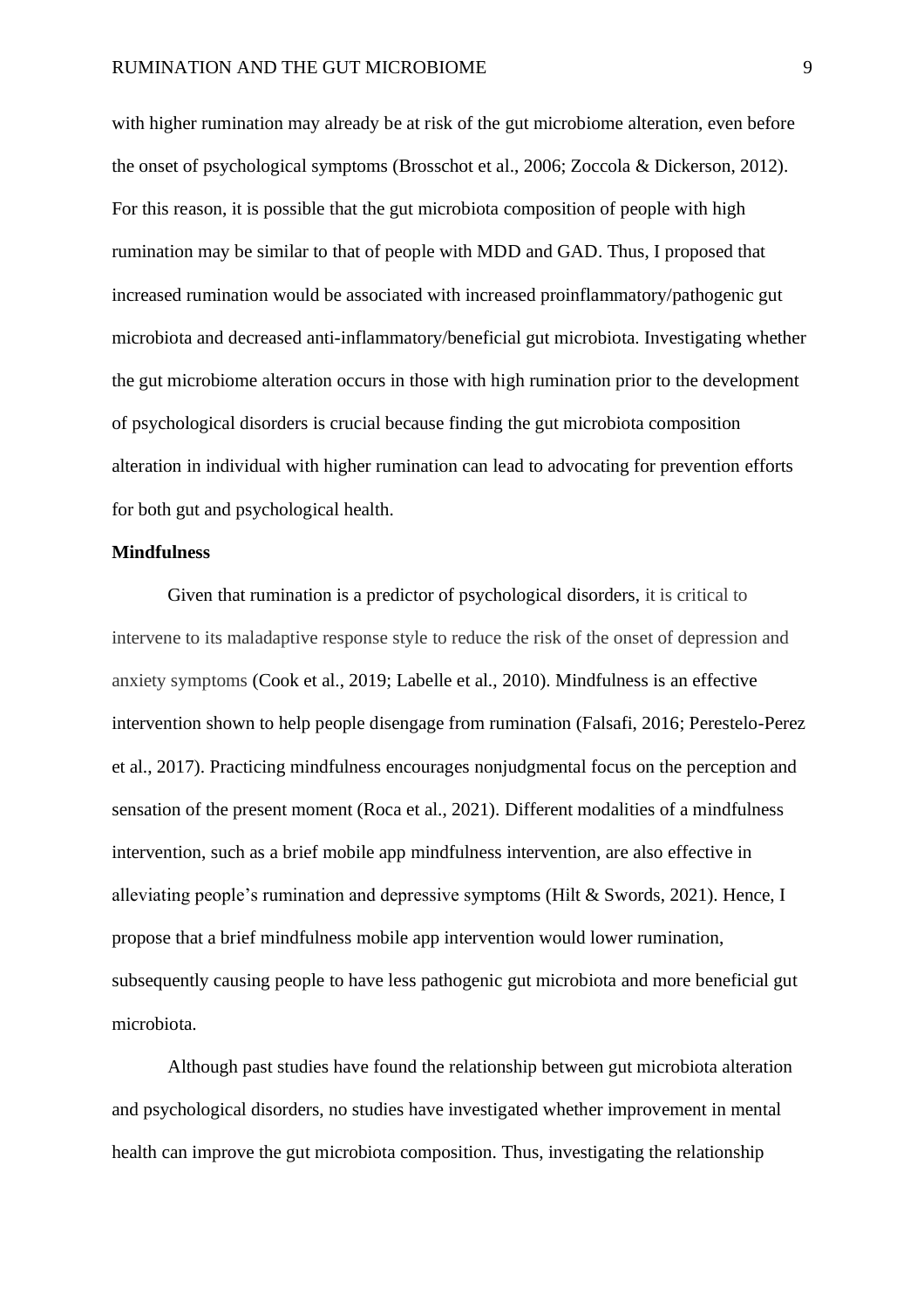between improvement of rumination with a brief mindfulness mobile app and how it affects the gut microbiota composition is novel. Exploring the impact of a brief mindfulness mobile app on the gut microbiome is crucial because the mindfulness app intervention could be an accessible treatment for both gut and mental health in addition to conventional treatments.

There are no previous studies I could identify which investigated the influence of a brief mindfulness mobile app intervention alone on the gut microbiota. One past study has found that people who engaged in meditation and a vegan diet for more than three years had significantly different gut microbiome compositions than omnivorous people who had never engaged in any meditation training (Jia et al., 2020). They found that vegan people who consistently engaged in meditation had a lower abundance of Actinobacteria and Proteobacteria and an increased abundance of Firmicutes at the phylum level. They also found an increased abundance of *Roseburia* at the genus level. However, since Jia and colleagues (2020) investigated the influence of both meditation and vegan diets on the gut microbiota, it is unclear how meditation alone affects the gut microbiota. Moreover, their participants practiced meditation and a vegan diet for more than three years, so studying how a brief intervention influences the gut microbiome is warranted.

The current study investigated two hypotheses: 1. There is a positive correlation between the pre-intervention rumination score and the abundance of pathogenic/proinflammatory bacteria, whereas there is a negative correlation between the pre-intervention rumination score and the abundance of beneficial/anti-inflammatory bacteria and 2. engaging in four weeks of a brief mindfulness mobile app intervention increases the abundance of some beneficial gut microbiome and reduces the abundance of some pathogenic gut microbiome compared to before the intervention through the mediating effect of decreased rumination.

#### **Methods**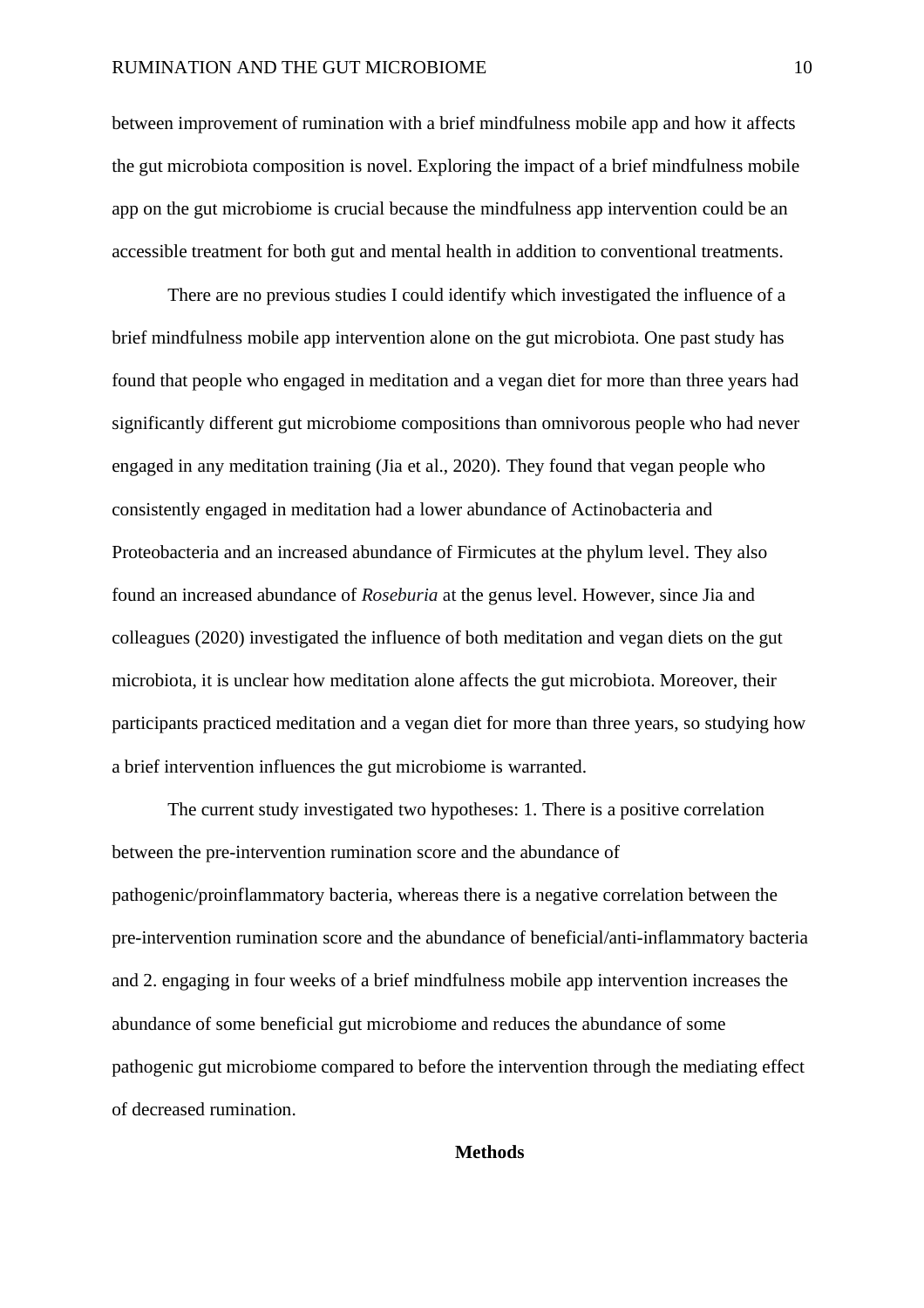#### **Participants**

The participants were 16 first-year students at Lawrence University. First-year undergraduates were chosen as participants, because the transition to college is associated with heightened psychological stress due to the drastic change in their environments (Rayle & Chung, 2007). The inclusion criterion was being a first-year student at Lawrence University. The exclusion criterion was practicing meditation or mindfulness. I excluded 6 students from participating based on the exclusion criteria. Participants were 18.75% male, 50% female, 18.75% non-binary, and 12.5% did not categorize themselves. The self-reported race was 81.25% White, 12.5% Asian, and 6.25% multiracial. The self-reported ethnicity was 81.25% non-Hispanic, and 18.75% Hispanic (6.25% Mexican, 6.25% Dominican, 6.25% Central or South American).

#### **Procedure**

First-year undergraduates were recruited to participate in the study through posters, word-of-mouth, and announcements in introductory biology and psychology classes. Students who were interested in participating in the study scanned a QR code on the poster linked to the screening questionnaire to determine their eligibility to participate. Thirty-five students completed the screening questionnaire with Qualtrics survey software (Qualtrics, UT, USA). Sixteen first-year students were then chosen as participants based on the inclusion and exclusion criteria. They were invited to schedule a laboratory visit to proceed with the study. In the first lab visit, participants provided written consent and completed the baseline questionnaire using Qualtrics survey software, and installed the CARE app (Hilt & Swords, 2021) on their mobile device. They also received a stool sample collection kit, including a specimen collector pan and tube, to submit the sample. The participants submitted their preintervention stool sample within two days after they visited the lab. Upon submitting their pre-intervention stool sample, participants were notified to use the CARE app three times per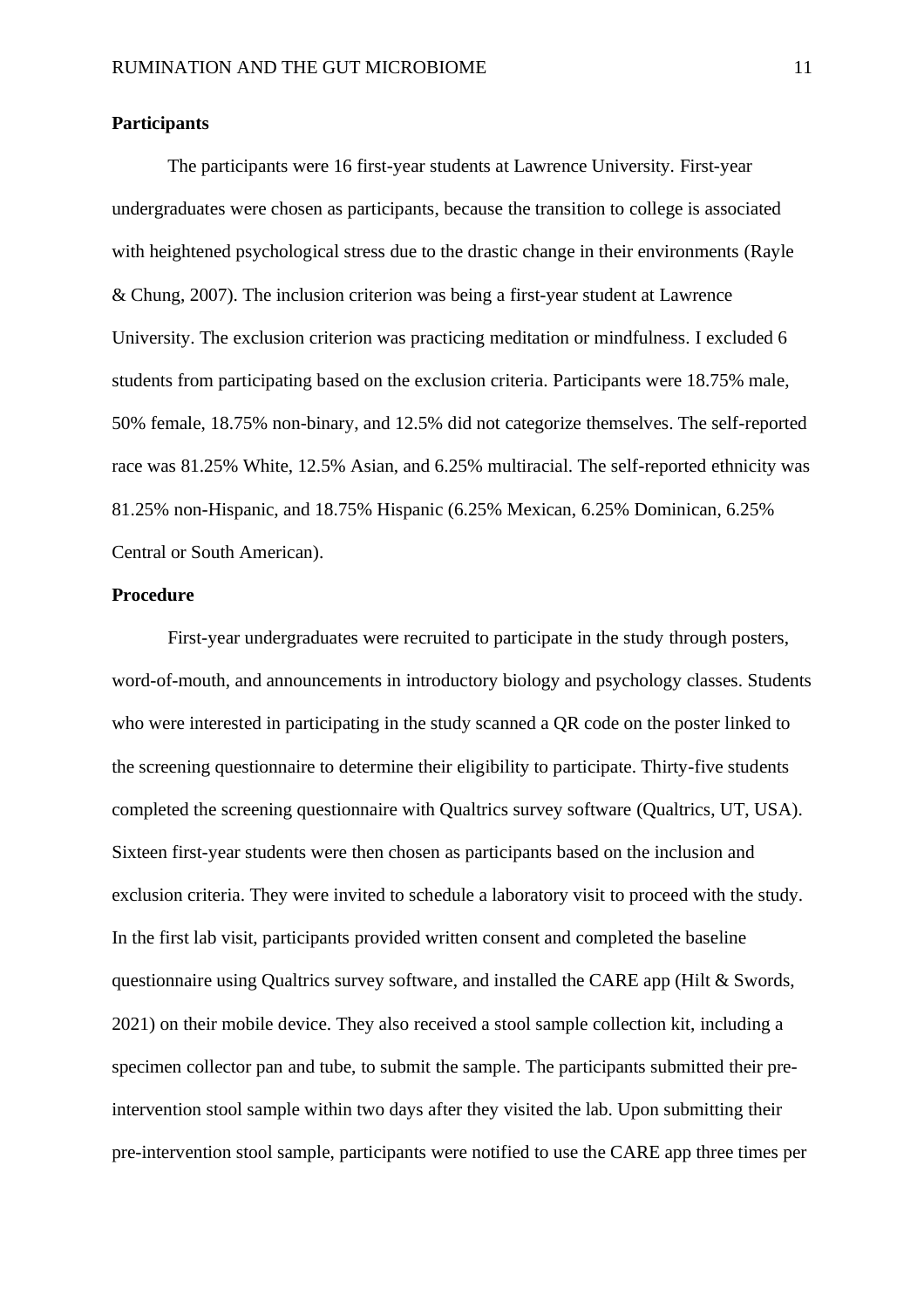day for four weeks. At the end of four weeks, participants revisited the lab to complete the post-intervention questionnaire using Qualtrics survey software. They submitted their second stool sample within two days after the second lab visit. Participants received \$20 for participation: \$5 at the initial lab visit and \$15 when they completed the study.

Of the 16 participants who were enrolled, 11 completed the post-intervention survey and 10 completed the entire study. There were no significant group differences in demographic variables or baseline variable between completers and those lost to follow-up, with the exception of the withdrawal of the two participants who did not fit into any of three gender categories I provided in the questionnaire. Although there might be a relationship between the participants who did not fit into any of the three gender categories and the reasons why they withdrew from the study, I could not detect a distinct trend given the small sample size.

### **Mobile App**

Participants received reminder to use the app three times a day. Notifications were timed based on sleep and wake times that participants reported when they first downloaded the app during their lab visit (i.e., post-wake-up, afternoon and before bedtime) and were randomized. Each time participants opened the CARE app, they were asked nine questions regarding their current thoughts and rated their mood on sliding scales. If participants' sad or anxious mood rating was 90 or above (out of 100), they had an 85% chance of receiving a mindfulness exercise. If their rating was lower than 90, their chance of receiving an exercise was 67%. The app was made in this way so that participants would have a greater chance of engaging in a mindfulness exercise when they needed it to alleviate their sad or anxious moods while still preventing them from learning the pattern and providing their answer to get or avoid a mindfulness exercise. If a mindfulness exercise was given, participants were asked how much time they had from the range of 0-15 minutes and were randomly assigned an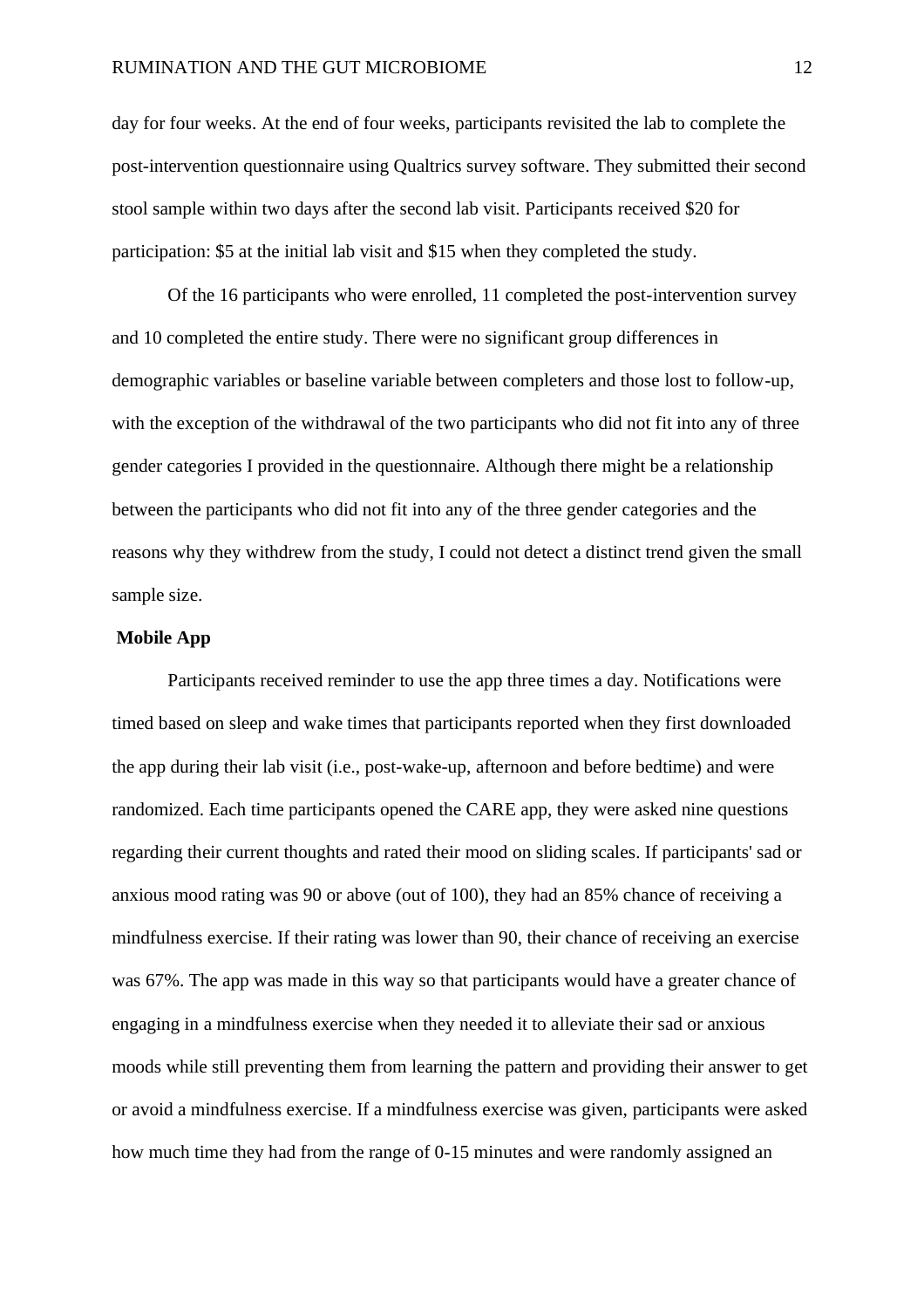exercise that fit within the time frame. The 1-minute exercises provided written instructions for focusing on physical sensations, sounds, or breath with a 60 second timer (Hilt & Swords, 2021). The 3- to 5- minute exercises provided guided audio for breathing, sounds, or body scans (i.e., tuning the awareness to the sensations in their body nonjudgmentally; Murphy et al., 2022). The 10- to 12- minutes exercises additionally provided other commons mindfulness exercises (Hilt & Swords, 2021). Participants engaged in this process for four consecutive weeks.

#### **Outcome Measures**

**Trait Rumination.** The Ruminative Response Subscale (RRS) was used to measure trait rumination (Nolen-Hoeksema & Morrow, 1991). The RRS is a 22-item self-report questionnaire which is summed to calculate the total score. The RRS total score measures an individual's ruminative tendency using a 4-point Likert scale (1 = *almost never*, 2 = *sometimes*, 3 = *often*, 4 = *almost always*). Sample items include*,* "Think about how alone you feel," "Think 'What am I doing to deserve this?'," and "Think about a recent situation, wishing it had gone better." This measure has shown good internal consistency and reliability (Lei et al., 2017). In this study, RRS showed good reliability of  $\alpha = .802$  (pre-intervention) and  $\alpha = .806$  (post-intervention).

**Depressive Symptoms.** The Beck Depression Inventory (BDI- II) was used to measure depressive symptoms (Beck et al., 1996). It is 21-item self-report items that use a 4 point scale ranging from 0 (*symptom absent*) to 3 (*severe symptom*). The BDI- II total score measures an individual's depressive symptoms over the past two weeks. Sample items include: " $0 = I$  do not feel sad,  $1 = I$  feel sad much of the time,  $2 = I$  am sad all the time,  $3 = I$ *am so sad or unhappy that I can't stand it*." High internal consistency for this measure has been reported (Beck et al., 1988). In this study, BDI- II showed adequate reliability of α  $=$  .766 at pre-intervention and good reliability of  $\alpha = .839$  at post-intervention.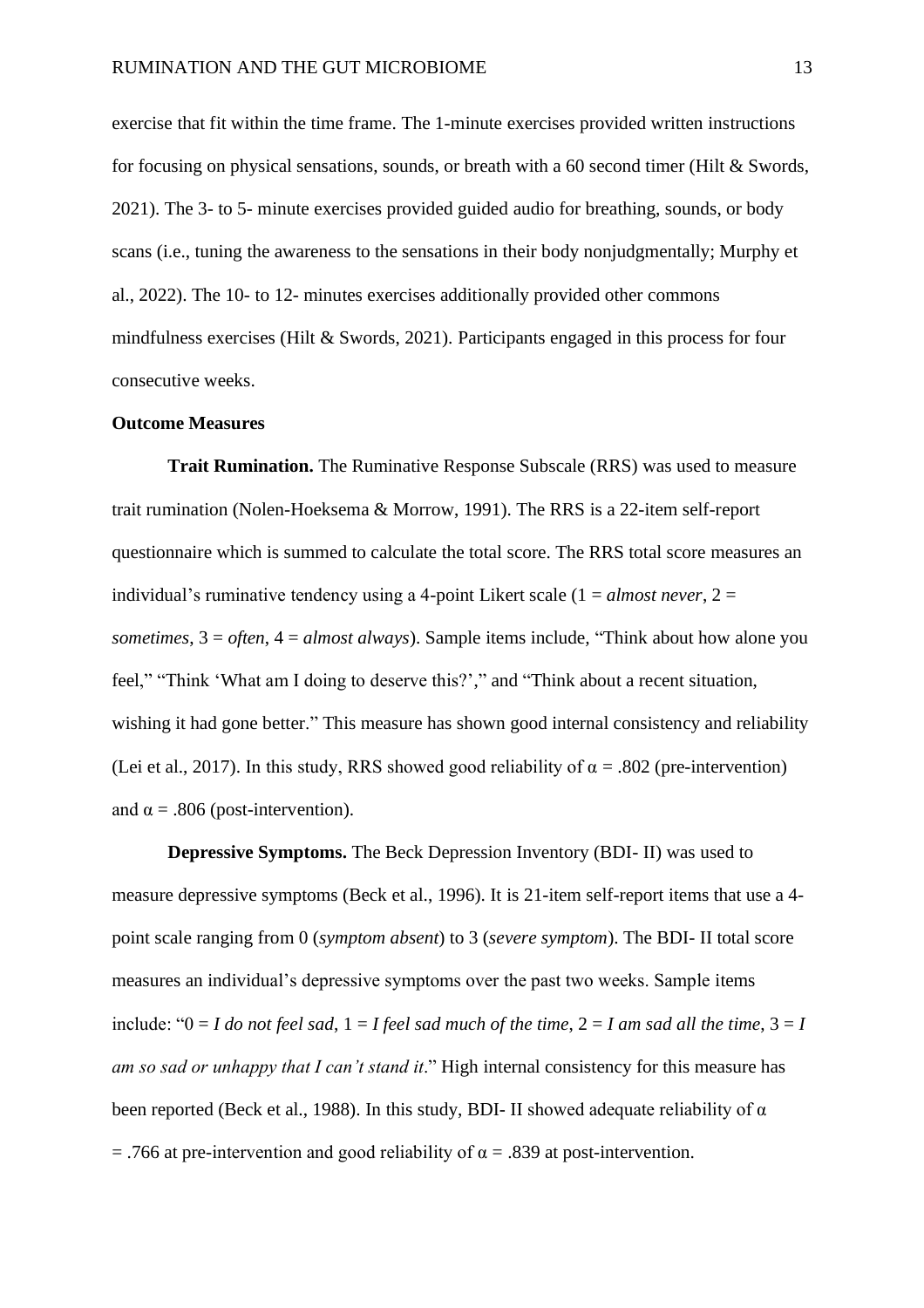**Anxiety Symptoms.** The Beck Anxiety Inventory (BAI) was used to measure anxiety symptoms (Beck et al., 1988). It is a 21-item self-report questionnaire that uses a 4-point scale (0 = *Not at all*, 1 = *Mildly, but it didn't bother me much,* 2= *Moderately, it wasn't pleasant at times,* 3 = *Severely, it bothered me a lot*). The BAI total score measures an individual's anxiety symptoms during the past month. Sample items include, "Unable to relax," "Fear of worst happening," and "Terrified or afraid." The BAI has been reported to have high internal consistency and test-retest reliability (Beck et al., 1988). In this study, BAI showed high reliability of  $\alpha = .917$  at pre-intervention and adequate reliability of  $\alpha = .728$  at post-intervention.

**Worry.** The Penn State Worry Questionnaire (PSWQ) was used to measure worry (Meyer et al., 1990). It includes 16-items that uses a 5-point Likert scale (1 = *not at all typical of me* to 5 = *very typical of me*). The total score of the PSWQ measures an individual's tendency to worry. Sample items include, "My worries overwhelm me," "I am always worrying about something," and "I worry about projects until they are all done." The PSWQ has demonstrated high internal consistency and good test-retest reliability (Meyer et al., 1990). In this study, PSWQ showed high reliability of  $\alpha$  = .907 (pre-intervention) and  $\alpha$ = .870 (post-intervention).

**Trait Mindfulness.** The Five Facet Mindfulness Questionnaire (FFMQ) was used to measure five dimensions of mindfulness (Baer et al., 2006). These five facets include observing, describing, acting with awareness, nonjudgment of inner experiences, and nonreactivity to inner experience. It contains 39 items and uses a 5-point scale (1 = *Never or very rarely true*, 2 = *Rarely true,* 3= *Sometimes true,* 4 = *Often true,* 5 = *Very often or always true*). The sample items are, "When I'm walking, I deliberately notice the sensations of my body moving," "I am easily distracted," and "I can usually describe how I feel at the moment in considerable detail." The FFMQ has shown adequate internal consistency (Shallcross et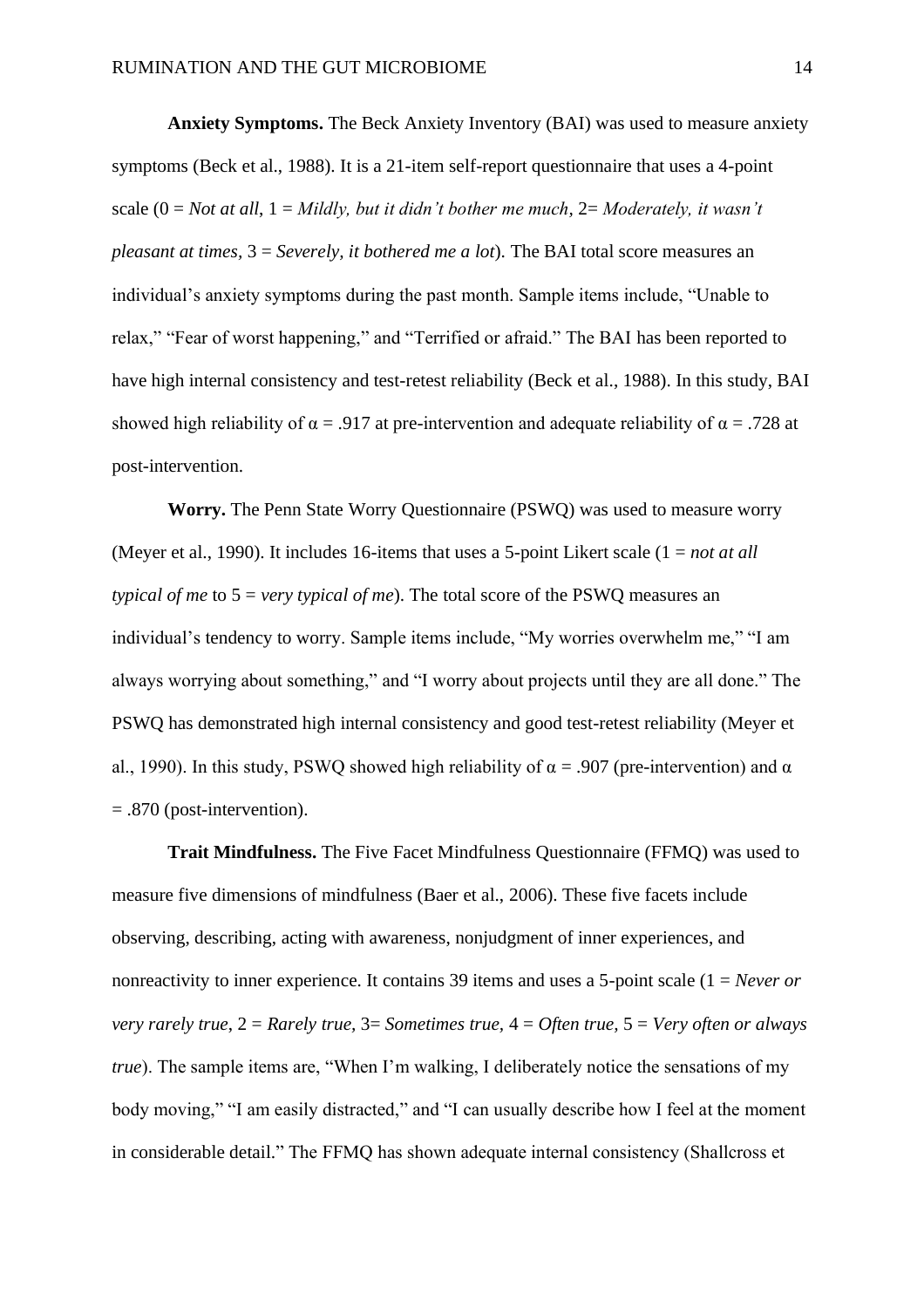al., 2020). In this study, the reliability for the subscales were as follows: Observing (preintervention  $\alpha = .642$ , post-intervention  $\alpha = .454$ ), Describing (pre-intervention  $\alpha = .902$ , post-intervention α = .879), Awareness (pre-intervention α = .791, post-intervention α = .805), Nonjudgment (pre-intervention  $\alpha$  = .897, post-intervention  $\alpha$  = .885), and Nonreactivity (pre-intervention  $\alpha = .780$ , post-intervention  $\alpha = .724$ ). Since the reliability of Observing subscale was low, it was excluded from analyses.

#### **Additional Information**

Since research has shown that multiple factors influence the gut microbiome, I asked the participants to report some possible confounding variables that might also alter the gut microbiome and affect the results (Ianiro et al., 2016; Karl et al., 2018; Mach & Fuster-Botella, 2016; Mohajeri et al., 2018; Sánchez et al., 2017). In this study, I obtained information about participants' medication intake: whether they had taken any antibiotics within a year, any probiotics or probiotic supplements and its frequency, any form of antiinflammatory medication (e.g., ibuprofen, acetaminophen, etc.) in the last three months, and any other medications such as dietary supplements. Regarding participants' diet, I also assessed their dietary restrictions (i.e., vegan, vegetarian, pescatarian, gluten-free, etc.), dietary habits (i.e., food groups they usually consume in each meal), and how often they consume alcohol. I also asked how often they exercise as well as whether they were receiving any treatments for a psychological disorder (e.g., anxiety, depression, ADHD, etc.) during the study. If they were doing so, they specified which type of treatment (i.e., medication, psychotherapy, or combination of both) and how often they partook in therapy.

#### **Gut Microbial Community Collection**

The stool sample was self-collected by the participants at a designated restroom in the same building as the laboratory. All the stool samples were collected within two days after the lab visit except for one baseline sample collected after 5 days. Participants collected their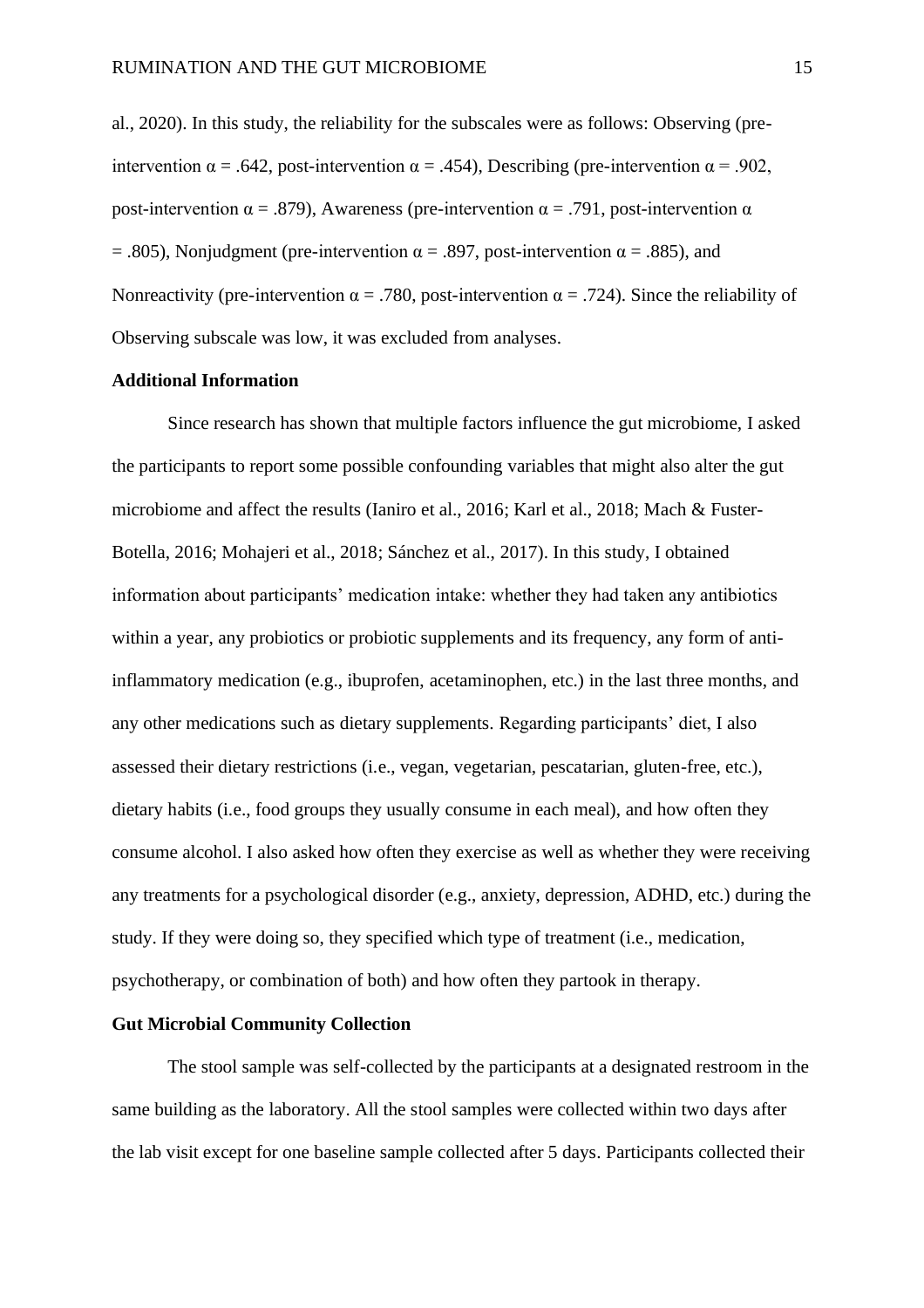stool sample using a specimen collector pan and submitted one scoop of stool sample using a DNA/RNA Shield Fecal Collection Tube (Zymo Research, CA, USA). Participants wore disposable gloves when they engaged in sample collection and were encouraged to wash their hands thoroughly after the sample collection. All the materials used during the sample collection were disposed of in a biohazardous waste container. I followed the Biosafety Level 2 protocol to avoid contamination by wearing lab coats and gloves when I retrieved the submitted samples. Additionally, I checked the designated bathroom that the participants underwent collection at least twice a day during the sample collection period and disinfected the surfaces. The submitted stool samples were stored in a freezer until all samples had been collected. Once all the samples were collected, I sent them to Zymo Research for microbial community analysis.

#### **Ethical Consideration**

The study was approved by the Lawrence University Institutional Review Board (IRB). The study protocol followed the IRB ethical guidelines and Biosafety Level 2 guidelines for safety. Participants who expressed interest in participation were introduced to the study details and signed the written informed consent forms.

#### **Data Analytic Plan**

**Psychological Measures.** To examine whether the brief mindfulness mobile app intervention improved participants' psychological health, I investigated how psychological variables (i.e., rumination, depression, anxiety, worry, and mindfulness) changed at postintervention. I first examined skewness and kurtosis for all variables for psychological measures. Next, I investigated how much each variable value changed from pre-intervention to post-intervention with paired-samples *t*-tests to test the effect of the brief mobile app mindfulness intervention on psychological factors. For the variables that showed significant change, I ran multivariate tests with covariates to see whether the changes in such variables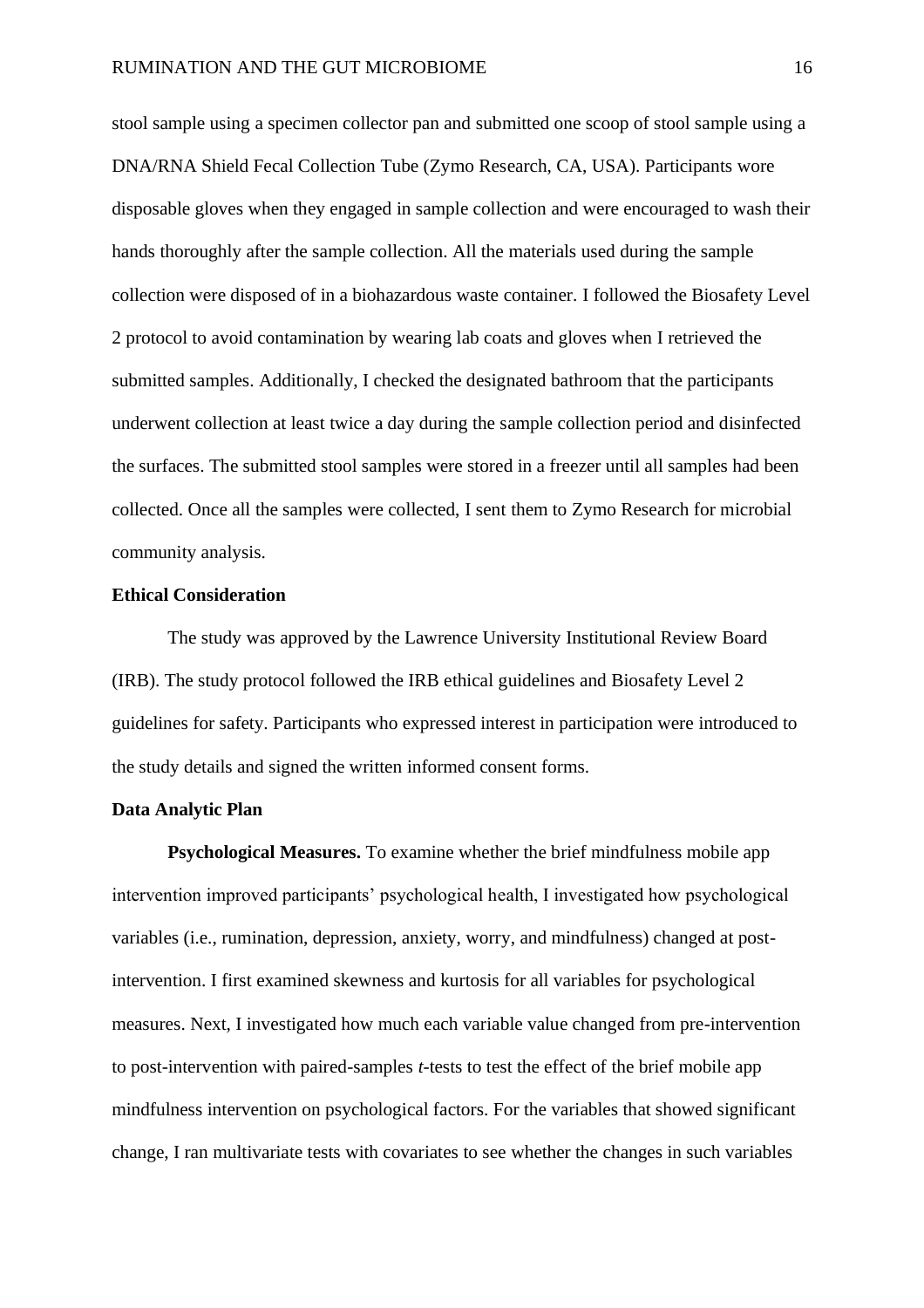were impacted by control variables (i.e., whether they take antibiotics, anti-inflammatory medication, or probiotic products, and whether they exercise). These analyses were conducted with SPSS (IBM, NY, USA). Because this was a preliminary study with small sample size, the confidence interval I used for data analysis was  $90\%$ ,  $p < 0.1$ .

**Gut Microbiome Analysis.** The collected stool sample was analyzed by Zymo Research with 16S rRNA sequencing for microbial compositions, alpha diversity (i.e., Shannon index and Chao 1index), and beta diversity (i.e., unweighted and weighted UniFrac). To examine the relationship between rumination and the gut microbiome, I used the percentage abundance of the gut microbiota composition present in each sample at each taxonomy level from phylum to genus (i.e., phylum, class, order, family, genus).

**Evaluating the Gut Microbiome and Relationship with Psychological Measures.**  To analyze the relationship between the rumination scores and the gut microbiome before the intervention, I ran Pearson bivariate correlation analyses between the pre-intervention rumination scores and the abundance of the gut microbiome detected in each sample from pre-intervention sample collection. To examine whether there was a significant change in the gut microbiome composition after the brief mindfulness intervention, I first tested the significant difference between each gut microbiota composition at each taxonomic level with paired-samples *t*-tests. For the genus found to significantly decrease or increase at postintervention, and the direction of alteration was consistent with the prediction, I ran a mediation analysis using PROCESS macro (Model 4, Hayes, 2017) to see whether such changes were mediated through a decrease in the rumination score. The change in rumination score was attained by calculating residualized change scores. These analyses were conducted with SPSS.

#### **Results**

#### **Psychological Outcomes**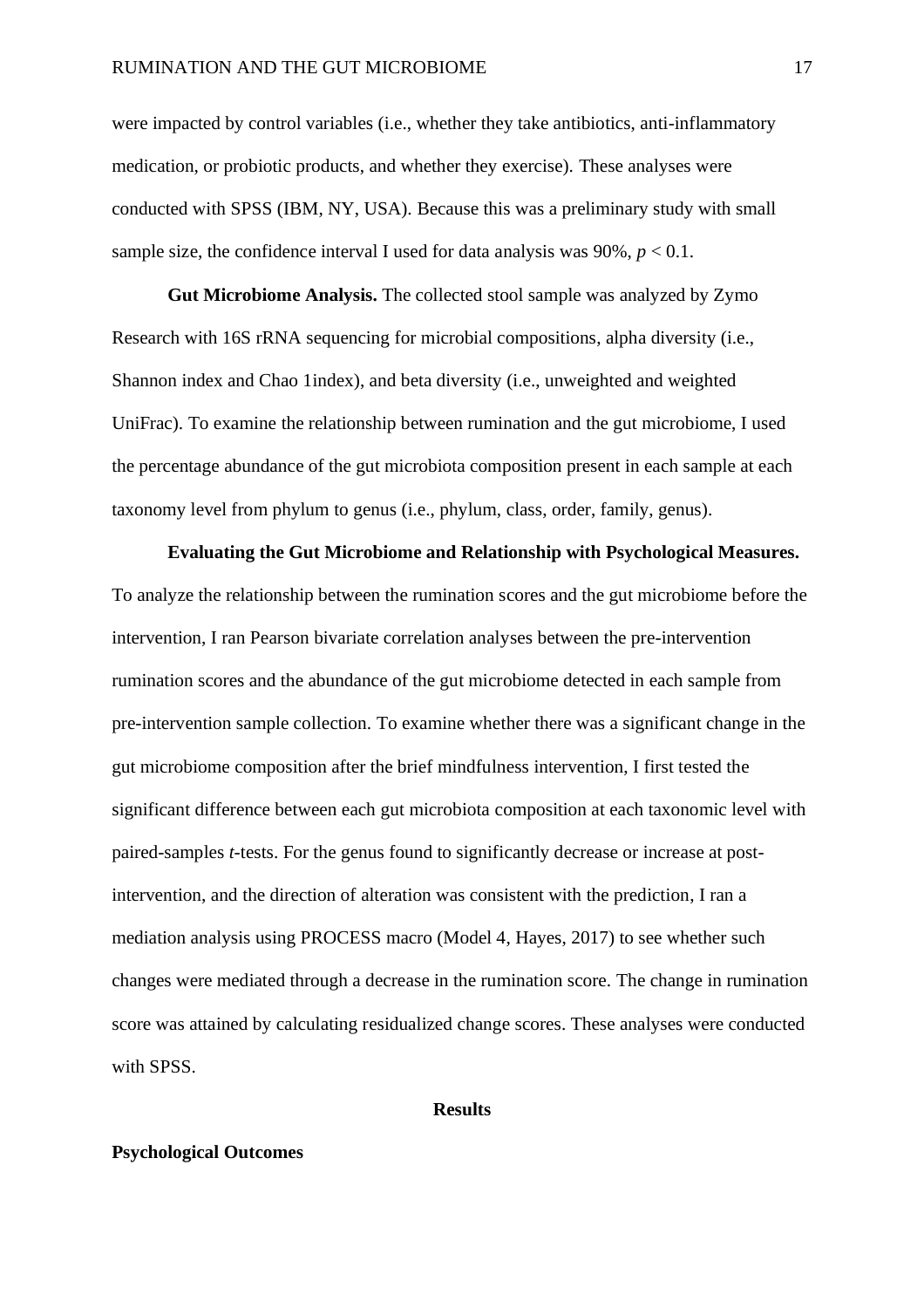In examining skewness and kurtosis for each psychological variable, post-intervention depression showed high kurtosis (3.59). Skewness and kurtosis were in the normal range for other variables at both pre-intervention and post-intervention. I did not correct for the outliers because the present study is a preliminary study with a small sample size.

Paired-samples *t*-tests regarding participants' change in psychological factors with the brief mindfulness mobile app intervention are presented in Table 1. Paired-samples showed that participants' average rumination scores significantly decreased after the 4-week app intervention period with a large effect size. Average depression scores also significantly decreased from pre- to post-intervention with a large effect size. Average anxiety score decreased significantly after the intervention period with a moderate effect size. However, worry did not change. Three of the mindfulness facets—describing, nonjudgment of inner experiences, and nonreactivity to inner experience—increased at post-intervention. They all showed a large effect size. However, the mindfulness facet of acting with awareness did not increase at post-intervention.

Multivariate tests revealed no control variables (i.e., antibiotics, anti-inflammatory medication, probiotics intake, whether they exercise) impacted decrease in rumination. The decrease in depression and anxiety at post-intervention were also not impacted by the control variables. The increase in describing, nonjudgment of inner experiences, and nonreactivity to inner experience were not impacted by the control variables as well. Results of multivariate tests with control variables are presented in Table 2.

#### **Gut Microbial Community**

Alpha diversity, which is a metric that describes the amount of diversity present in any individual sample independently of all other samples, suggested each sample's diversity did not change significantly after engaging in the brief mindfulness mobile app intervention. These data were calculated using both Shannon index and Chao 1 index, which are metrics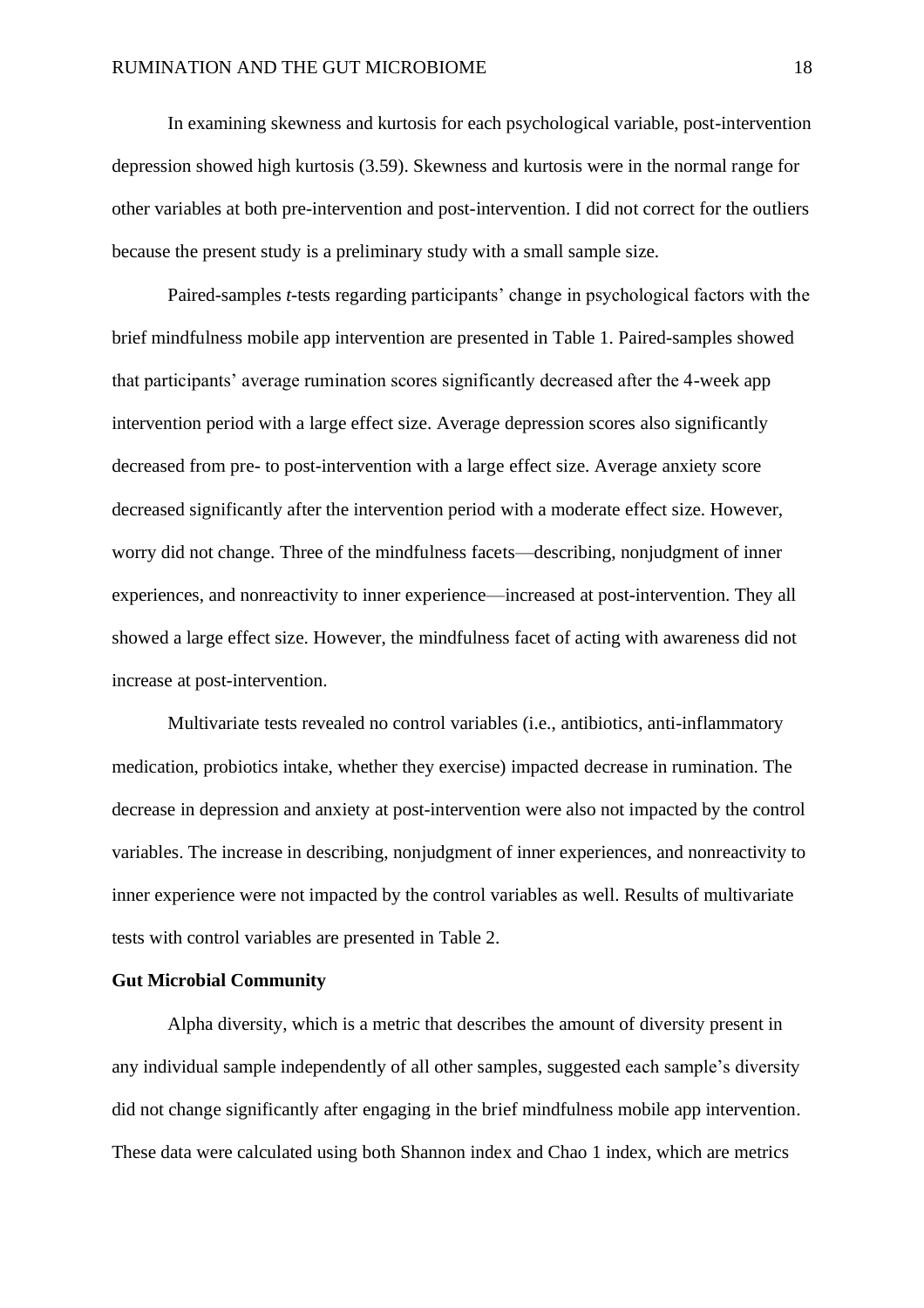that estimate the richness of taxa represented in a data set that are weighted/influenced based the respective abundance of taxa represented. The result of Shannon index is presented in Figure 1 and the result of Chao 1 index is presented in Figure 2. These results suggest that the amount of diversity present in any one individual's gut microbiota did not significantly alter during the 4-week intervention period.

Beta diversity shows the diversity of the gut microbiota composition in comparison to other individuals. The unweighted UniFrac that shows beta diversity irrespective of the abundance of each taxon relative to each sample, showed a couple of natural groupings that are represented as clusters. A visualization of this result is presented in Figure 3. However, the grouping was not based on pre-intervention rumination scores nor by pre-intervention and post-intervention samples. This suggests that there might be other factors created this grouping outside of my research interest for this study. Using a weighted UniFrac that incorporates the relative abundance of each taxon showed no distinct grouping of samples This result is visualized in Figure 4. This suggests that while certain taxa may be more/less represented in the fecal sample of certain individuals, this variability is less distinguishable if you take the abundance of sequence reads representing certain taxa into consideration.

#### **Hypothesis 1**

When analyzing the data with respect to broader taxonomic relationships to more specific ones, we only see one moderate but statistically significant correlation between preintervention rumination and the gut microbiome. At the broadest phylum level, there was no significant correlation observed between rumination score before the intervention and the gut microbiome composition. At an intermediate class level, there was also no significant correlation between pre-intervention rumination score and the gut microbiome. However, at a more defined family level, there was one moderate, but significant negative correlation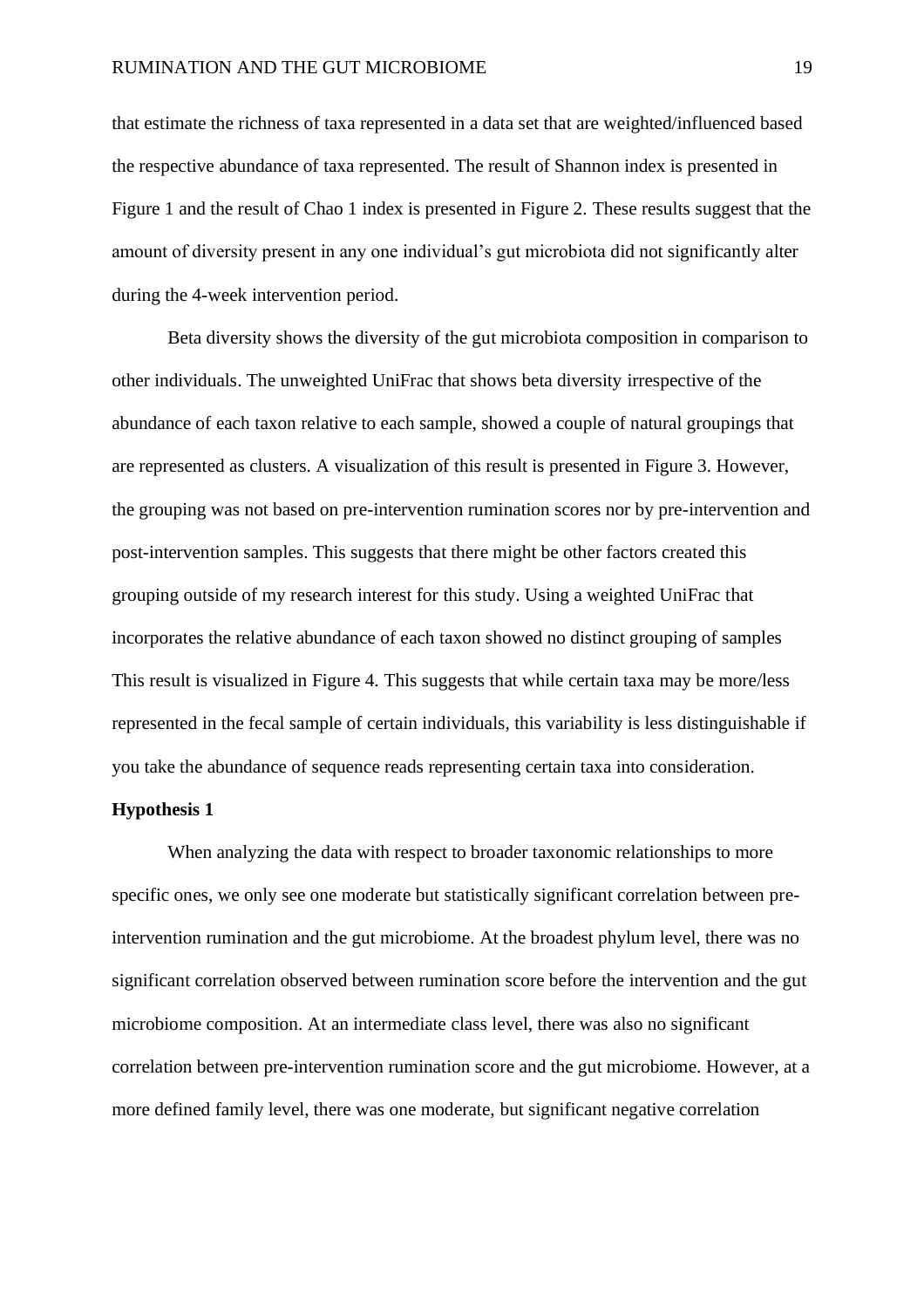between pre-intervention rumination score and *Prevotellaceae* abundance (r = -.589, *p* =  $0.027, df = 13$ ).

A comparison of the data at the most targeted level of analysis was to the genus level and revealed three significant correlations when comparing the pre-intervention rumination scores and the gut microbiome. One of the taxa was in the family *Rikenellaceae*, but it has yet to be described at the more specific taxonomic level. Organisms within the genus *Adlercreutzia* abundance showed a moderate, but significant positive correlation with preintervention rumination score ( $r = 0.55$ ,  $p = 0.042$ ,  $df = 13$ ). Finally, organisms within the genus *Prevotella* abundance had moderate, but significant negative correlation with preintervention rumination score ( $r = -0.57$ ,  $p = 0.035$ ,  $df = 13$ ). Interestingly, only one of these three genera, *Prevotella*, belongs to the family *Prevotellaceae*, which also had significant negative correlation with pre-intervention rumination score whereas *Rikenellaceae* is a member of the Bacteroidales and *Aldlercreutzla* is a member of the Eggerthellales.

### **Hypothesis 2**

Paired-samples *t*-tests regarding participants' change in abundance of gut microbiome after a brief mindfulness mobile app intervention are presented in Table 3. Paired-samples *t*tests revealed significant change in abundance of two bacteria groups within the gut microbiome at the phylum level. First, the abundance of Actinobacteria increased significantly after the intervention. Additionally, the abundance of Firmicutes decreased significantly. Since both Actinobacteria and Firmicutes showed significant change after the intervention, all bacteria belong to these phyla were tested for their change at each taxonomic rank. There was a significant increase in class Actinobacteria and there was a significant decrease in class Clostridia. At the order level, I investigated the gut microbiome under class Actinobacteria and Clostridia. There was a significant increase in Bifidobacteriales and there was a significant decrease in Clostridiales. At the family level, *Bifidobacteriaceae* was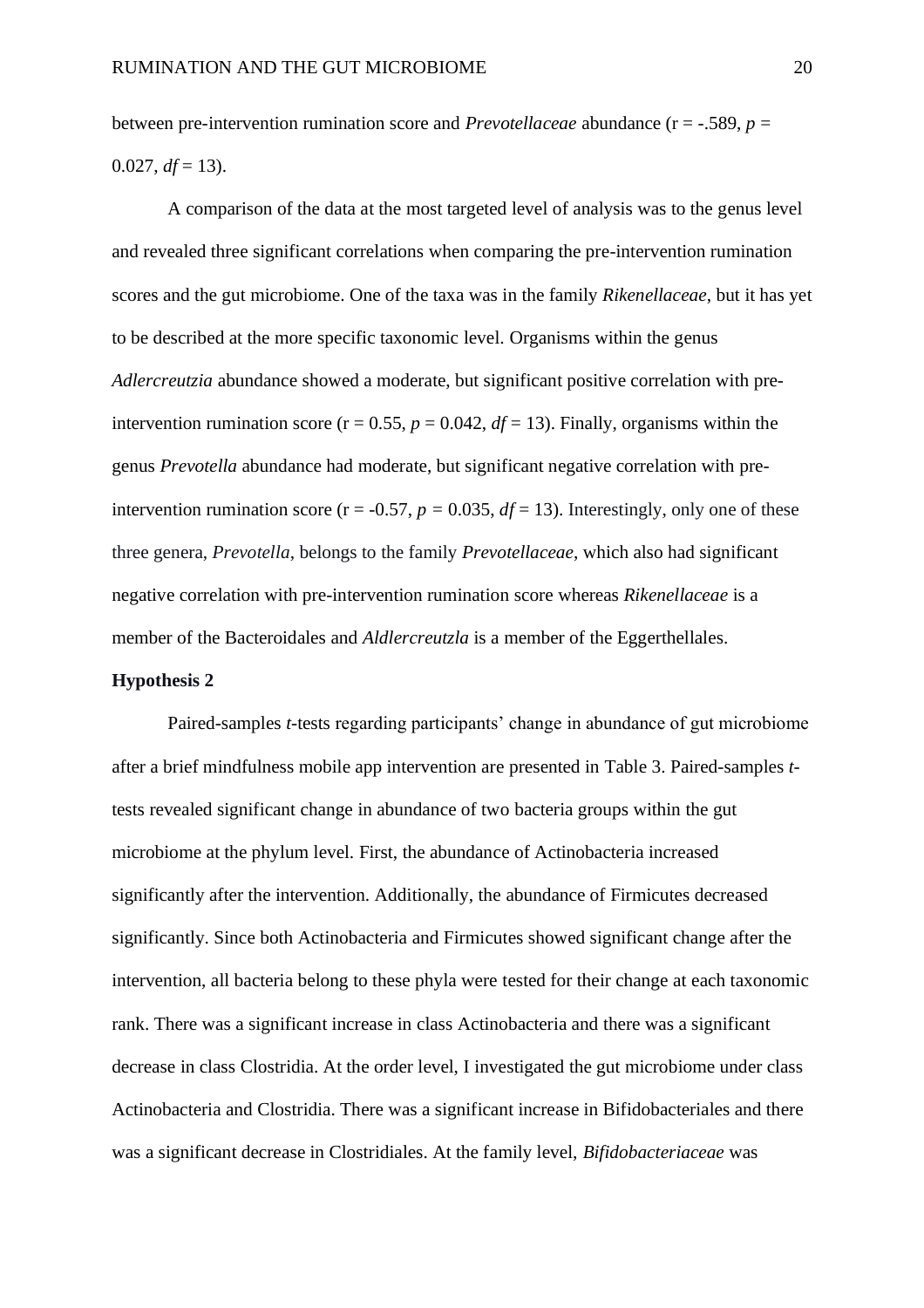significantly increased and *Lachnospiraceae* was significantly decreased. At the genus level, *Bifidobacterium* was significantly increased and *Marvinbryantia* was slightly decreased. Furthermore, genus *Alistipes* increased significantly.

To investigate whether the significant change in *Bifidobacterium* and *Marvinbryantia* occurred indirectly through the decrease in rumination score, I ran the mediation analysis. A visualization of the mediation analysis for *Bifidobacterium* is presented in Figure 5, and a visualization of the mediation analysis for *Marvinbryantia* is presented in Figure 6. I did not run a mediation analysis for increased *Alistipes* abundance because it contradicts to the prediction. The mediation analysis revealed that the abundance of pre-intervention *Bifidobacterium* predicted the rumination change, but the rumination change did not predict the abundance of *Bifidobacterium* after the intervention. The abundance of pre-intervention *Marvinbryantia* did not predict the rumination change, and the rumination change also did not predict the post-intervention *Marvinbryantia* abundance. Thus, there was no support for an indirect effect through rumination in increasing *Bifidobacterium* abundance and decreasing *Marvinbryantia* abundance.

#### **Discussion**

The goal of this study was to investigate the relationship between rumination and the gut microbiome as well as the impact of a brief mindfulness mobile app intervention on the gut microbiome. There were moderate but significant correlations between pre-intervention rumination and three gut microbiome groups. However, those results were inconclusive because there were not enough past studies to know whether those bacteria groups are pathogenic or beneficial. Future studies need to investigate the relationship between rumination and the gut microbiome with a bigger sample to detect trends more accurately. Additionally, this study observed a potential effect of the brief mindfulness mobile app to positively impact the gut microbiome, but there was no evidence that it occurred indirectly,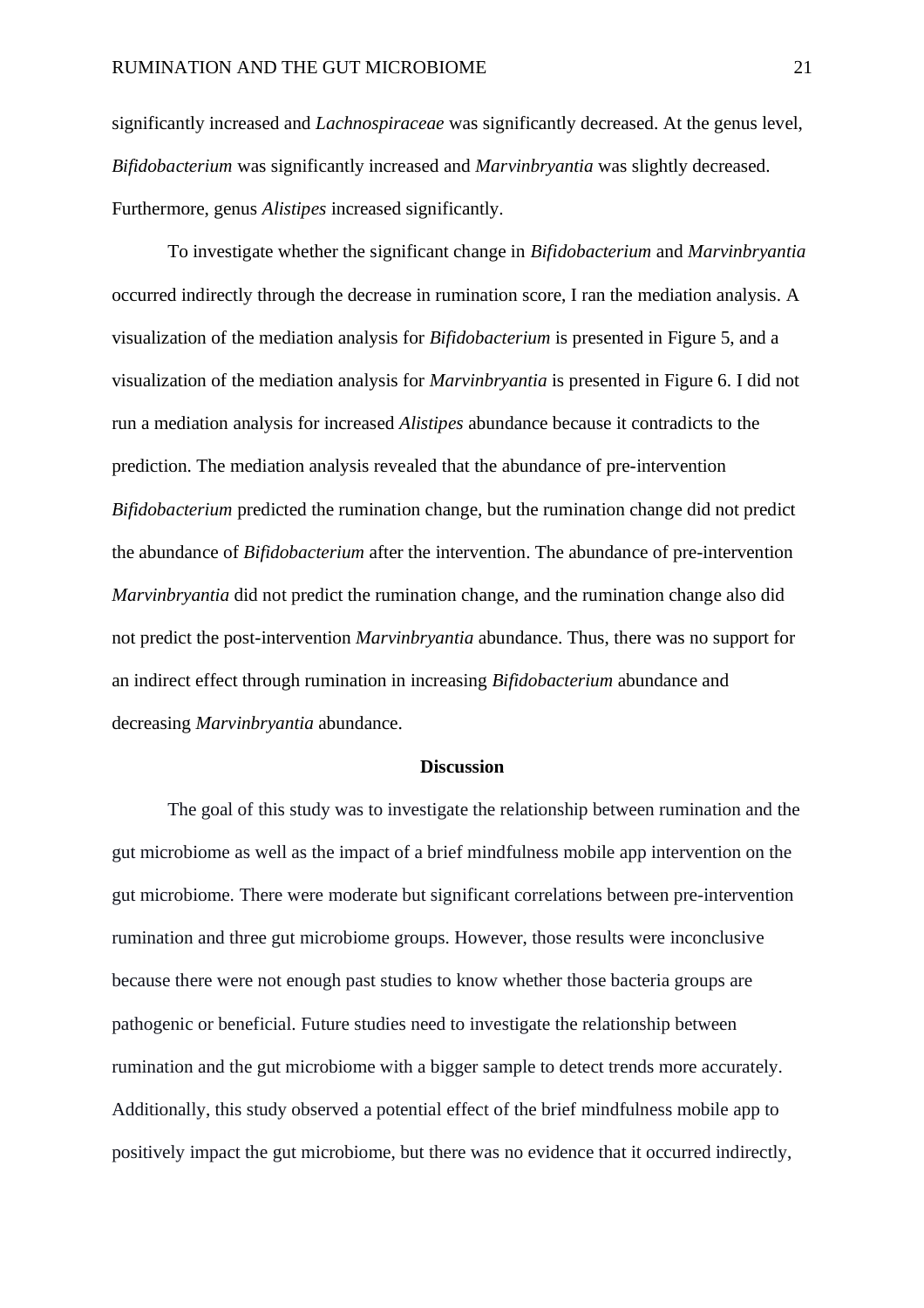through an improvement in rumination. Future studies with randomized controlled trials are needed to draw a conclusion for the efficacy of the intervention on the gut microbiome as well as the mechanisms of how the gut microbiome alteration may occur with the intervention.

#### **Manipulation Check**

I first checked the brief mindfulness mobile app worked as expected by examining its effect on psychological health. The results showed that rumination, depression, and anxiety decreased, and describing, nonjudgment, and nonreactivity of mindfulness subscale increased after the 4-week intervention. These results suggest that the brief mindfulness mobile app intervention appeared to have the intended effect of improving individuals' psychological health.

#### **Gut Microbial Diversity**

Alpha diversity analyzed with Shannon and Chao 1 index revealed that there was no significant change in diversity in samples during the 4-week intervention period. Unweighted UniFrac analysis showed natural grouping of samples, but the grouping was based on neither rumination score nor the sample collection time points. The grouping may have occurred based on the presence and absence of specific gut microbiota taxa, but further investigation is needed to evaluate this possibility. Weighted UniFrac analysis showed even less groupings of samples, suggesting that the abundance of gut microbiota taxa varies between samples regardless of the sample collection time points. Thus, measures of alpha and beta diversity did not resolve any specific changes in microbial diversity that were correlated with rumination score or during the intervention period.

#### **Hypothesis 1: Rumination and the Gut Microbiome**

I tested the hypothesis that there is a positive correlation between the rumination score and the abundance of proinflammatory/pathogenic bacteria, whereas there is a negative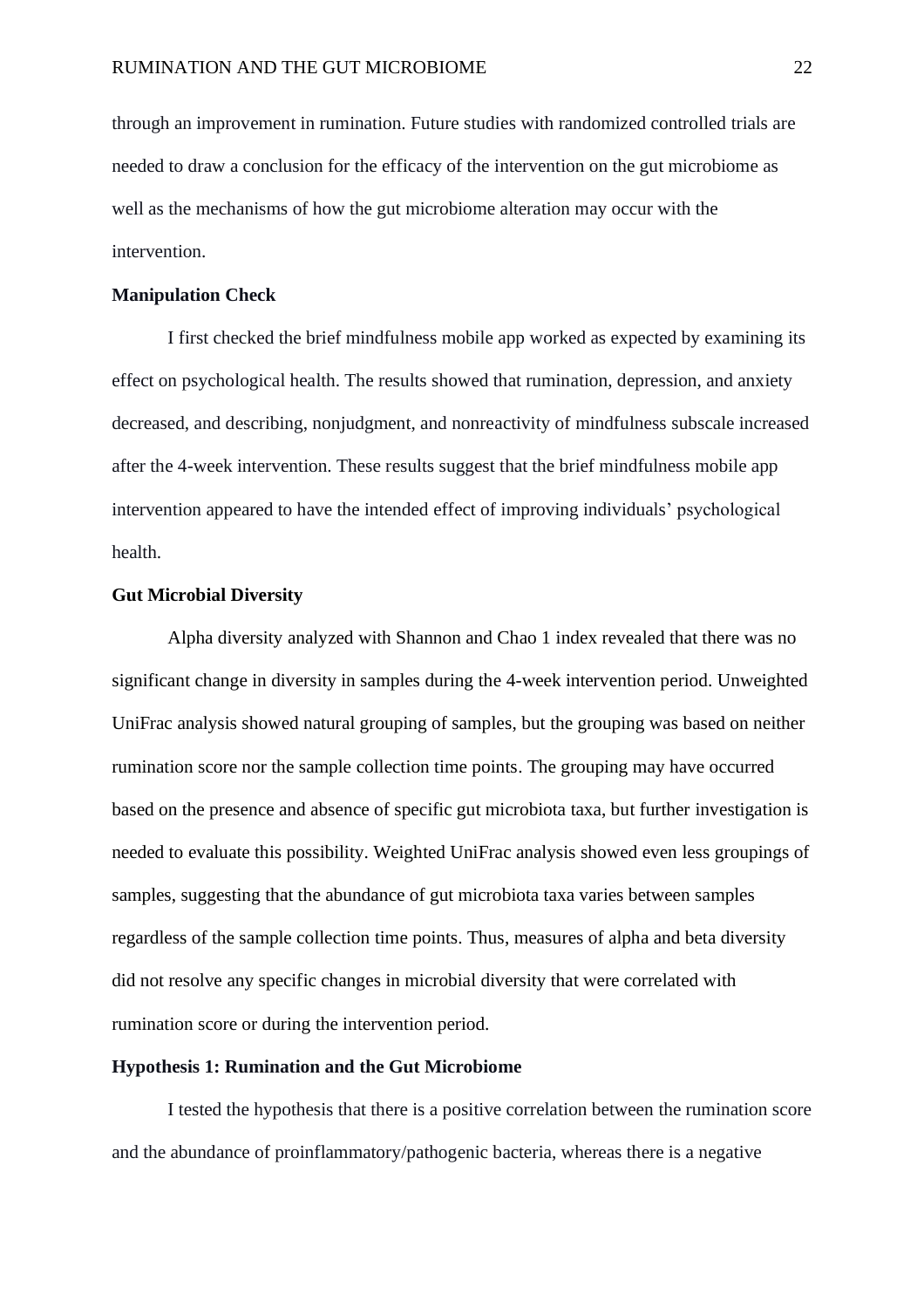correlation between the rumination score and the abundance of anti-inflammatory/beneficial bacteria. This study observed a correlation between pre-intervention rumination and a bacteria group at the family level and two correlations between rumination and bacteria groups at the genus level. The results were inconclusive because whether the gut microbiome groups are pathogenic or beneficial is not clear from the past studies. Additionally, this study is limited in its ability to find trends between rumination and the gut microbiome groups due to its small sample size.

At the family level, there was a moderate but significant correlation between *Prevotellaceae* and pre-intervention rumination score. At the genus level, *Prevotella—*a genus under the family *Prevotellaceae*—and pre-intervention rumination score had a moderate but significant negative correlation. These correlations were moderately strong, which is impressive given that they are between psychological and biological variables (Martínez et al., 2012). *Prevotella* is a common gut microbiota genus seen in individuals who consume a plant-rich diet high in fiber and carbohydrates. Therefore, it may be associated with beneficial effects for the host (Ley, 2016; Precup & Vodnar, 2019). If this was the case, the hypothesis is supported because this study observed a negative correlation between preintervention rumination and *Prevotella,* a possible beneficial bacteria group.

However, *Prevotella* is also related to increased inflammation, and its increased abundance is also reported in HIV patients (Ley, 2016). Moreover, a past study focused on comorbid IBS with depression and anxiety reported that individuals with comorbid IBS had increased *Prevotella* abundance (Simpson et al., 2020). These results suggest that *Prevotella* is pathogenic bacteria. If this was the case, the hypothesis is not supported. Due to the inconsistency in the findings on *Prevotella* in past research, I cannot conclude whether the genus *Prevotella* is a beneficial or pathogenic bacteria and whether the negative correlation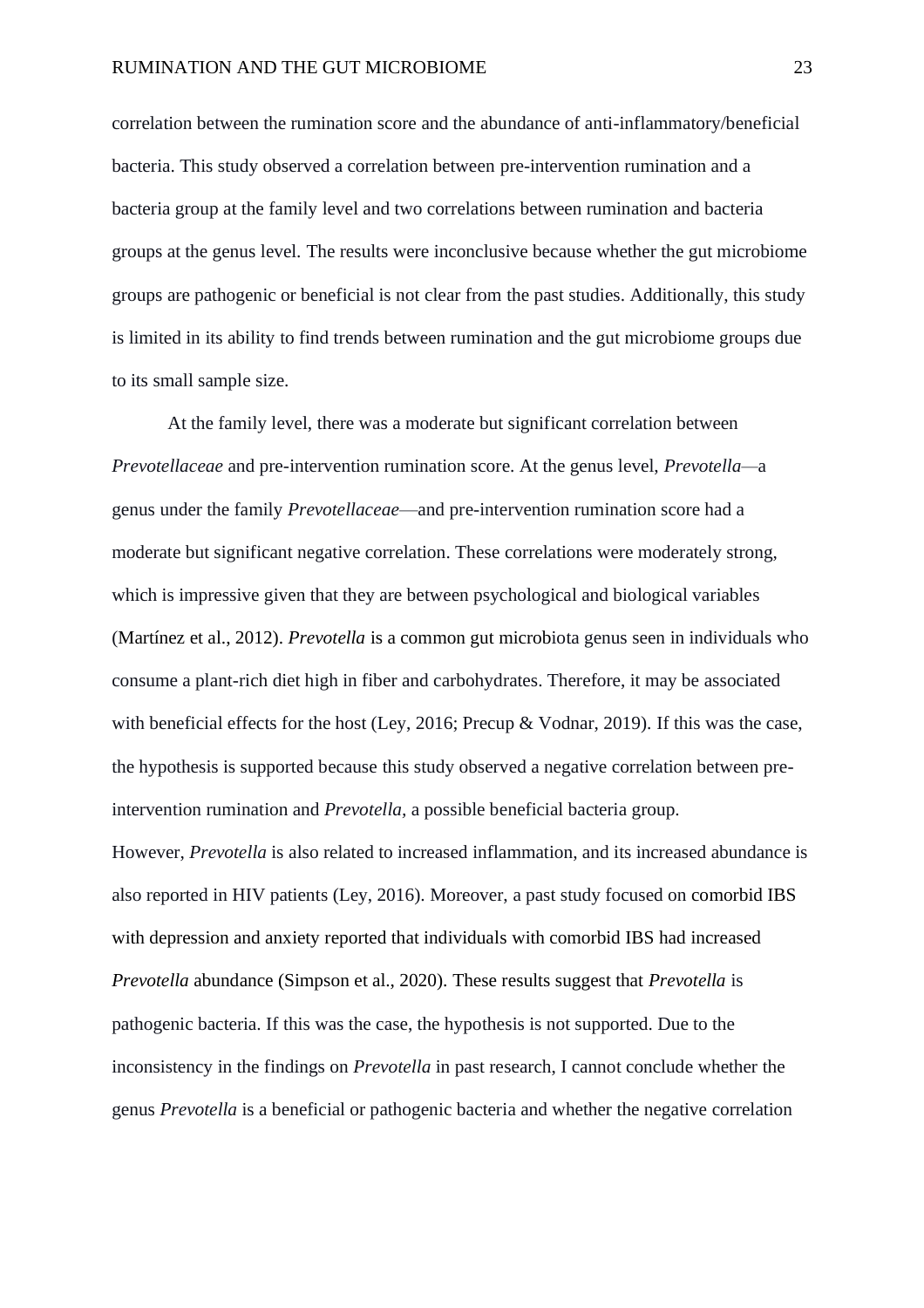observed between pre-intervention rumination and *Prevotella* abundance supports the hypothesis.

Furthermore, in this study, the genus *Adlercreutzia* was positively correlated with the pre-intervention rumination score. *Adlercreutzia* belongs to the family *Eggerthellales*, which did not correlate with the pre-intervention rumination score. Xu and colleagues' study (2018) suggested a possible beneficial feature of *Adlercreutzia*, finding that *Adlercreutzia* was negatively correlated with anxiety-like behavior in mice. However, their study focused on alcohol addiction, not depressive-like behavior, and used mice as subjects as opposed to humans. Thus, their findings are not generalizable to support the possible beneficial feature of *Adlercreutzia* and whether the result contradicts to the hypothesis.

Another study indicated the genus *Adlercreutzi* may have beneficial properties. It suggested that the genus *Adlercreutzia* participated in brain inflammatory signaling in a multiple sclerosis study with human subjects (Chen et al., 2016). In particular, *Adlercreutzia* was less abundant in relapsing remitting multiple sclerosis patients. This result suggests *Adlercreutzia*'s potential beneficial role in neuroimmune regulation (Chen et al., 2016). If this was the case, the result found in this study contradicts the hypothesis. However, while the above study indicates that the genus *Adlercreutzia* may be a beneficial bacteria genus in the gut, not enough research has been conducted on humans to make a definitive conclusion. Therefore, I cannot conclude whether this result was contradictory to our hypothesis.

Moreover, aforementioned correlations between pre-intervention rumination and the gut microbiota groups were run with 14 subjects. Result of studies with a small sample size are more likely to be affected by individual differences. Because I ran multiple correlations, the correlations in this study may have been found by chance (i.e., a Type 1 error). Also, this study may have missed some existing correlations due to the lack of power to detect the small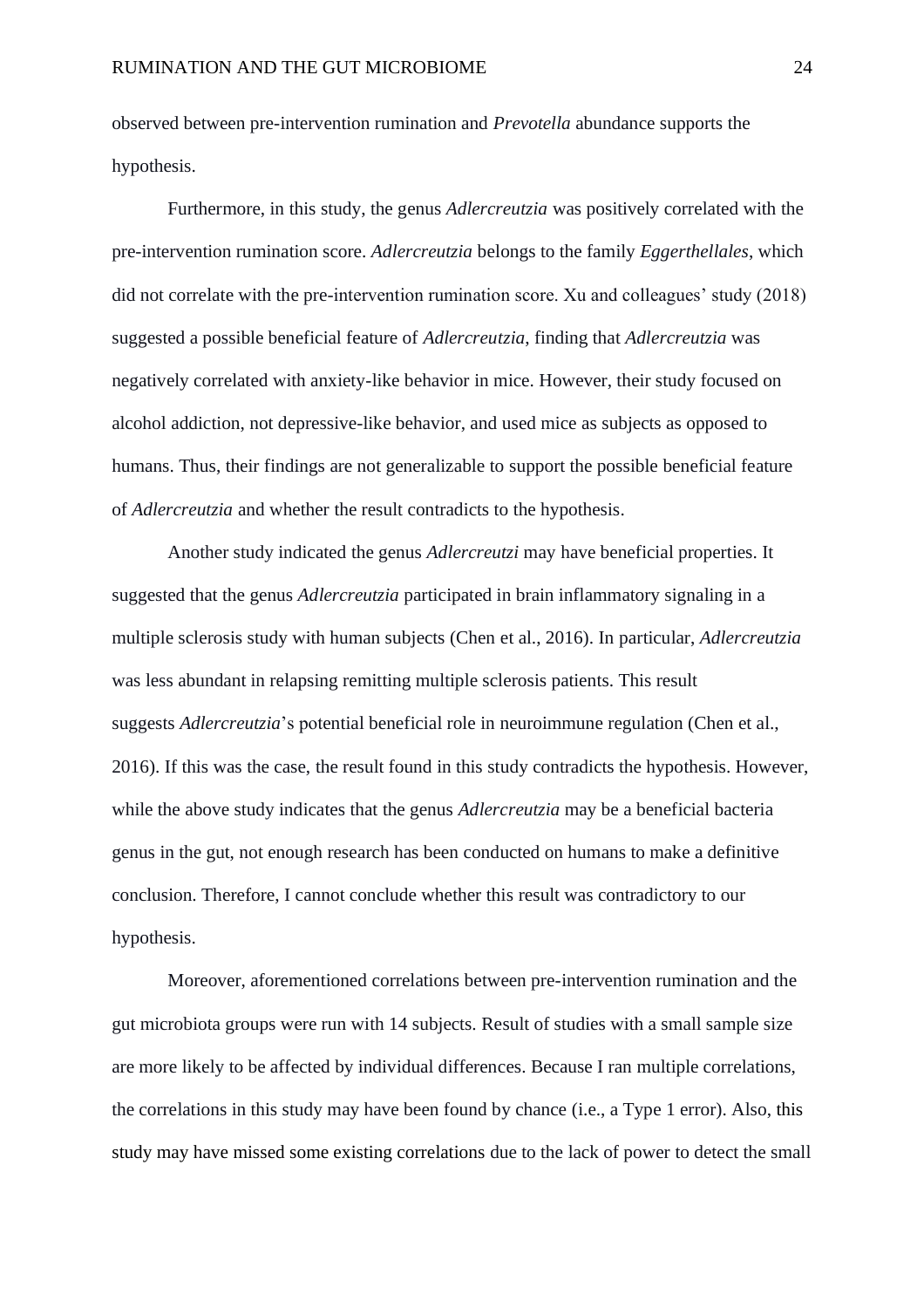effects because of the small sample size (i.e., a Type 2 error). Future studies should investigate the relationship between rumination and the gut microbiome with a bigger sample size to determine whether rumination is reliably correlated with certain gut microbiota composition.

#### **Hypothesis 2: The Mindfulness Intervention and the Gut Microbiome**

I also tested the hypothesis that engaging in 4 weeks of a brief mindfulness mobile app intervention increases the abundance of beneficial gut microbiota taxa and reduces some pathogenic gut microbiota taxa abundance compared to before the intervention through the mediating effect of rumination change. This hypothesis was partially supported by the results. The paired-samples *t*-test revealed that the abundance of genus *Bifidobacterium* significantly increased after the brief mindfulness mobile app intervention. *Bifidobacterium* is a wellknown beneficial genus of bacteria that is often contained in probiotics products such as fermented milk products, kimchi, and kombucha. Past studies have found that *Bifidobacterium* is associated with a reduction in depressive symptoms (Okubo et al., 2018; Pinto-Sanchez et al., 2017). This suggests that the genus *Bifidobacterium* is a beneficial bacteria genus and that its abundance might have increased due to engaging in a brief mobile app mindfulness intervention.

The paired samples *t-*test also revealed that the abundance of genus *Marvinbryantia* was decreased after the brief mindfulness intervention. Not many studies have been done to investigate the characteristics of the genus *Marvinbryantia* with human subjects*,* but some studies with rodents have suggested that *Marvinbryantia* is a pro-inflammatory gut microbiota (Wang et al., 2020). For example, a study with mice found that the abundance of *Marvinbryantia* increased after traumatic brain injury, which induces neuroinflammatory responses (Treangen et al., 2018). Additionally, another study found that chronic mild stress significantly increases the abundance of *Marvinbryantia* (Xu et al., 2022). The genus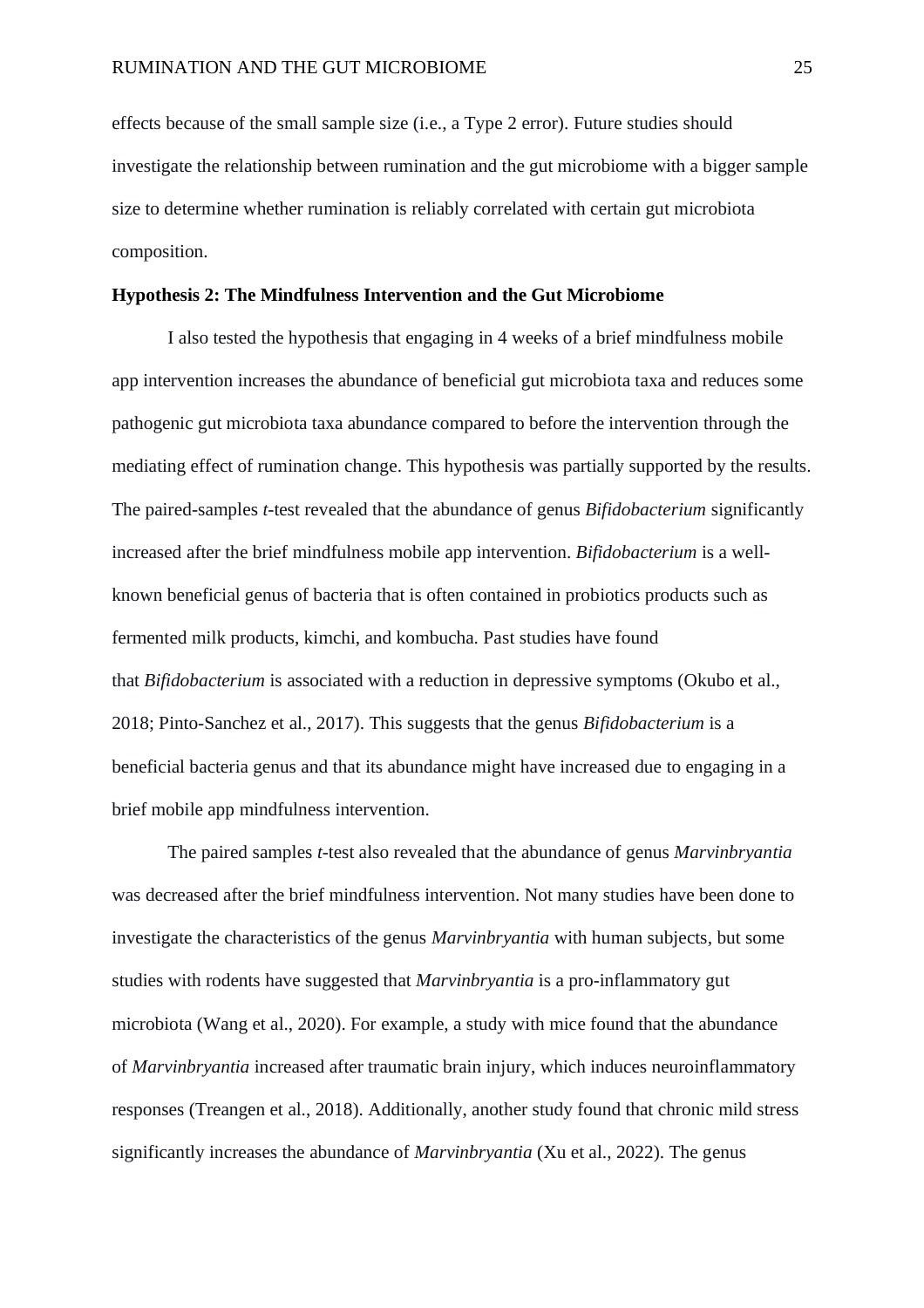*Marvinbryantia* is also associated with obesity (Clarke et al., 2012). The aforementioned studies thus suggest that *Marvinbryantia* is a pathogenic bacteria genus. Therefore, the decrease in *Marvinbryantia* in the present study with the brief mindfulness mobile app intervention would be considered beneficial.

While the abundance of one pathogenic taxon, *Marvinbryantia*, decreased after the intervention, the abundance of another pathogenic genus, *Alistipes*, increased after the brief mindfulness mobile app intervention. In past studies, abundance of *Alistipes* was increased in people with MDD (Jiang et al., 2015; Naseribafrouei et al., 2014). Therefore, I expected that this genus would decrease after the mindfulness intervention, but the result was contradictory. A randomized controlled study with a bigger sample size is needed to test whether the increase in *Alistipes* following a brief mindfulness intervention is accurate to ensure that the brief mindfulness mobile app intervention does not negatively impact the gut microbiome.

Although one pathogenic gut microbiota genus increased after the intervention, a brief mobile app mindfulness intervention may still be effective in contributing to increasing certain beneficial bacteria (i.e., *Bifidobacterium)* and decreasing pathogenic bacteria (i.e., *Marvinbryantia*). However, the current study was not a controlled study, so I cannot conclude that the brief mindfulness mobile app intervention alone, and no other confounding factors (i.e., diet, probiotic intake, the passage of time, etc.) caused such changes in the gut microbiota composition. Therefore, future studies should conduct a randomized controlled trial with a larger sample size to examine whether the abundance of *Bifidobacterium*  increases and the abundance of *Marvinbryantia* decreases with the brief mindfulness mobile app intervention alone.

The current study did not conclude that the change in those gut microbiota compositions was mediated by rumination. The abundance of genus *Bifidobacterium* before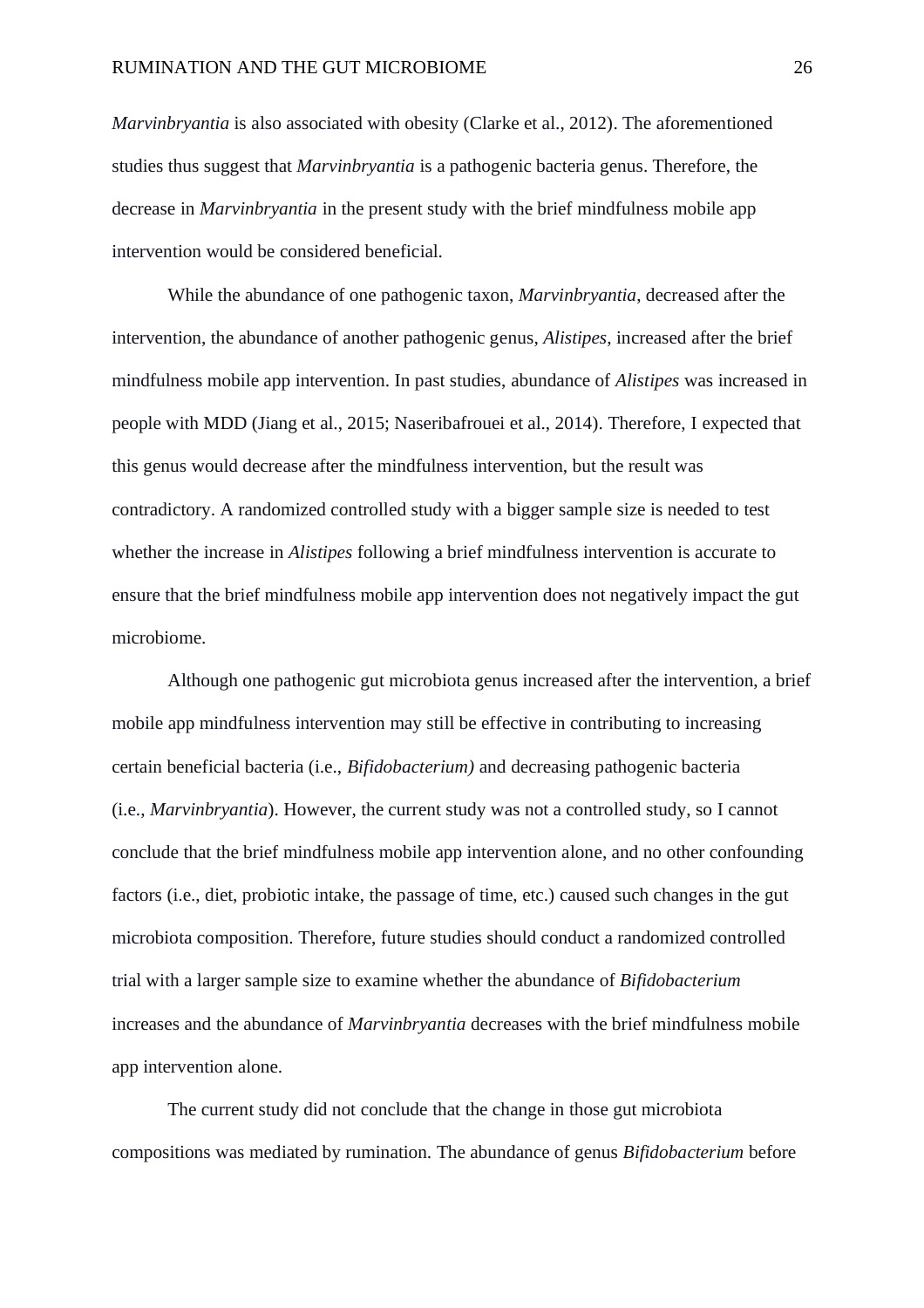the intervention predicted the change in rumination, but the change in rumination did not predict the abundance of post-intervention *Bifidobacterium.* This result suggests that there might be other factors that influenced the change in *Bifidobacterium* abundance. One of the possible ways *Bifidobacterium* abundance alterations may have occurred is through multiple pathways of GBA and with other mechanisms. One of the possible routes of GBA influencing *Bifidobacterium* abundance is through the mindfulness mobile app working on the endocrine system. Studies have found that engaging in mindfulness meditation can reduce cortisol levels in the host's system (Turakitwanakan et al., 2013). This decrease in cortisol level may be related to the increase in *Bifidobacterium* abundance. In past research, a significant negative correlation was found between the abundance of *Bifidobacterium* and cortisol levels, suggesting the abundance of *Bifidobacterium* may increase with a decrease in cortisol level by the mindfulness intervention (Aizawa et al., 2018). The effects of cortisol level change on the gut microbiome abundance should be investigated in future studies. Future studies should also explore other GBA pathways which may involve *Bifidobacterium*  abundance change to examine how the brief mindfulness mobile app intervention may affect the gut microbiota.

Furthermore, the pre-intervention abundance of genus *Marvinbryantia* did not predict rumination change, and neither did the rumination change predict the postintervention *Marvinbryantia* abundance*.* This result suggests that there might be also other factors that influenced the change in *Marvinbryantia* abundance. There is no past research to indicate the possible mechanism of how *Marvinbryantia* abundance may change with a mindfulness intervention. Therefore, future studies should also explore how *Marvinbryantia* abundance alteration may occur.

#### **Limitations**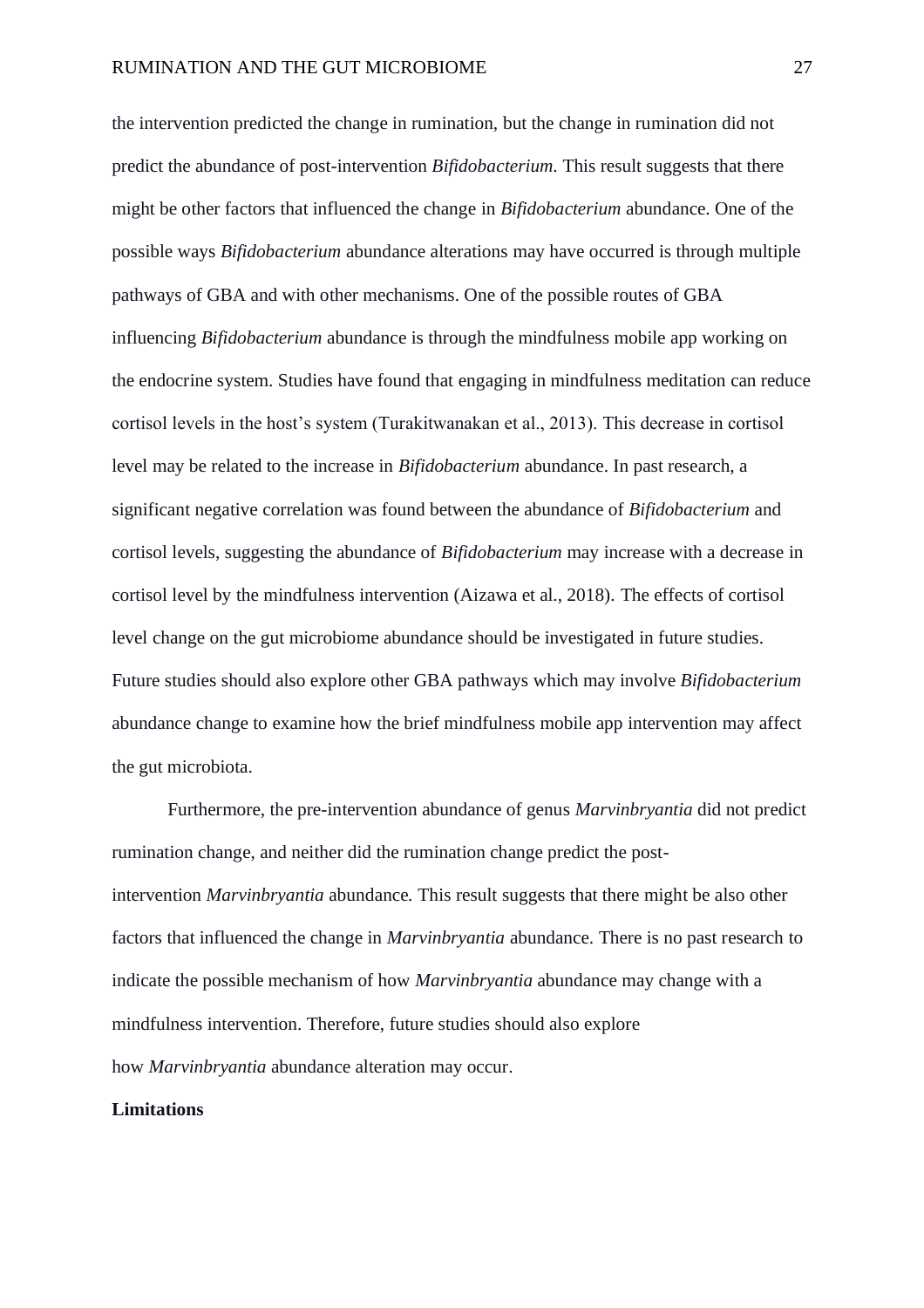One major limitation of the current study was the small sample size. This small sample size made it harder to accurately detect the relationship between rumination and the gut microbiota compositions as well as the effects of gut microbiota change over time. Attrition also occurred, further limiting the sample size for my second hypothesis. I started the study with 16 participants, and I lost many participants to follow-up. Six out of 16 participants did not complete the post-intervention sample collection. This significant loss of participants may be due to two reasons. Firstly, participants might have felt uncomfortable returning for the second sample collection. Although I informed the participants that they will have two stool sample collections and they have signed the informed consent to agree with their participation, the stool sample collection might be something more uncomfortable than they expected. Secondly, the majority of the participants engaged in the second sample collection during the final exam period, and some of them might not have had time to collect and return their sample. Additionally, the majority of participants I lost started the study later than others, which might add extra time constraints on them as they needed to prepare to leave the campus for break.

In addition to the small sample size, it is also important to mention that the gut microbiota composition is unique to an individual. Such significant individual differences in the gut microbiota composition might have also made it difficult to detect trends. The gut microbiota composition can be influenced by a variety of factors including diet, exercise, and medications, and I could not control for all the variables. Therefore, differences between individuals might have impacted the results, making the overall trend difficult to interpret, especially in this small study. It warrants a bigger sample size in future studies to detect the accurate correlations between rumination and the gut microbiome, and a randomized controlled trial to maximize internal validity regarding the effect of the intervention on microbiota composition alterations.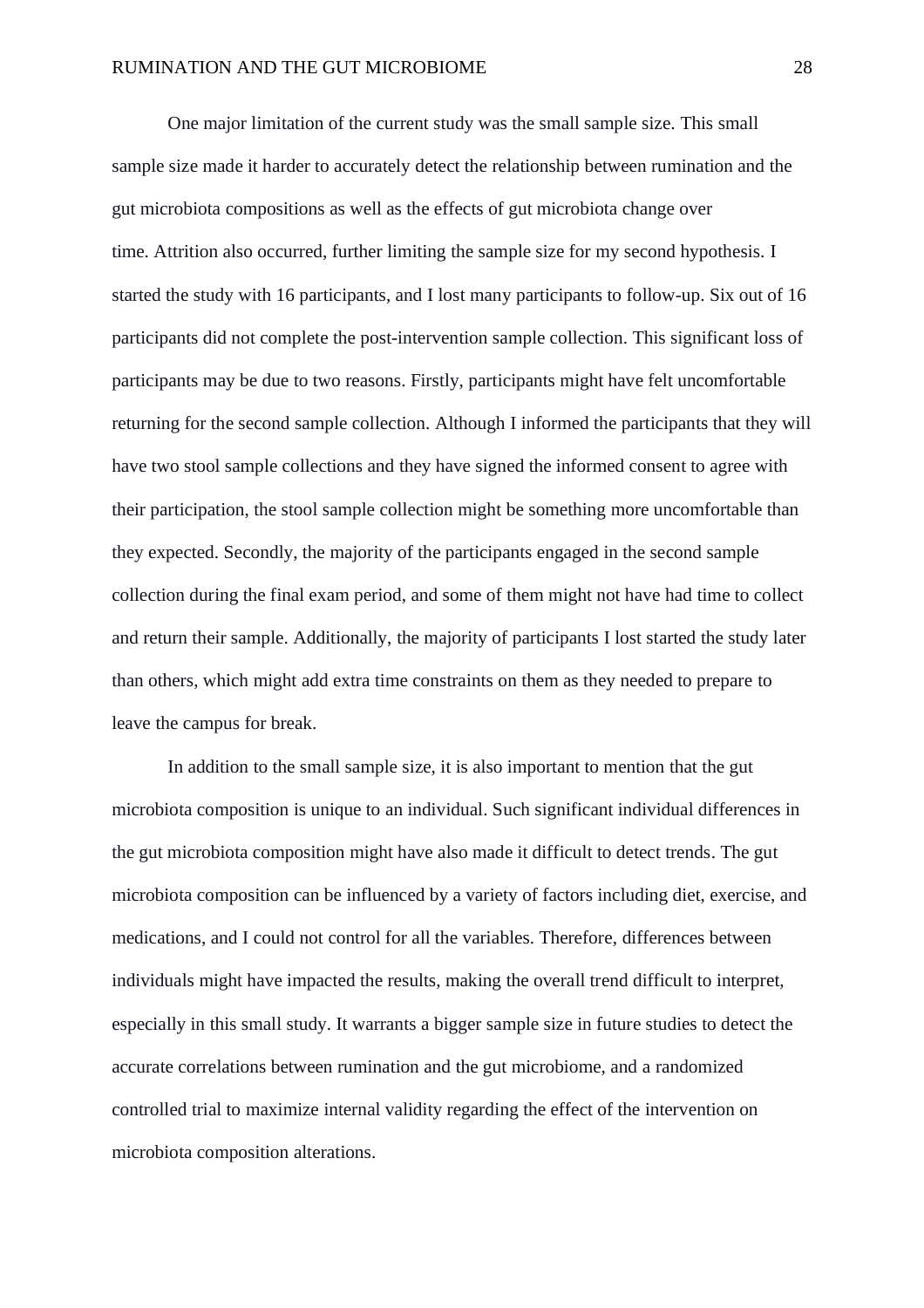#### **Strengths**

Despite the limitations, there are some strengths of this study worth being replicated in future studies. First, this study is the first to investigate the relationship between rumination and gut microbiome. Past studies have only focused on examining the relationship between psychological disorders and the gut microbiota in a clinical sample. Thus, the present study is the first step towards exploring how gut microbiota alterations may occur with the deterioration and improvement of an individual's mental health outside of a clinical context. Furthermore, the present study is the first to explore how gut microbiota composition improves with engagement in a brief mindfulness mobile app intervention. Despite the small sample size and lack of a control group limiting the conclusions that can be drawn, I found some possible trends of positive changes in the gut microbiota that should be investigated further.

#### **Future Directions**

To aid in prevention efforts for both mental and gut health, future studies should first further explore the relationship between rumination and the gut microbiota composition to check whether the gut microbiota change is occurring before psychopathology symptoms emerge. They should utilize a larger sample size to be able to detect the correlations between the gut microbiota compositions and the rumination scores more accurately. Furthermore, although I believe the present study helped some first-year students to mitigate their rumination, depression, and anxiety, future studies do not need to focus on first-year students in order to have more participants in the study to increase the generalizability of the outcomes.

Additionally, future studies should take the academic calendar into account to avoid confounding variables. For example, the students could be busier and more stressed than usual during the final exam period. Such extra stress among students during the specific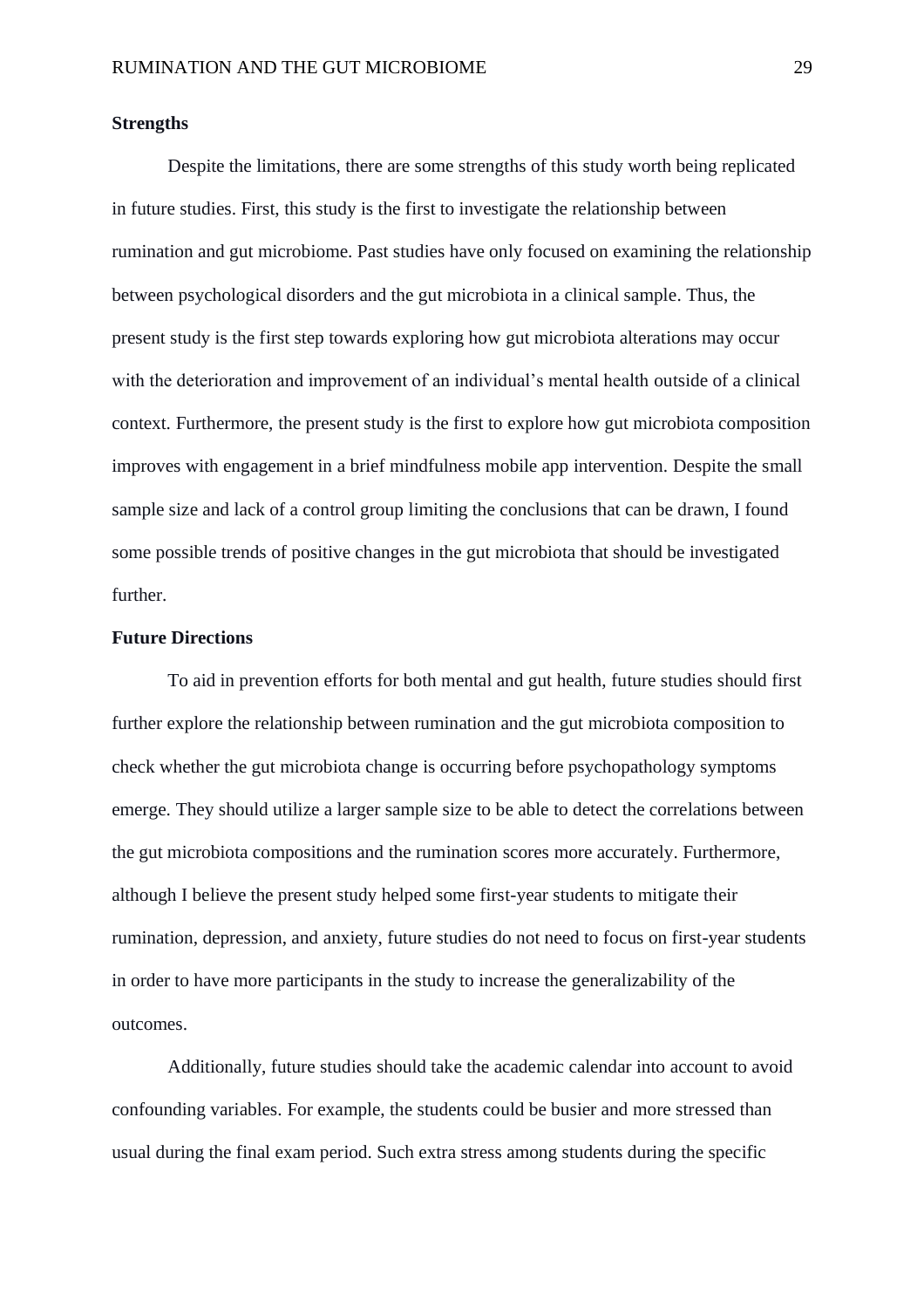period may conceal the effect that occurred with the intervention if the data collection was conducted during such times. Therefore, future studies should avoid the exam period to avoid the impact on the data collection.

To examine how the brief mindfulness mobile app intervention alone influences the gut microbiota composition, future studies should conduct randomized controlled trials. The control group could use an app (e.g., to record their feelings, to note what they ate today, etc.), but not engage in the mindfulness intervention. This would control for various confounding variables including placebo effect and passage of time. Moreover, I recommend additional time points for data collection of psychological factors between pre-intervention and post-intervention time points to see whether the decrease in rumination score mediated the change in gut microbiota compositions. By having another time point to measure psychological factors, future studies can conduct a more accurate mediation analysis to see whether the decrease in rumination with the mindfulness intervention improves the gut microbiota composition (Maxwell & Cole, 2007).

#### **Conclusion**

The present study was a preliminary study that explored the relationship between rumination and the gut microbiome as well as the impact of a brief mindfulness mobile app intervention on the gut microbiome through change in rumination. Despite the small sample size, the brief mindfulness mobile app intervention showed its intended effect to improve mental health in this study. However, whether higher rumination is related to an individual's gut microbiome was inconclusive from this study due to the small sample size and inconsistency in past findings to support observed correlations. Additionally, the present study found that the abundance of a beneficial bacteria group *Bifidobacterium* increased and a pathogenic bacteria group *Marvinbryantia* decreased after the 4-week brief mindfulness mobile app intervention. These alterations were consistent with my prediction. However, the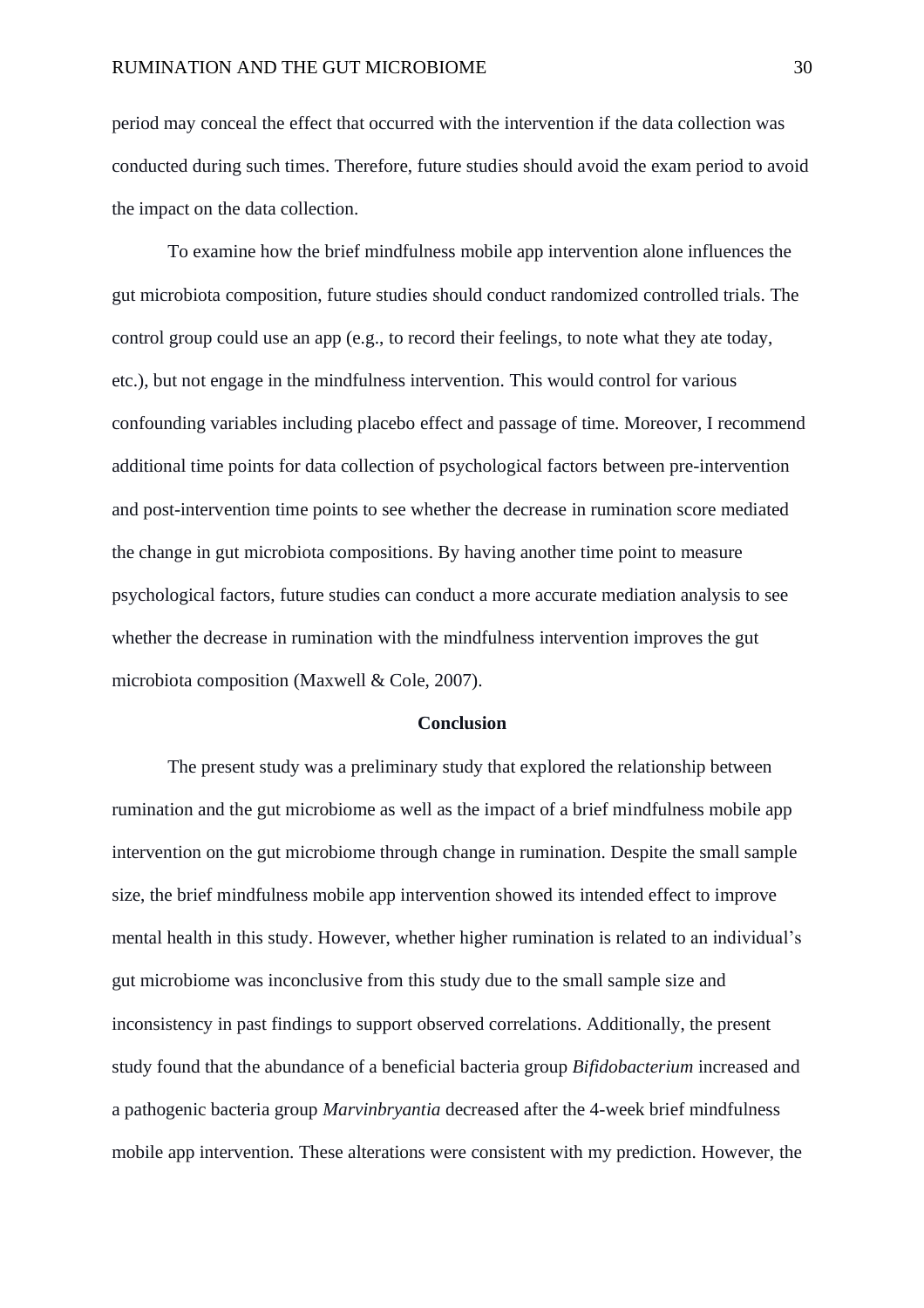alterations in these two bacteria groups were not mediated by change in rumination, suggesting the bidirectional relationship between the gut and psychological health may be intricately mediated by multiple factors. Moreover, the abundance of pathogenic bacteria group *Alistipes* increased after the intervention, which was opposite of what I predicted. Future studies should have a bigger sample size to investigate whether rumination is a factor that impacts an individual's gut microbiome. Future studies should also explore whether the brief mindfulness mobile app intervention alone affects the bacteria groups that observed the alteration in this study with a randomized controlled study.

The present study is crucial because it was the first study that explored the relationship between rumination and the gut microbiome. The current study is also vital because it was the first study that examined the efficacy of a brief mindfulness mobile app intervention in improving the gut microbiome composition with a decrease in rumination. This preliminary study would be the first step in exploring the pieces of the complex relationship between the gut microbiome and mental health. Additionally, the current study also offered valuable information on how a brief mindfulness mobile app not only reduces rumination but also could positively impact gut health which is worth further investigating in future studies.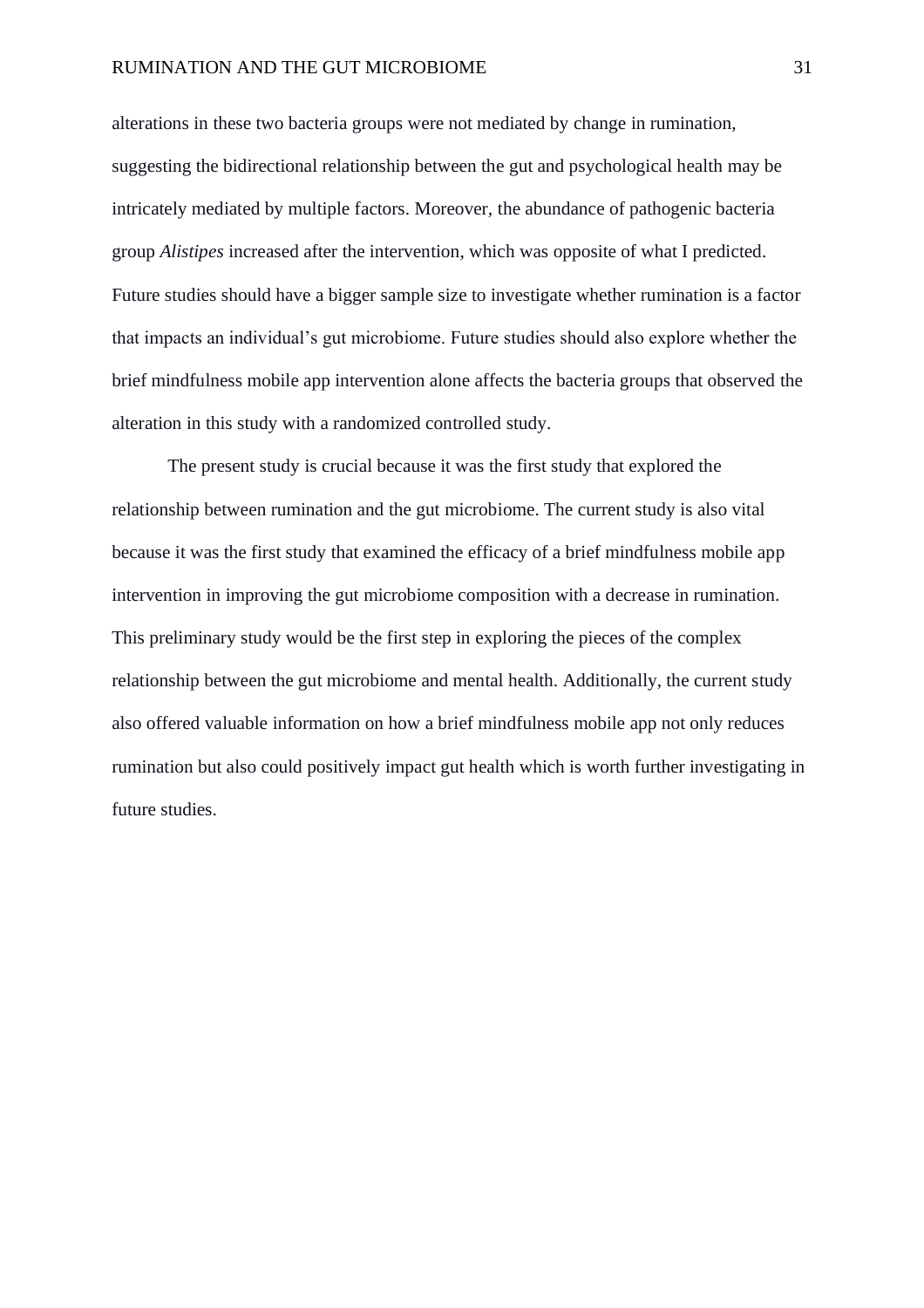#### **References**

- Aizawa, E., Tsuji, H., Asahara, T., Takahashi, T., Teraishi, T., Yoshida, S., Koga, N., Hattori, K., Ota, M., & Kunugi, H. (2019). *Bifidobacterium* and *lactobacillus* count in the gut microbiota of patients with bipolar disorder and healthy controls. *Frontiers in Psychiatry*, *9*. https://doi.org/10.3389/fpsyt.2018.00730
- Azad, M. A., Sarker, M., Li, T., & Yin, J. (2018). Probiotic species in the modulation of gut microbiota: An overview. *BioMed Research International*, *2018*, 1–8. https://doi.org/10.1155/2018/9478630
- Banerjee, A., Sarkhel, S., Sarkar, R., & Dhali, G. K. (2017). Anxiety and depression in irritable bowel syndrome. *Indian Journal of Psychological Medicine*, *39*(6), 741–745. https://doi.org/10.4103/ijpsym.ijpsym $46$  17
- Bäumler, A. J., & Sperandio, V. (2016). Interactions between the microbiota and pathogenic bacteria in the gut. *Nature*, *535*(7610), 85–93.<https://doi.org/10.1038/nature18849>
- Beck, A. T., Epstein, N., Brown, G., & Steer, R. A. (1988). An inventory for measuring clinical anxiety: Psychometric properties. *Journal of Consulting and Clinical Psychology*, *56*(6), 893. [https://doi.org/10.1037/0022-006X.56.6.893](https://psycnet.apa.org/doi/10.1037/0022-006X.56.6.893)
- Beck, A. T., Steer, R. A., & Carbin, M. G. (1988). Psychometric properties of the Beck Depression Inventory: Twenty-five years of evaluation. *Clinical Psychology Review*, *8*(1), 77–100. https://doi.org/10.1016/0272-7358(88)90050-5
- Beck, A. T., Steer, R. A., Ball, R., & Ranieri, W. F. (1996). Comparison of Beck Depression Inventories-IA and-II in psychiatric outpatients. *Journal of Personality Assessment*, *67*(3), 588–597. https://doi.org/10.1207/s15327752jpa6703\_13
- Brosschot, J. F., Gerin, W., & Thayer, J. F. (2006). The perseverative cognition hypothesis: A review of worry, prolonged stress-related physiological activation, and health. *Journal*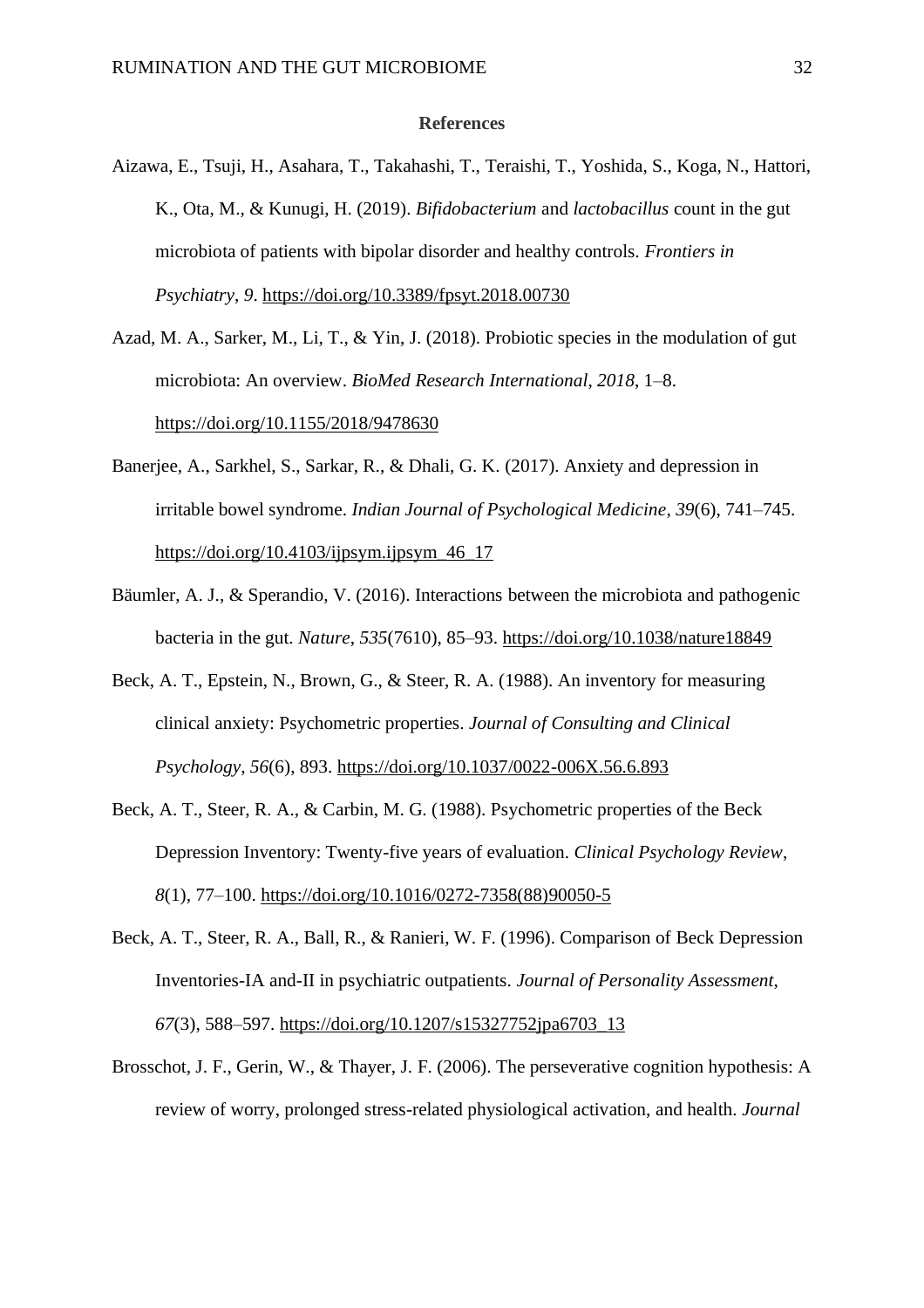*of Psychosomatic Research*, *60*(2), 113–124.

https://doi.org/10.1016/j.jpsychores.2005.06.074

- Clarke, S. F., Murphy, E. F., Nilaweera, K., Ross, P. R., Shanahan, F., O'Toole, P. W., & Cotter, P. D. (2012). The gut microbiota and its relationship to diet and obesity. *Gut Microbes*, *3*(3), 186–202. https://doi.org/10.4161/gmic.20168
- Cook, L., Mostazir, M., & Watkins, E. (2019). Reducing stress and preventing depression (RESPOND): Randomized controlled trial of web-based rumination-focused cognitive behavioral therapy for high-ruminating university students. *Journal of Medical Internet Research*, *21*(5), e11349. https://doi.org/10.2196/11349
- Cowen, P. J., & Browning, M. (2015). What has serotonin to do with depression? *World Psychiatry*, *14*(2), 158–160. https://doi.org/10.1002/wps.20229
- Chen, J., Chia, N., Kalari, K. R., Yao, J. Z., Novotna, M., Paz Soldan, M. M., Luckey, D. H., Marietta, E. V., Jeraldo, P. R., Chen, X., Weinshenker, B. G., Rodriguez, M., Kantarci, O. H., Nelson, H., Murray, J. A., & Mangalam, A. K. (2016). Multiple sclerosis patients have a distinct gut microbiota compared to healthy controls. *Scientific Reports*, *6*(1). https://doi.org/10.1038/srep28484
- Crisan, I. M., & Dumitrascu, D. L. (2014). Irritable bowel syndrome: Peripheral mechanisms and therapeutic implications. *Medicine and Pharmacy Reports*, *87*(2), 73–79. https://doi.org/10.15386/cjmed-269

Cryan, J. F., O'Riordan, K. J., Cowan, C. S., Sandhu, K. V., Bastiaanssen, T. F., Boehme, M., Codagnone, M. G., Cussotto, S., Fulling, C., Golubeva, A. V., Guzzetta, K. E., Jaggar, M., Long-Smith, C. M., Lyte, J. M., Martin, J. A., Molinero-Perez, A., Moloney, G., Morelli, E., Morillas, E., … Dinan, T. G. (2019). The microbiota-gut-brain axis. *Physiological Reviews*, *99*(4), 1877–2013. https://doi.org/10.1152/physrev.00018.2018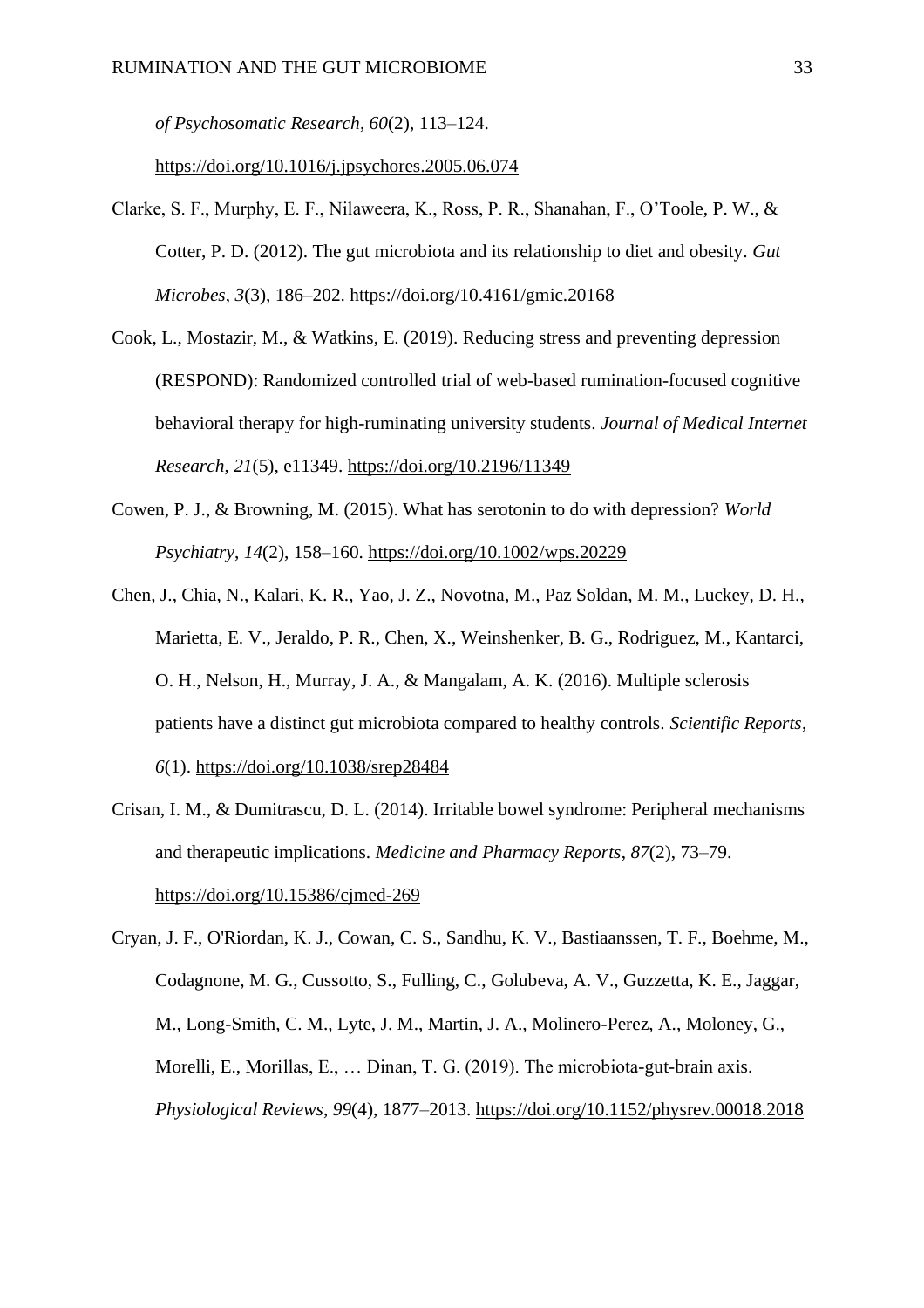- Dalile, B., Van Oudenhove, L., Vervliet, B., & Verbeke, K. (2019). The role of short-chain fatty acids in microbiota–gut–brain communication. *Nature Reviews Gastroenterology & Hepatology*, *16*(8), 461–478.<https://doi.org/10.1038/s41575-019-0157-3>
- Distrutti, E., Monaldi, L., Ricci, P., & Fiorucci, S. (2016). Gut microbiota role in irritable bowel syndrome: New therapeutic strategies. *World Journal of Gastroenterology*, *22*(7), 2219. https://doi.org[/10.3748/wjg.v22.i7.2219](https://dx.doi.org/10.3748%2Fwjg.v22.i7.2219)
- Falsafi, N. (2016). A randomized controlled trial of mindfulness versus yoga: Effects on depression and/or anxiety in college students. *Journal of the American Psychiatric Nurses Association*, *22*(6), 483-497. [https://doi.org/10.1177/1078390316663307](https://doi.org/10.1177%2F1078390316663307)
- Faravelli, C., Lo Sauro, C., Lelli, L., Pietrini, F., Lazzeretti, L., Godini, L., Benni, L., Fioravanti, G., Alina Talamba, G., Castellini, G., & Ricca, V. (2012). The role of life events and HPA axis in anxiety disorders: A review. *Current Pharmaceutical Design*, *18*(35), 5663–5674. https://doi.org/10.2174/138161212803530907
- Fornelos, N., Franzosa, E. A., Bishai, J., Annand, J. W., Oka, A., Lloyd-Price, J., Arthur, T. D., Garner, A., Avila-Pacheco, J., Haiser, H. J., Tolonen, A. C., Porter, J. A., Clish, C. B., Sartor, R. B., Huttenhower, C., Vlamakis, H., & Xavier, R. J. (2020). Growth effects of N-acylethanolamines on gut bacteria reflect altered bacterial abundances in inflammatory bowel disease. *Nature Microbiology*, *5*(3), 486–497. https://doi.org/10.1038/s41564-019-0655-7
- Foster, J. A., & McVey Neufeld, K.-A. (2013). Gut–Brain Axis: How the microbiome influences anxiety and depression. *Trends in Neurosciences*, *36*(5), 305–312. https://doi.org/10.1016/j.tins.2013.01.005
- Frank, D. N., St. Amand, A. L., Feldman, R. A., Boedeker, E. C., Harpaz, N., & Pace, N. R. (2007). Molecular-phylogenetic characterization of microbial community imbalances in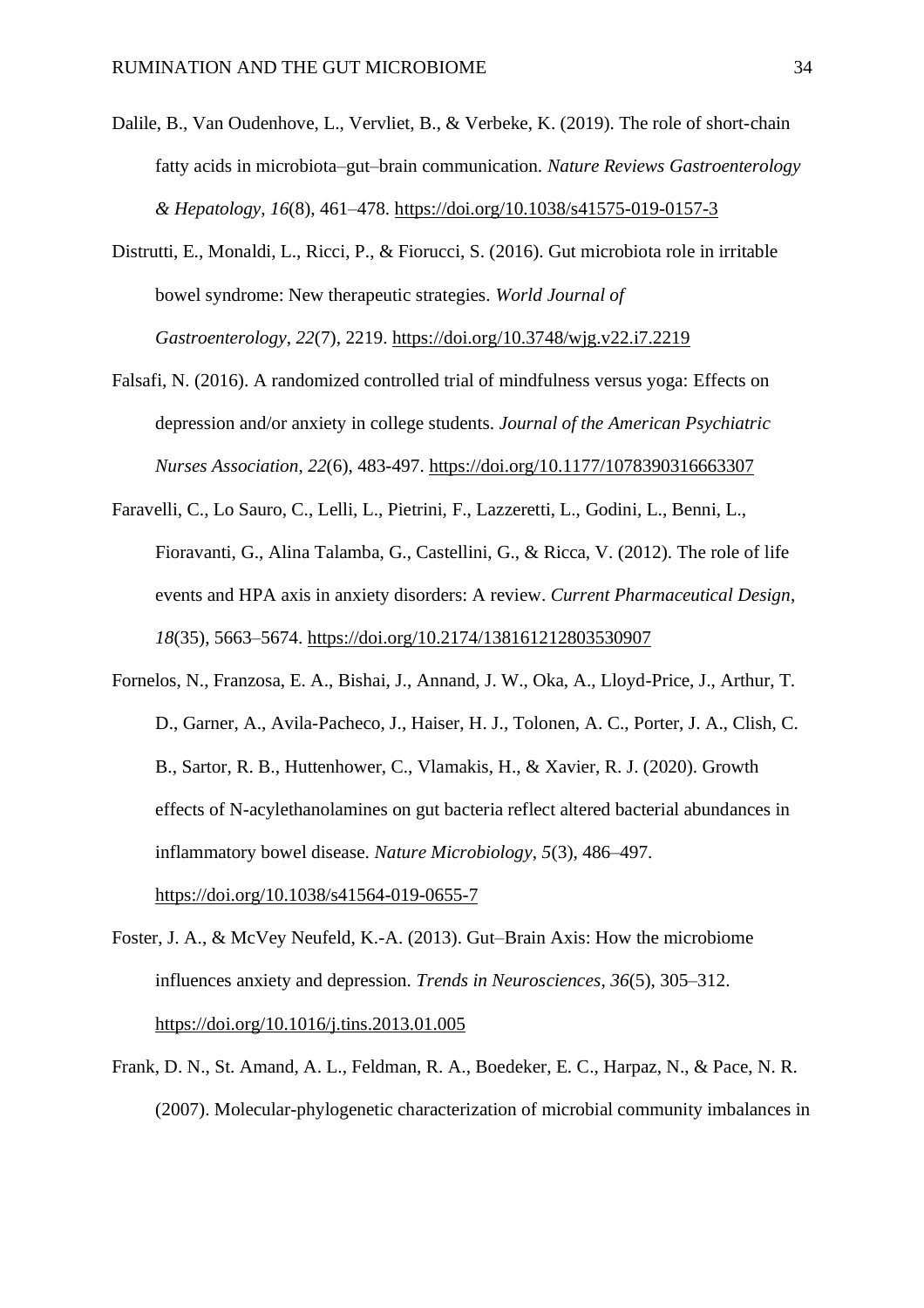human inflammatory bowel diseases. *Proceedings of the National Academy of Sciences*, *104*(34), 13780–13785. https://doi.org/10.1073/pnas.0706625104

- Friedrich, M., Grady, S. E., & Wall, G. C. (2010). Effects of antidepressants in patients with irritable bowel syndrome and comorbid depression. *Clinical Therapeutics*, *32*(7), 1221– 1233. https://doi.org/10.1016/j.clinthera.2010.07.002
- Graff, L. A., Walker, J. R., & Bernstein, C. N. (2009). Depression and anxiety in inflammatory bowel disease: A review of Comorbidity and Management. *Inflammatory Bowel Diseases*, *15*(7), 1105–1118. https://doi.org/10.1002/ibd.20873
- Greenhalgh, K., Meyer, K. M., Aagaard, K. M., & Wilmes, P. (2016). The human gut microbiome in health: Establishment and resilience of microbiota over a lifetime. *Environmental Microbiology*, *18*(7), 2103–2116.

https://doi.org/10.1111/1462-2920.13318

- Hayes, A. F. (2017). *Introduction to mediation, moderation, and conditional process analysis: A regression-based approach* (2nd ed.). Guilford Publications.
- Hilt, L. M., & Swords, C. M. (2021). Acceptability and preliminary effects of a mindfulness mobile application for ruminative adolescents. *Behavior Therapy*, *52*(6), 1339-1350. https://doi.org/10.1016/j.beth.2021.03.004
- Ianiro, G., Tilg, H., & Gasbarrini, A. (2016). Antibiotics as deep modulators of gut microbiota: Between good and evil. *Gut*, *65*(11), 1906–1915. https://doi.org/10.1136/gutjnl-2016-312297
- Iob, E., Kirschbaum, C., & Steptoe, A. (2020). Persistent depressive symptoms, HPA-axis hyperactivity, and inflammation: The role of cognitive-affective and somatic symptoms. *Molecular Psychiatry*, *25*(5), 1130-1140. https://doi.org/10.1038/s41380-019-0501-6

Jia, W., Zhen, J., Liu, A., Yuan, J., Wu, X., Zhao, P., Zhau, L., Li, X., Liu, Q., Huang, G., &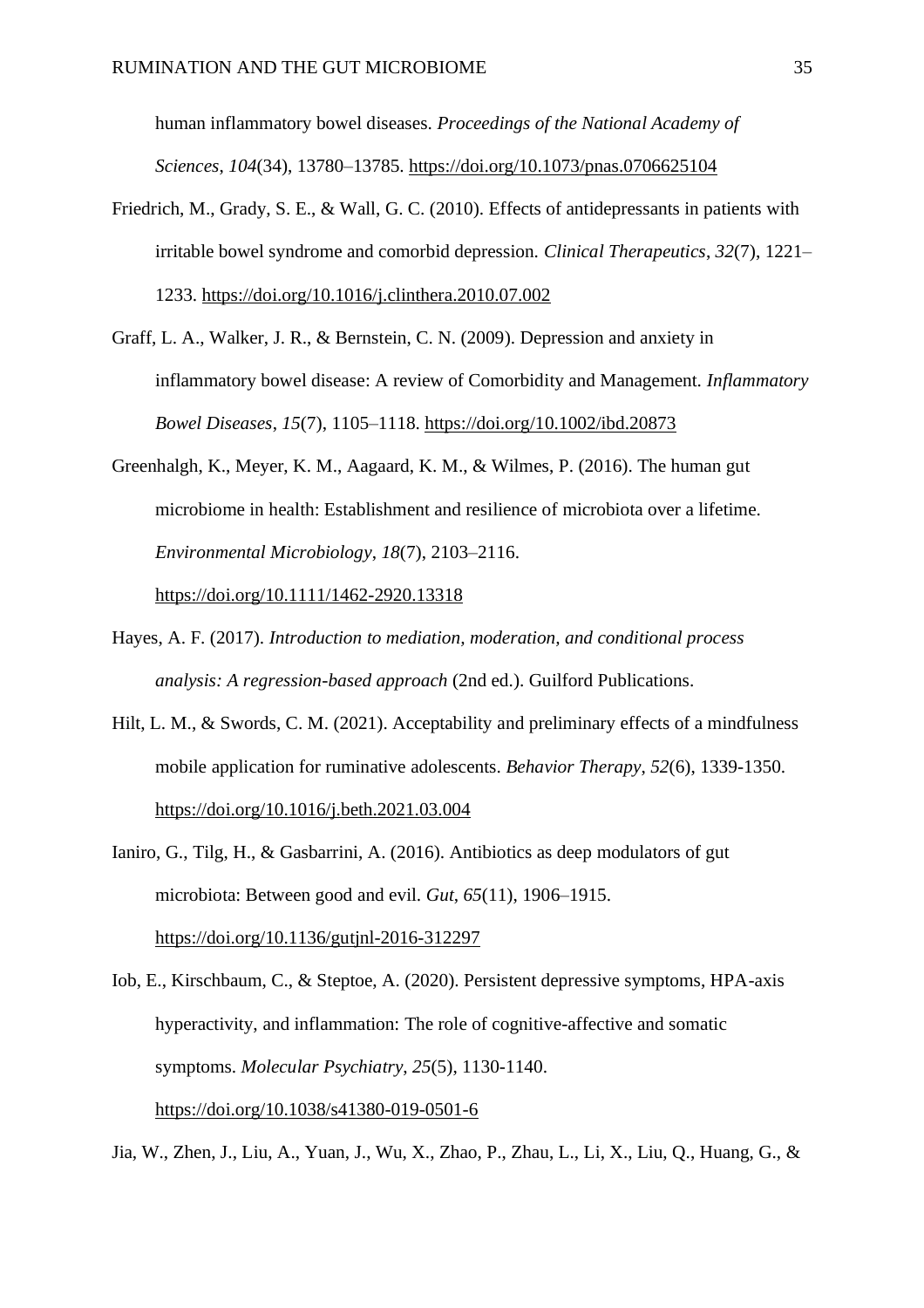Xu, A. (2020). Long-term vegan meditation improved human gut microbiota. *Evidence-Based Complementary and Alternative Medicine*, *2020*. <https://doi.org/10.1155/2020/9517897>

- Jiang, H., Ling, Z., Zhang, Y., Mao, H., Ma, Z., Yin, Y., Wang, W., Tang, W., Tan, Z., Shi, J., Li, L., & Ruan, B. (2015). Altered fecal microbiota composition in patients with major depressive disorder. *Brain, Behavior, and Immunity, 48*, 186-194. <https://doi.org/10.1016/j.bbi.2015.03.016>
- Jiang, H. Y., Zhang, X., Yu, Z. H., Zhang, Z., Deng, M., Zhao, J. H., & Ruan, B. (2018). Altered gut microbiota profile in patients with generalized anxiety disorder. *Journal of Psychiatric Research*, *104*, 130-136. <https://doi.org/10.1016/j.jpsychires.2018.07.007>
- Jose, P.E., & Brown, I. (2008). When does the gender difference in rumination begin? Gender and age differences in the use of rumination by adolescents. *Journal of Youth and Adolescence*, *37*, 180-192.<https://doi.org/10.1007/s10964-006-9166-y>
- Karl, J. P., Hatch, A. M., Arcidiacono, S. M., Pearce, S. C., Pantoja-Feliciano, I. G., Doherty, L. A., & Soares, J. W. (2018). Effects of psychological, environmental and physical stressors on the gut microbiota. *Frontiers in Microbiology*, *9*. 2013. https://doi.org/10.3389/fmicb.2018.02013
- Kennedy, P. J., Cryan, J. F., Dinan, T. G., & Clarke, G. (2017). Kynurenine pathway metabolism and the microbiota-gut-brain axis. *Neuropharmacology*, *112*, 399-412. <https://doi.org/10.1016/j.neuropharm.2016.07.002>

Koloski, N., Holtmann, G., & Talley, N. J. (2020). Is there a causal link between psychological disorders and functional gastrointestinal disorders? *Expert Review of Gastroenterology & Hepatology*, *14*(11), 1047–1059. https://doi.org/10.1080/17474124.2020.1801414

Labelle, L. E., Campbell, T. S., & Carlson, L. E. (2010). Mindfulness-based stress reduction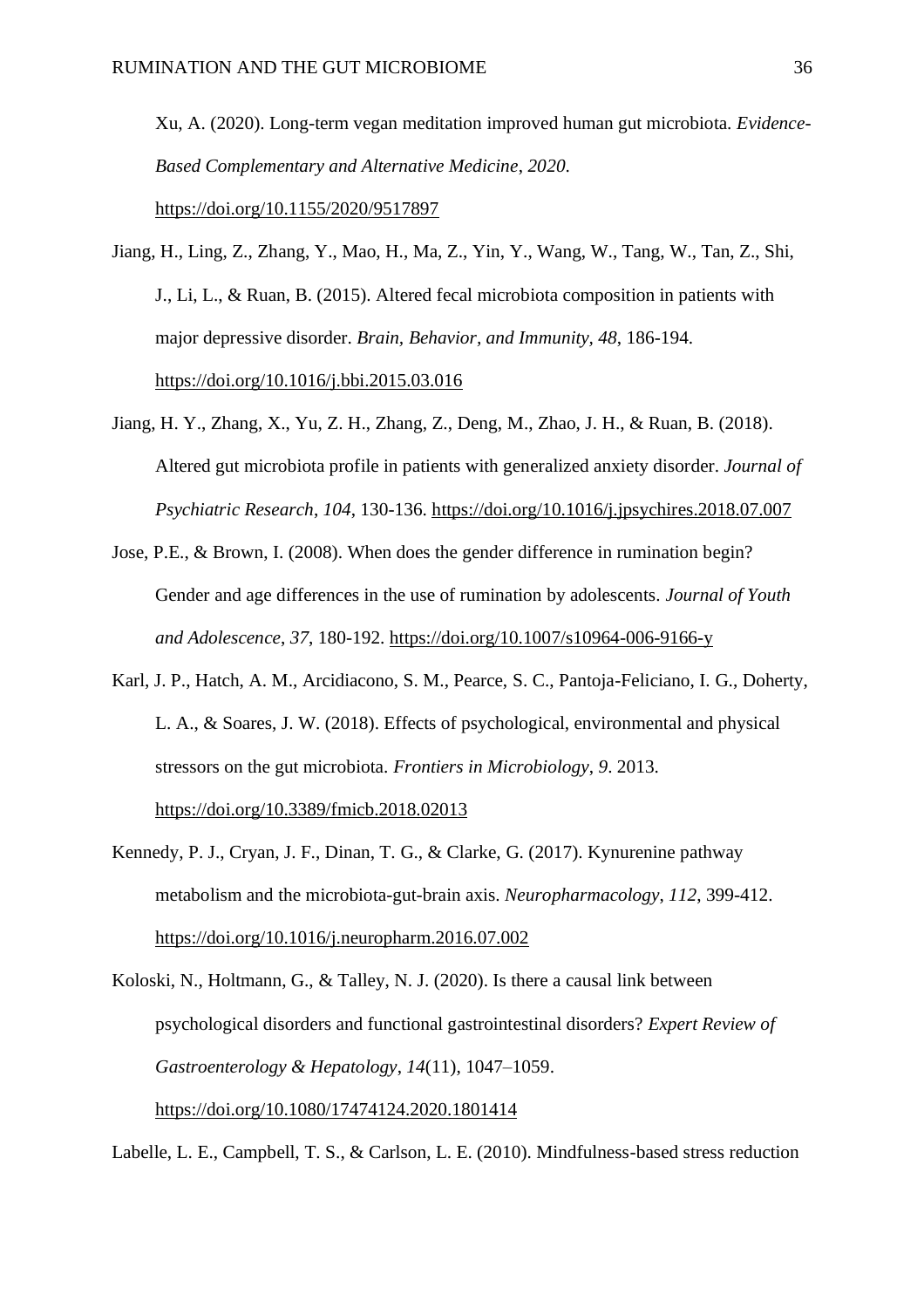in oncology: Evaluating mindfulness and rumination as mediators of change in depressive symptoms. *Mindfulness*, *1*(1), 28–40.

https://doi.org/10.1007/s12671-010-0005-6

- Lei, X., Zhong, M., Liu, Y., Xi, C., Ling, Y., Zhu, X., Yao, S., & Yi, J. (2017). Psychometric properties of the 10-item ruminative response scale in Chinese university students. *BMC Psychiatry*, *17*(1), 1-8. <https://doi.org/10.1186/s12888-017-1318-y>
- Ley, R. E. (2016). Prevotella in the gut: Choose carefully. *Nature Reviews Gastroenterology & Hepatology*, *13*(2), 69–70. https://doi.org/10.1038/nrgastro.2016.4
- Lin, P., Ding, B., Feng, C., Yin, S., Zhang, T., Qi, X., Lv, H., Guo, X., Dong, K., Zhu, Y., & Li, Q. (2017). Prevotella and Klebsiella proportions in fecal microbial communities are potential characteristic parameters for patients with major depressive disorder. *Journal of Affective Disorders*, *207*, 300–304. https://doi.org/10.1016/j.jad.2016.09.051
- Liu, R. T., Rowan-Nash, A. D., Sheehan, A. E., Walsh, R. F. L., Sanzari, C. M., Korry, B. J., & Belenky, P. (2020). Reductions in anti-inflammatory gut bacteria are associated with depression in a sample of young adults. *Brain, Behavior, and Immunity, 88*, 308–324. <https://doi.org/10.1016/j.bbi.2020.03.026>
- Mach, N., & Fuster-Botella, D. (2017). Endurance exercise and gut microbiota: A review. *Journal of Sport and Health Science*, *6*(2), 179–197.

https://doi.org/10.1016/j.jshs.2016.05.001

- Martínez, K. G., Castro-Couch, M., Franco-Chaves, J. A., Ojeda-Arce, B., Segura, G., Milad, M. R., & Quirk, G. J. (2012). Correlations between psychological tests and physiological responses during fear conditioning and Renewal. *Biology of Mood & Anxiety Disorders*, *2*(1). https://doi.org/10.1186/2045-5380-2-16
- Matsuoka, K., & Kanai, T. (2014). The gut microbiota and inflammatory bowel disease. *Seminars in Immunopathology*, *37*(1), 47–55.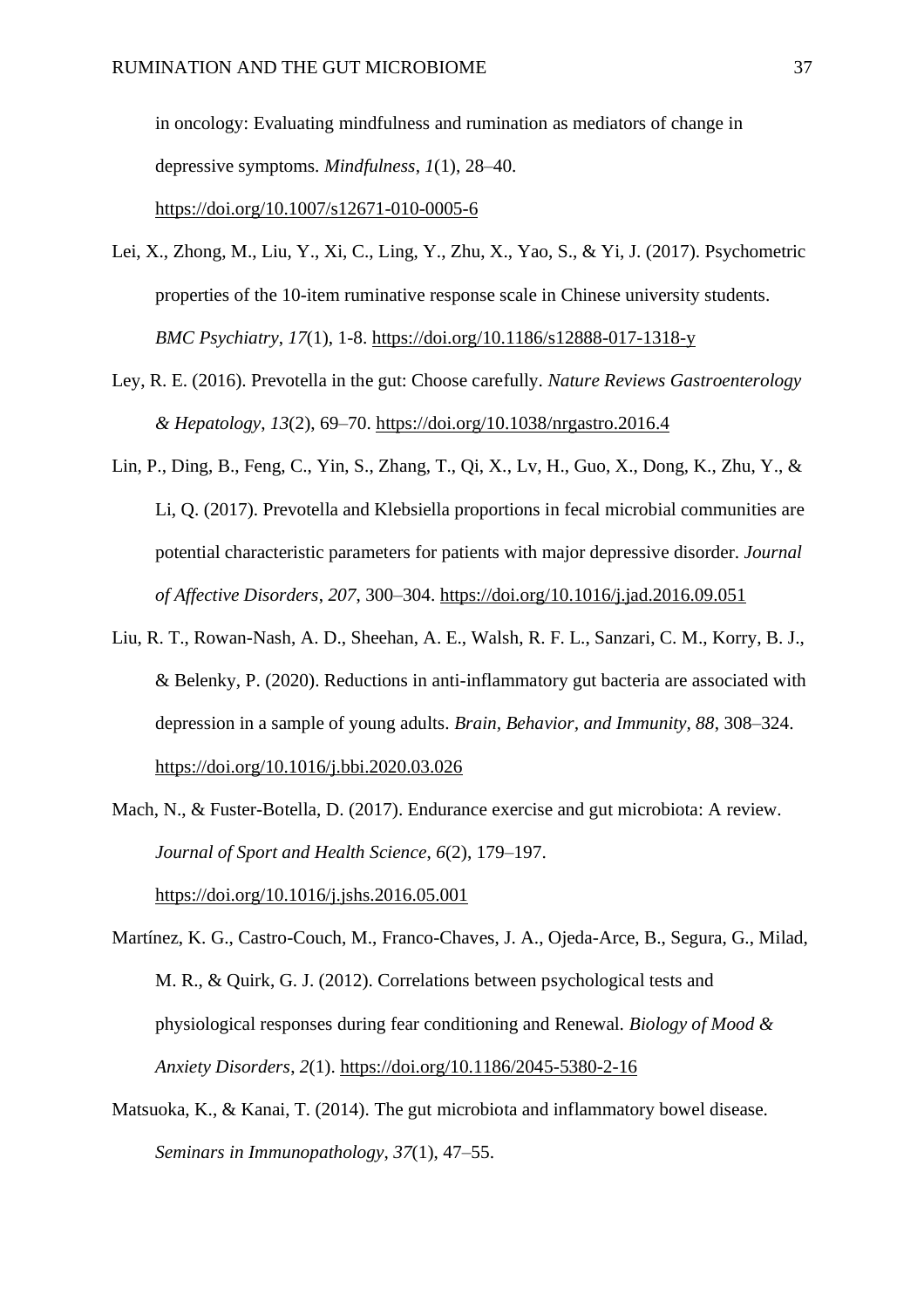https://doi.org/10.1007/s00281-014-0454-4

- Maxwell, S. E., & Cole, D. A. (2007). Bias in cross-sectional analyses of longitudinal mediation. *Psychological Methods*, *12*(1), 23–44. https://doi.org/10.1037/1082-989x.12.1.23
- McLaughlin, K. A., & Nolen-Hoeksema, S. (2011). Rumination as a transdiagnostic factor in depression and anxiety. *Behaviour Research and Therapy*, *49*(3), 186–193. https://doi.org/10.1016/j.brat.2010.12.006
- Misiak, B., Łoniewski, I., Marlicz, W., Frydecka, D., Szulc, A., Rudzki, L., & Samochowiec, J. (2020). The HPA axis dysregulation in severe mental illness: Can we shift the blame to gut microbiota? *Progress in Neuro-Psychopharmacology and Biological Psychiatry*, *102*, 109951. <https://doi.org/10.1016/j.pnpbp.2020.109951>
- Mohajeri, M. H., La Fata, G., Steinert, R. E., & Weber, P. (2018). Relationship between the gut microbiome and brain function. *Nutrition Reviews*, *76*(7), 481-496. <https://doi.org/10.1093/nutrit/nuy009>
- Molina-Torres, G., Rodriguez-Arrastia, M., Roman, P., Sanchez-Labraca, N., & Cardona, D. (2019). Stress and the gut microbiota-brain axis. *Behavioural Pharmacology*, *30*(2), 187-200. <https://doi.org/10.1097/FBP.0000000000000478>
- Murphy, S., Donma, A. J., Kohut, S. A., Weisbaum, E., Chan, J. H., Plenert, E., & Tomlinson, D. (2022). Mindfulness practices for children and adolescents receiving cancer therapies. *Journal of Pediatric Hematology/Oncology Nursing*, *39*(1), 40–48. https://doi.org/10.1177/27527530211056514
- Naseribafrouei, A., Hestad, K., Avershina, E., Sekelja, M., Linløkken, A., Wilson, R., & Rudi, K. (2014). Correlation between the human fecal microbiota and depression. *Neurogastroenterology & Motility*, *26*(8), 1155-1162. <https://doi.org/10.1111/nmo.12378>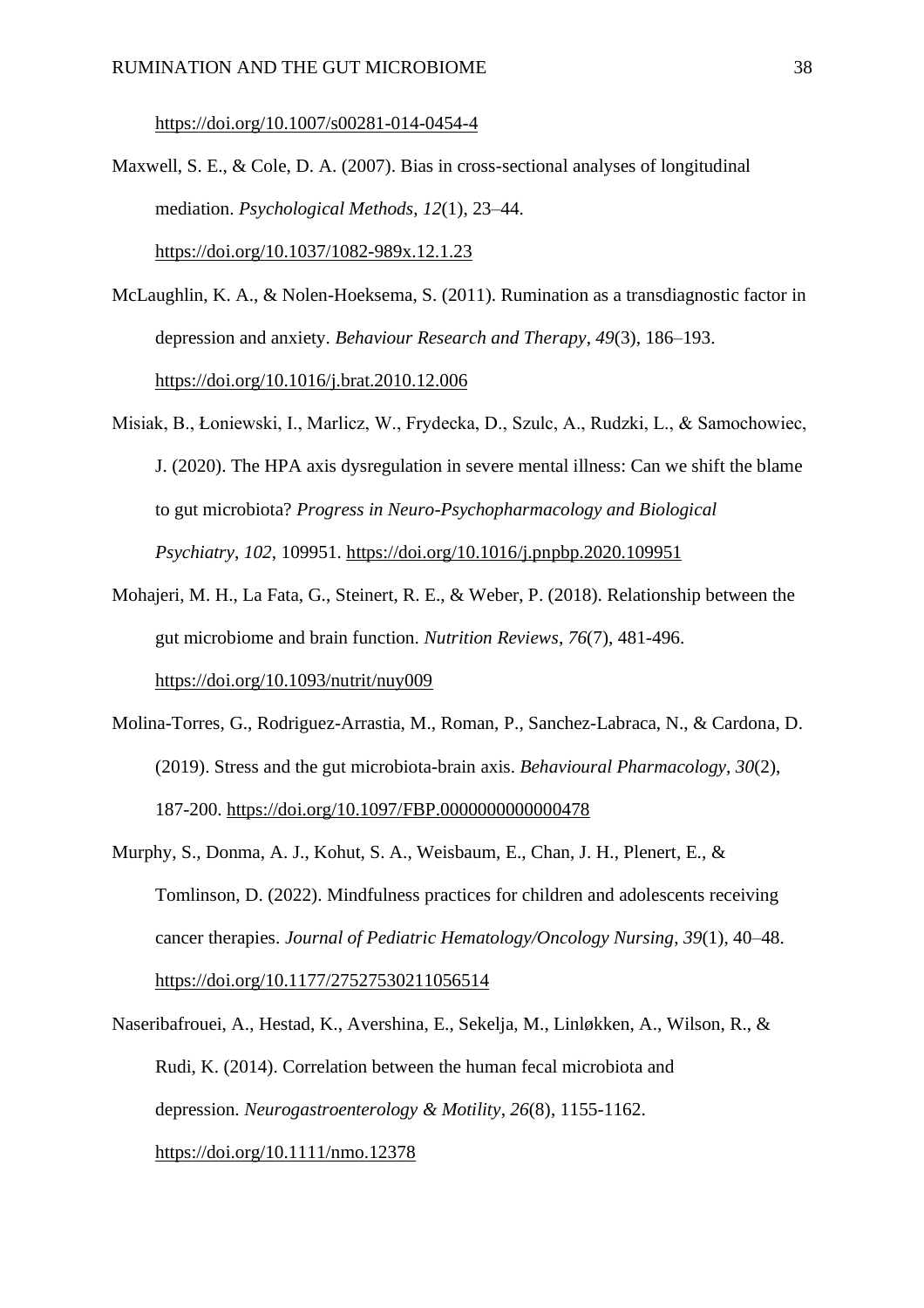- Nolen-Hoeksema, S. (2000). The role of rumination in depressive disorders and mixed anxiety/depressive symptoms. *Journal of Abnormal Psychology, 109*(3), 504– 511. [https://doi.org/10.1037/0021-843X.109.3.504](https://psycnet.apa.org/doi/10.1037/0021-843X.109.3.504)
- Nolen-Hoeksema, S., & Morrow, J. (1991). A prospective study of depression and posttraumatic stress symptoms after a natural disaster: The 1989 Loma Prieta earthquake. *Journal of Personality and Social Psychology*, *61*(1), 115. [https://doi.org/10.1037/0022-3514.61.1.115](https://psycnet.apa.org/doi/10.1037/0022-3514.61.1.115)
- Nolen-Hoeksema, S., Wisco, B. E., & Lyubomirsky, S. (2008). Rethinking rumination. *Perspectives on Psychological Science*, *3*(5), 400-424. [https://doi.org/10.1111/j.1745-6924.2008.00088.x](https://doi.org/10.1111%2Fj.1745-6924.2008.00088.x)
- Okubo, R., Koga, M., Katsumata, N., Odamaki, T., Matsuyama, S., Oka, M., Narita, H., Hashimoto, N., Kusumi, I., Xiao, J., & Matsuoka, Y. J. (2019). Effect of *Bifidobacterium breve* A-1 on anxiety and depressive symptoms in schizophrenia: A proof-of-concept study. *Journal of Affective Disorders*, *245*, 377–385. https://doi.org/10.1016/j.jad.2018.11.011
- Pariante, C. M., & Lightman, S. L. (2008). The HPA axis in major depression: Classical theories and new developments. *Trends in Neurosciences*, *31*(9), 464-468. <https://doi.org/10.1016/j.tins.2008.06.006>
- Parker, B. J., Wearsch, P. A., Veloo, A., & Rodriguez-Palacios, A. (2020). The genus Alistipes: Gut bacteria with emerging implications to inflammation, cancer, and mental health. *Frontiers in Immunology*, *11*, 906. <https://doi.org/10.3389/fimmu.2020.00906>
- Perestelo-Perez, L., Barraca, J., Penate, W., Rivero-Santana, A., & Alvarez-Perez, Y. (2017). Mindfulness-based interventions for the treatment of depressive rumination: Systematic review and meta-analysis. *International Journal of Clinical and Health Psychology*, *17*(3), 282-295.<https://doi.org/10.1016/j.ijchp.2017.07.004>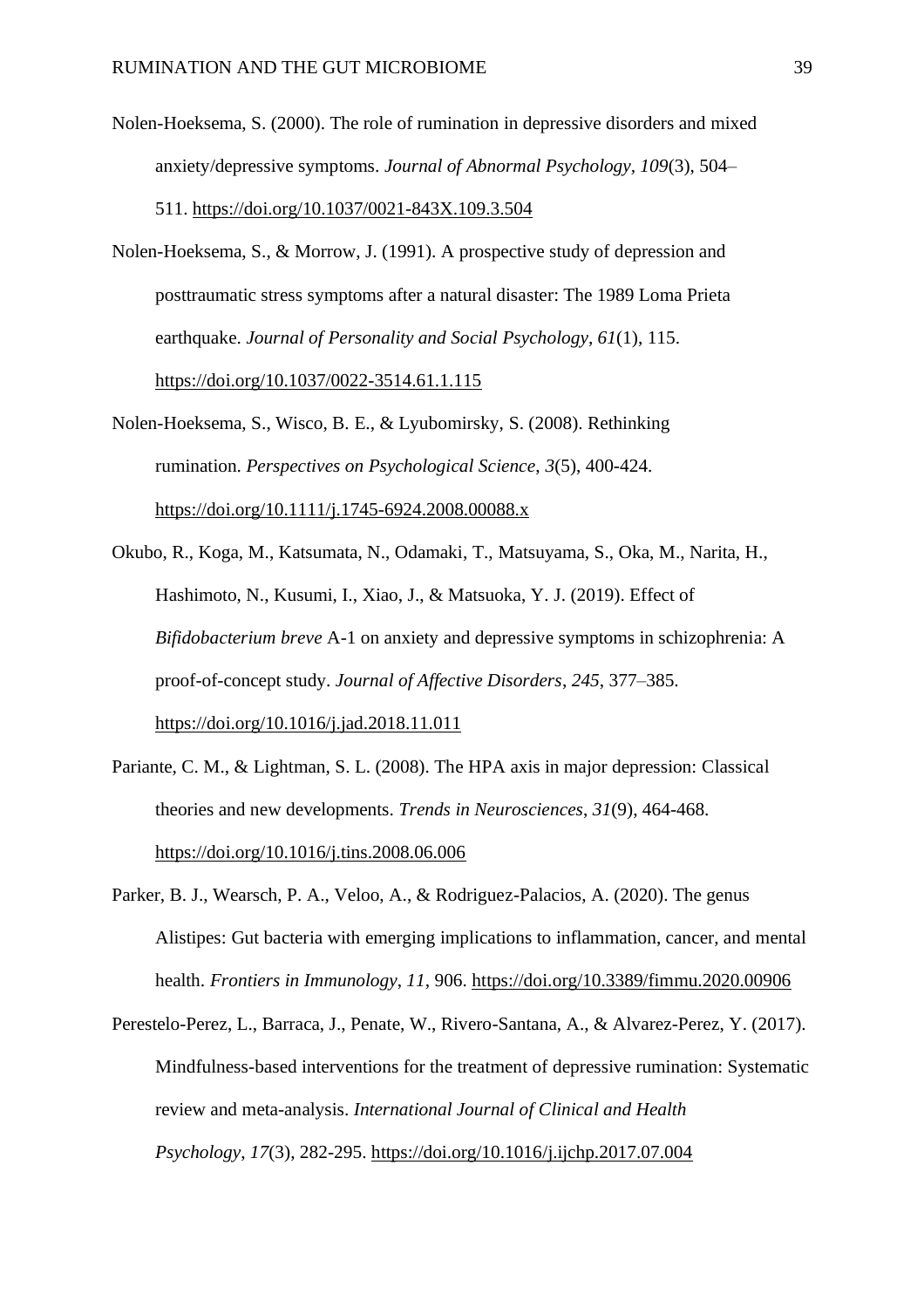Pinto-Sanchez, M. I., Hall, G. B., Ghajar, K., Nardelli, A., Bolino, C., Lau, J. T., Martin, F.- P., Cominetti, O., Welsh, C., Rieder, A., Traynor, J., Gregory, C., De Palma, G., Pigrau, M., Ford, A. C., Macri, J., Berger, B., Bergonzelli, G., Surette, M. G., … Bercik, P. (2017). Probiotic *Bifidobacterium longum* NCC3001 reduces depression scores and alters brain activity: A pilot study in patients with irritable bowel syndrome. *Gastroenterology*, *153*(2). https://doi.org/10.1053/j.gastro.2017.05.003

Precup, G., & Vodnar, D.-C. (2019). Gut *Prevotella* as a possible biomarker of diet and its eubiotic versus dysbiotic roles: A comprehensive literature review. *British Journal of Nutrition*, *122*(2), 131–140. https://doi.org/10.1017/s0007114519000680

Rayle, A. D., & Chung, K. Y. (2007). Revisiting first-year college students' mattering: Social support, academic stress, and the mattering experience. *Journal of College Student Retention: Research, Theory & Practice*, *9*(1), 21-37. <https://doi.org/10.2190%2FX126-5606-4G36-8132>

Roca, P., Vazquez, C., Diez, G., Brito-Pons, G., & McNally, R. J. (2021). Not all types of meditation are the same: Mediators of change in mindfulness and compassion meditation interventions. *Journal of Affective Disorders*, *283*, 354-362.

<https://doi.org/10.1016/j.jad.2021.01.070>

- Rong, H., Xie, X.-H., Zhao, J., Lai, W.-T., Wang, M.-B., Xu, D., Liu, Y.-H., Guo, Y.-Y., Xu, S.-X., Deng, W.-F., Yang, Q.-F., Xiao, L., Zhang, Y.-L., He, F.-S., Wang, S., & Liu, T.-B. (2019). Similarly in depression, nuances of gut microbiota: Evidences from a shotgun metagenomics sequencing study on major depressive disorder versus bipolar disorder with current major depressive episode patients. *Journal of Psychiatric Research*, *113*, 90–99. https://doi.org/10.1016/j.jpsychires.2019.03.017
- Sánchez, B., Delgado, S., Blanco-Míguez, A., Lourenço, A., Gueimonde, M., & Margolles, A. (2016). Probiotics, gut microbiota, and their influence on host health and disease.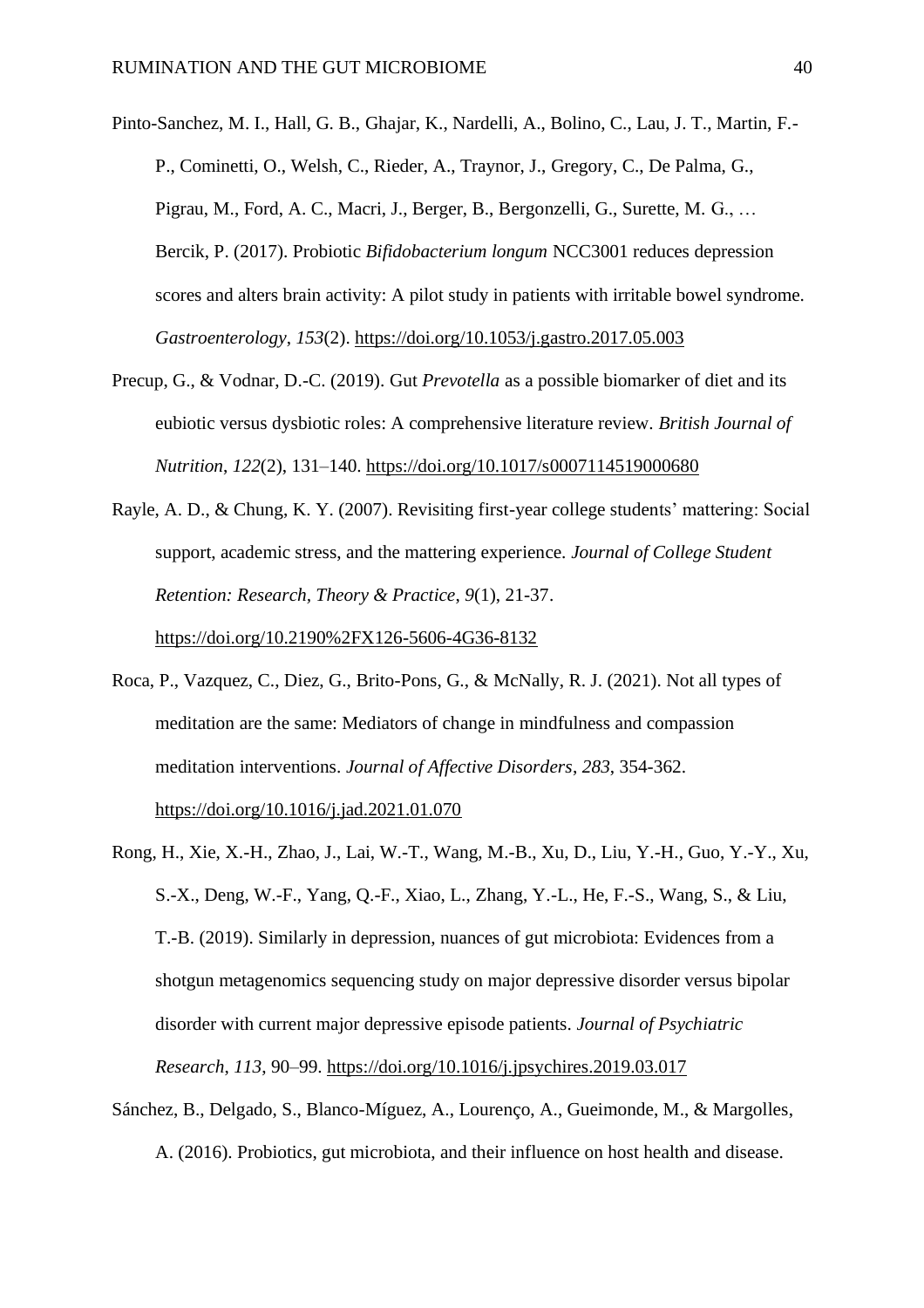*Molecular Nutrition & Food Research*, *61*(1), 1600240.

https://doi.org/10.1002/mnfr.201600240

- Simpson, C. A., Mu, A., Haslam, N., Schwartz, O. S., & Simmons, J. G. (2020). Feeling down? A systematic review of the gut microbiota in anxiety/depression and irritable bowel syndrome. *Journal of Affective Disorders*, *266*, 429–446. https://doi.org/10.1016/j.jad.2020.01.124
- Silva, Y. P., Bernardi, A., & Frozza, R. L. (2020). The role of short-chain fatty acids from gut microbiota in gut-brain communication. *Frontiers in Endocrinology*, *11*, 25. <https://doi.org/10.3389/fendo.2020.00025>
- Stein, M. B., & Sareen, J. (2015). Generalized anxiety disorder. *New England Journal of Medicine*, *373*(21), 2059–2068. https://doi.org/10.1056/nejmcp1502514
- Treangen, T. J., Wagner, J., Burns, M. P., & Villapol, S. (2018). Traumatic brain injury in mice induces acute bacterial dysbiosis within the fecal microbiome. *Frontiers in Immunology*, *9*. https://doi.org/10.3389/fimmu.2018.02757
- Trivedi M. H. (2006). Major depressive disorder: Remission of associated symptoms. *The Journal of Clinical Psychiatry*, *67* (Suppl 6), 27–32.

<http://www.ncbi.nlm.nih.gov/pubmed/16848674>

Tong, M., Li, X., Wegener Parfrey, L., Roth, B., Ippoliti, A., Wei, B., Borneman, J., McGovern, D. P., Frank, D. N., Li, E., Horvath, S., Knight, R., & Braun, J. (2013). A modular organization of the human intestinal mucosal microbiota and its association with inflammatory bowel disease. *PLoS ONE*, *8*(11).

https://doi.org/10.1371/journal.pone.0080702

Turakitwanakan, W., Mekseepralard, C., & Busarakumtragul, P. (2013). Effects of mindfulness meditation on serum cortisol of medical students. *Journal of the Medical*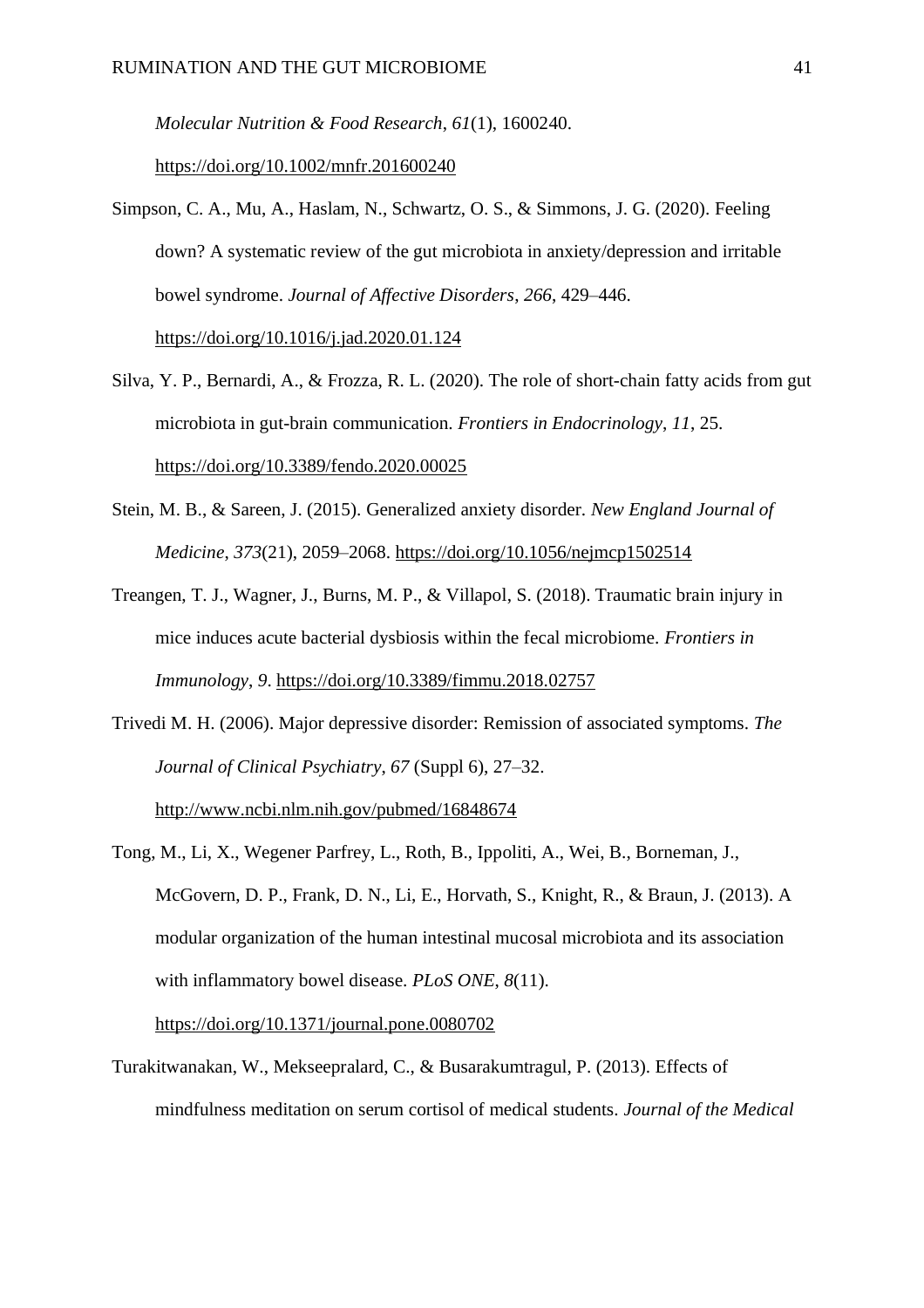*Association of Thailand*, *96* (Suppl 1), S90–S95.

https://pubmed.ncbi.nlm.nih.gov/23724462/

- Valdes, A. M., Walter, J., Segal, E., & Spector, T. D. (2018). Role of the gut microbiota in nutrition and health. *The British Medical Journal*, *361*, k2179. <https://doi.org/10.1136/bmj.k2179>
- Vanuytsel, T., van Wanrooy, S., Vanheel, H., Vanormelingen, C., Verschueren, S., Houben, E., Salim Rasoel, S., Tόth, J., Holvoet, L., Farré, R., Van Oudenhove, L., Boeckxstaens, G., Verbeke, K., & Tack, J. (2013). Psychological stress and corticotropin-releasing hormone increase intestinal permeability in humans by a mast cell-dependent mechanism. *Gut*, *63*(8), 1293–1299. https://doi.org/10.1136/gutjnl-2013-305690
- Wang, Y., Qi, W., Song, G., Pang, S., Peng, Z., Li, Y., & Wang, P. (2020). High-fructose diet increases inflammatory cytokines and alters gut microbiota composition in rats. *Mediators of Inflammation*, *2020*, 1–10. https://doi.org/10.1155/2020/6672636
- Xu, M., Tian, P., Zhu, H., Zou, R., Zhao, J., Zhang, H., Wang, G., & Chen, W. (2022). Lactobacillus paracasei CCFM1229 and lactobacillus rhamnosus CCFM1228 alleviated depression- and anxiety-related symptoms of chronic stress-induced depression in mice by regulating xanthine oxidase activity in the brain. *Nutrients*, *14*(6), 1294. https://doi.org/10.3390/nu14061294
- Xu, Z., Wang, C., Dong, X., Hu, T., Wang, L., Zhao, W., Zhu, S., Li, G., Hu, Y., Gao, Q., Wan, J., Liu, Z., & Sun, J. (2018). Chronic alcohol exposure induced gut microbiota dysbiosis and its correlations with neuropsychic behaviors and brain BDNF/GABRA1 changes in mice. *BioFactors*, *45*(2), 187–199. https://doi.org/10.1002/biof.1469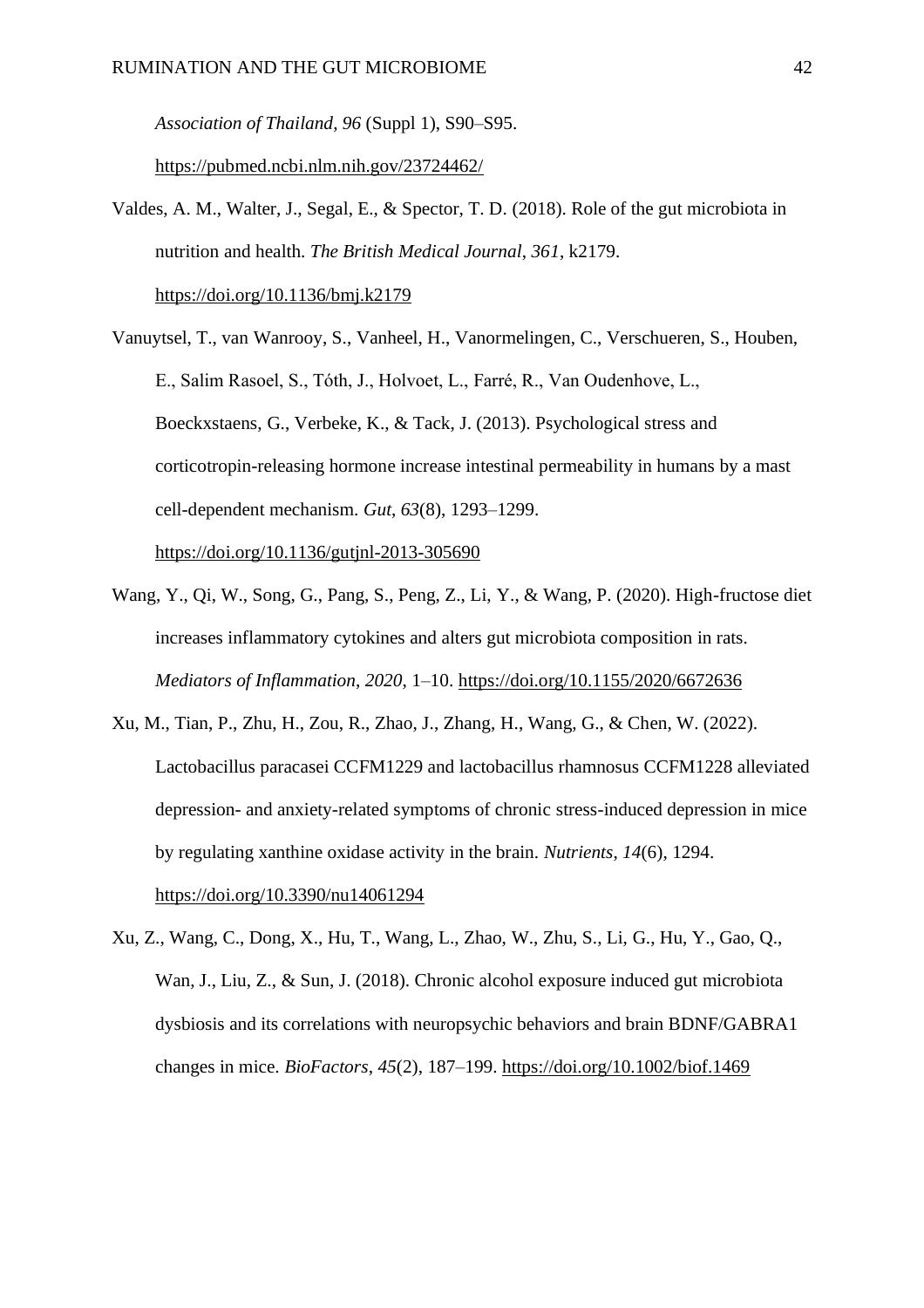- Yasmin, A., Butt, M. S., Afzaal, M., van Baak, M., Nadeem, M. T., & Shahid, M. Z. (2015). Prebiotics, gut microbiota and metabolic risks: Unveiling the relationship. *Journal of Functional Foods*, *17*, 189–201. https://doi.org/10.1016/j.jff.2015.05.004
- Zoccola, P. M., & Dickerson, S. S. (2012). Assessing the relationship between rumination and cortisol: A review. *Journal of Psychosomatic Research*, *73*(1), 1–9. https://doi.org/10.1016/j.jpsychores.2012.03.007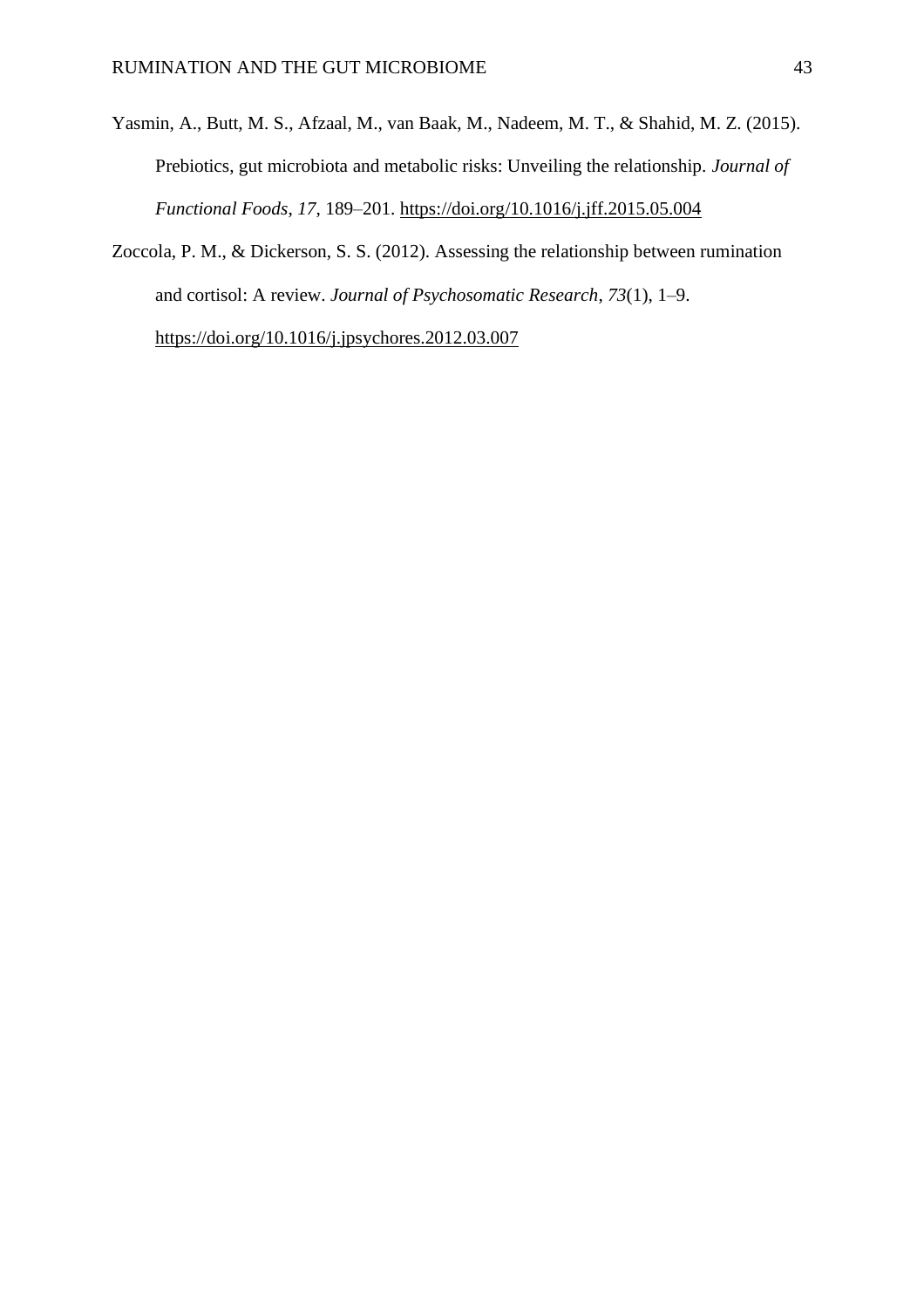## **Table 1**

## *Paired-Sample* t*-test Results*

| Outcome              | Pre-intervention<br>Post-intervention |           |            | $\mathbf t$ | $\boldsymbol{p}$ | Cohen's $d$   |         |
|----------------------|---------------------------------------|-----------|------------|-------------|------------------|---------------|---------|
|                      | $(N = 16)$                            |           | $(N = 11)$ |             |                  |               |         |
| $df = 10$            | M                                     | <b>SD</b> | M          | <b>SD</b>   |                  |               |         |
| Rumination           | 53.69                                 | 9.18      | 49.09      | 8.8         | 3.08             | $0.012**$     | 0.93    |
| Depression           | 41.38                                 | 8.29      | 32.91      | 7.64        | 4.62             | $< 0.001$ *** | 1.39    |
| Anxiety              | 41.31                                 | 13.37     | 33.64      | 6.35        | 2.1              | $0.062*$      | 0.63    |
| Worry                | 58.13                                 | 12.53     | 53.82      | 10.21       | 1.16             | 0.274         | 0.35    |
| Describing (FFMQ)    | 22.69                                 | 7.08      | 25.55      | 6.98        | $-1.99$          | $0.075*$      | $-0.60$ |
| Awareness (FFMQ)     | 21.13                                 | 5.15      | 23.74      | 4.67        | $-1.5$           | 0.164         | $-0.45$ |
| Nonjudgment (FFMQ)   | 22.13                                 | 7.75      | 27.27      | 7.3         | $-3.29$          | $0.008***$    | $-0.99$ |
| Nonreactivity (FFMQ) | 18.94                                 | 5.6       | 20.91      | 4.78        | $-2.23$          | $0.05*$       | $-0.65$ |

*Note*. \* *p* <.1, \*\* *p* <.05, \*\*\* *p* <.01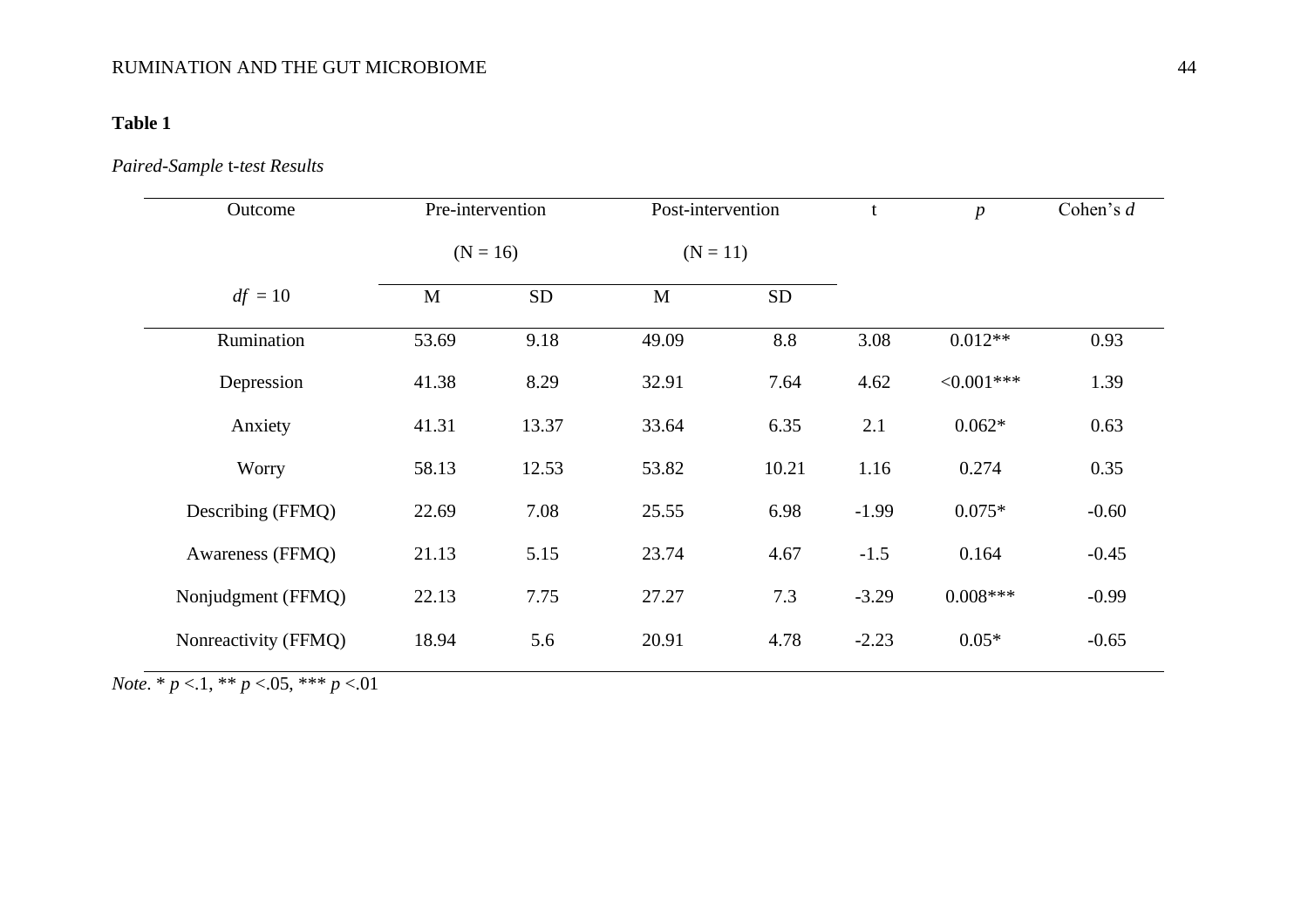## **Table 2**

## *Multivariate Tests with Control Variables*

| Outcome           | Rumination  |                  |              | Depression       | Anxiety     |                  |             | Describing       |             | Nonjudgment      | Nonreactivity |      |
|-------------------|-------------|------------------|--------------|------------------|-------------|------------------|-------------|------------------|-------------|------------------|---------------|------|
| $df = 6$          |             |                  |              |                  |             |                  |             | (FFMQ)           |             | (FFMQ)           | (FFMQ)        |      |
|                   | $\mathbf F$ | $\boldsymbol{D}$ | $\mathbf{F}$ | $\boldsymbol{p}$ | $\mathbf F$ | $\boldsymbol{p}$ | $\mathbf F$ | $\boldsymbol{p}$ | $\mathbf F$ | $\boldsymbol{p}$ | $\mathbf{F}$  | p    |
| Antibiotics       | .230        | .648             | .173         | .692             | .252        | .633             | .049        | .832             | .001        | .983             | 1.083         | .338 |
| Anti-infl. Med.   | 1.15        | .324             | .794         | .407             | 1.850       | .223             | .016        | .904             | .510        | .502             | .060          | .814 |
| <b>Probiotics</b> | .491        | .510             | .040         | .849             | .009        | .928             | .002        | .963             | .150        | .712             | .003          | .960 |
| Exercise          | 3.273       | .120             | .012         | .916             | .003        | .958             | 6.37        | $.045**$         | .347        | .577             | .493          | .509 |

*Note*. \* *p* <.1, \*\* *p* <.05, \*\*\* *p* <.01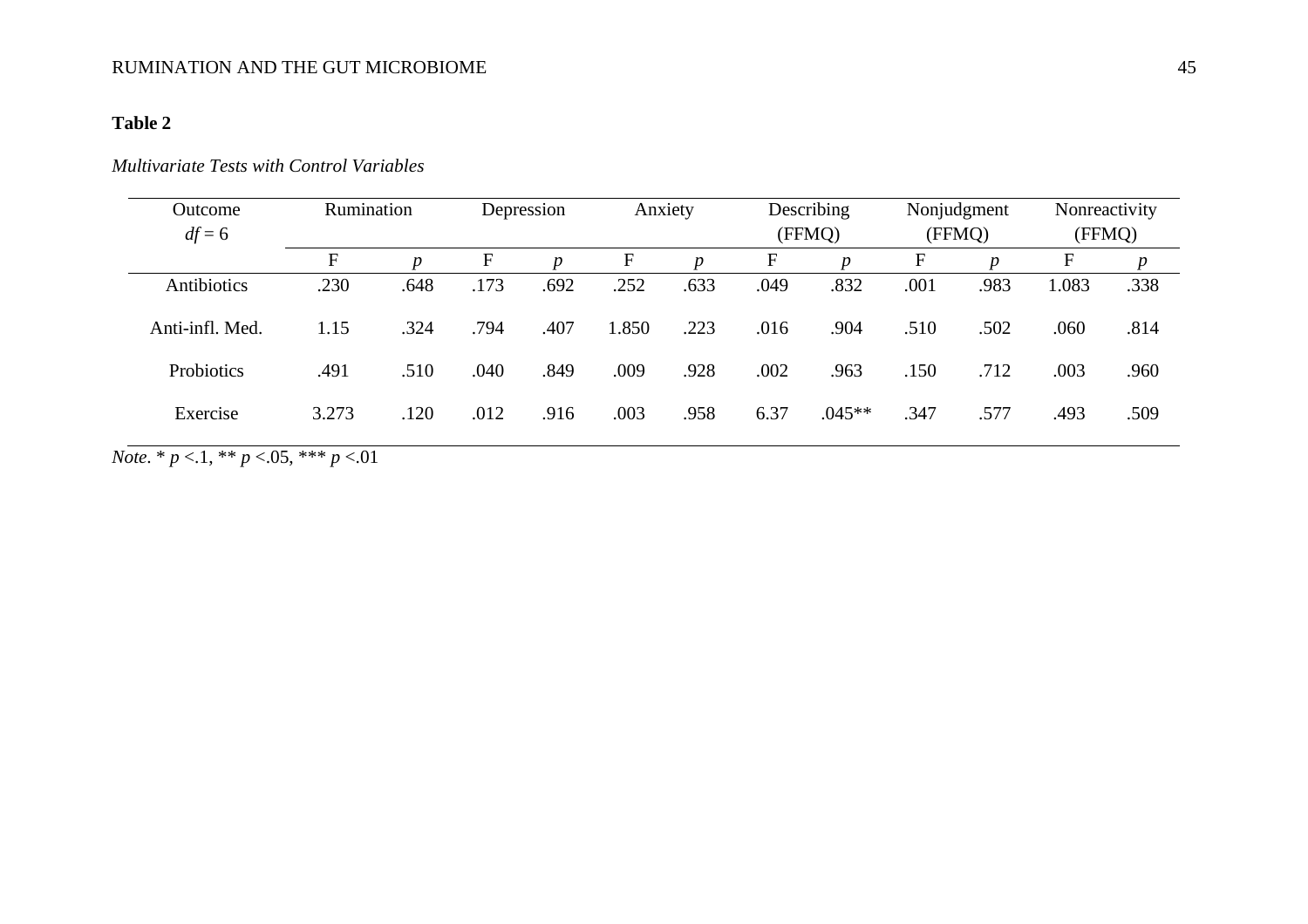#### **Figure 1**

*Alpha Diversity Analysis with Shannon Index Value*



*Note*. The x axis shows that diversity is not correlated with the number of sequence reads after a threshold of approximately 3,000 sequence reads have been analyzed. The y axis shows the diversity of species exist in samples. The higher number indicates the greater diversity. The vertical lines show error bars.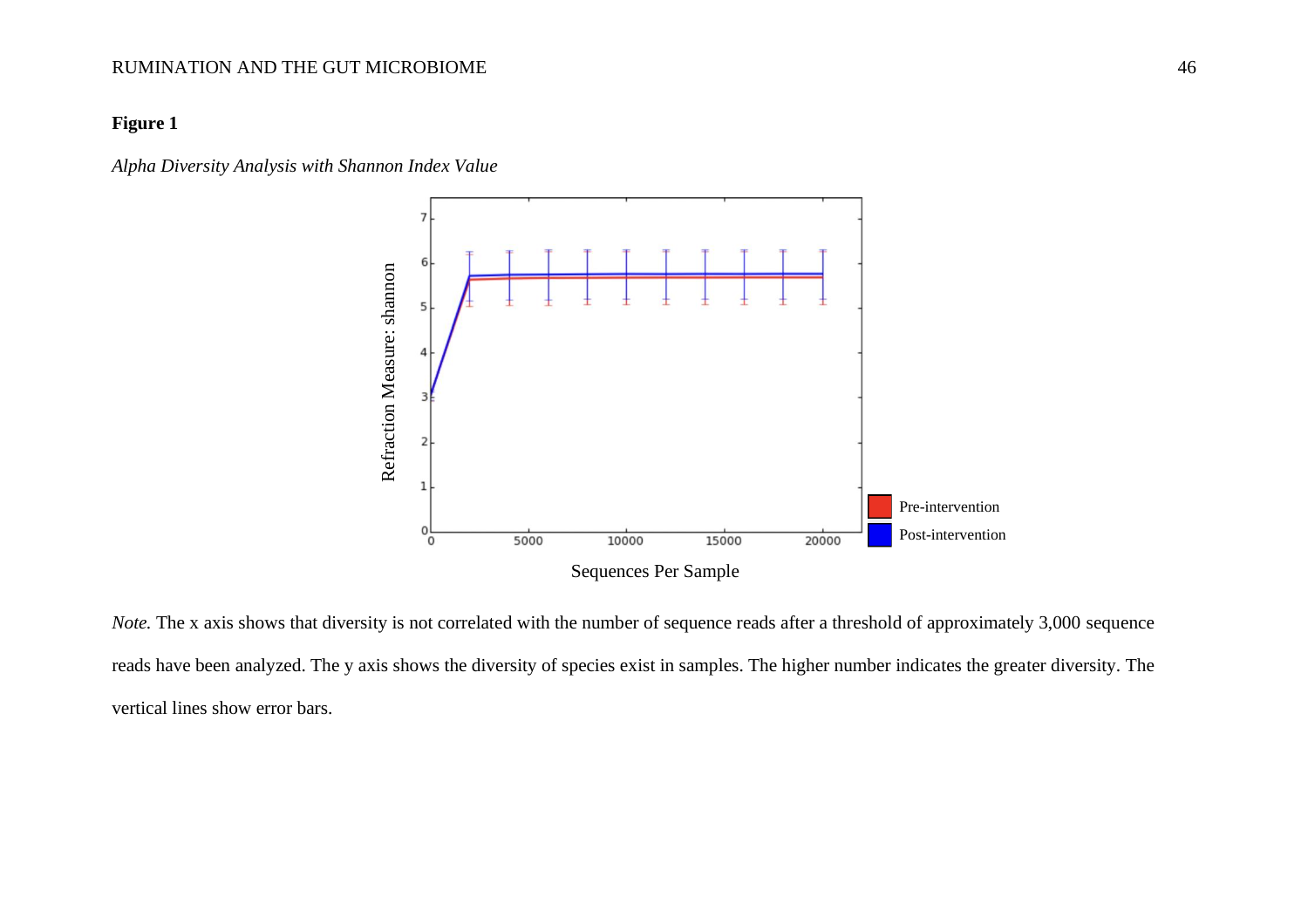## **Figure 2**

*Alpha Diversity Analysis with Chao1 Index*



*Note*. The x axis shows that diversity is not correlated with the number of sequence reads after a threshold of approximately 3,000 sequence reads have been analyzed. The y axis shows number of species exist in samples. The vertical lines show error bars.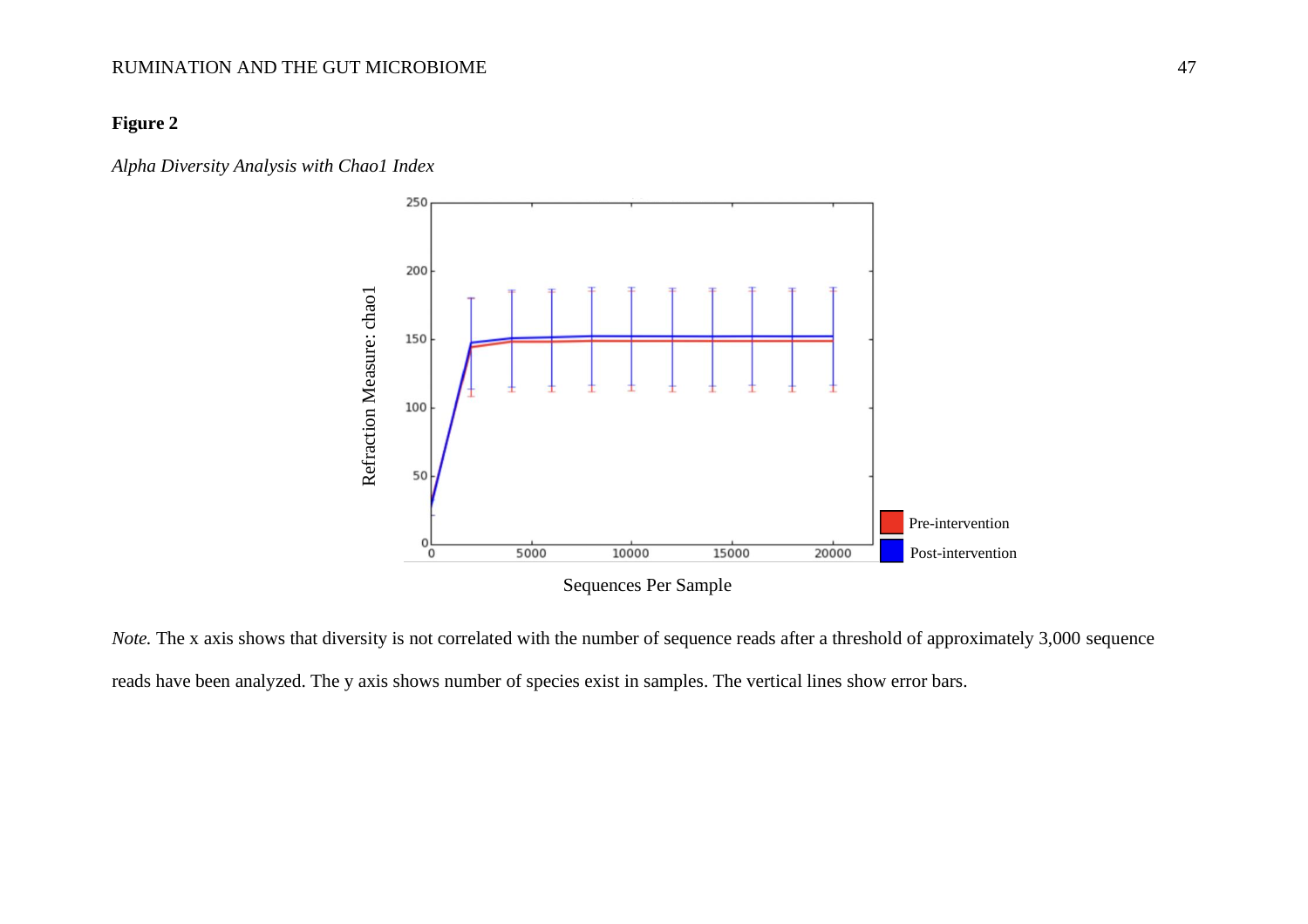## **Figure 3**

*Beta Diversity Analysis with Unweighted UniFrac.*



*Note*. Unweighted UniFrac shows the variability in types of species exist between the samples. Each red dot represents each participant at preintervention, and each blue dot represents each participant at post-intervention. Samples have similar species composition plotted close to each other.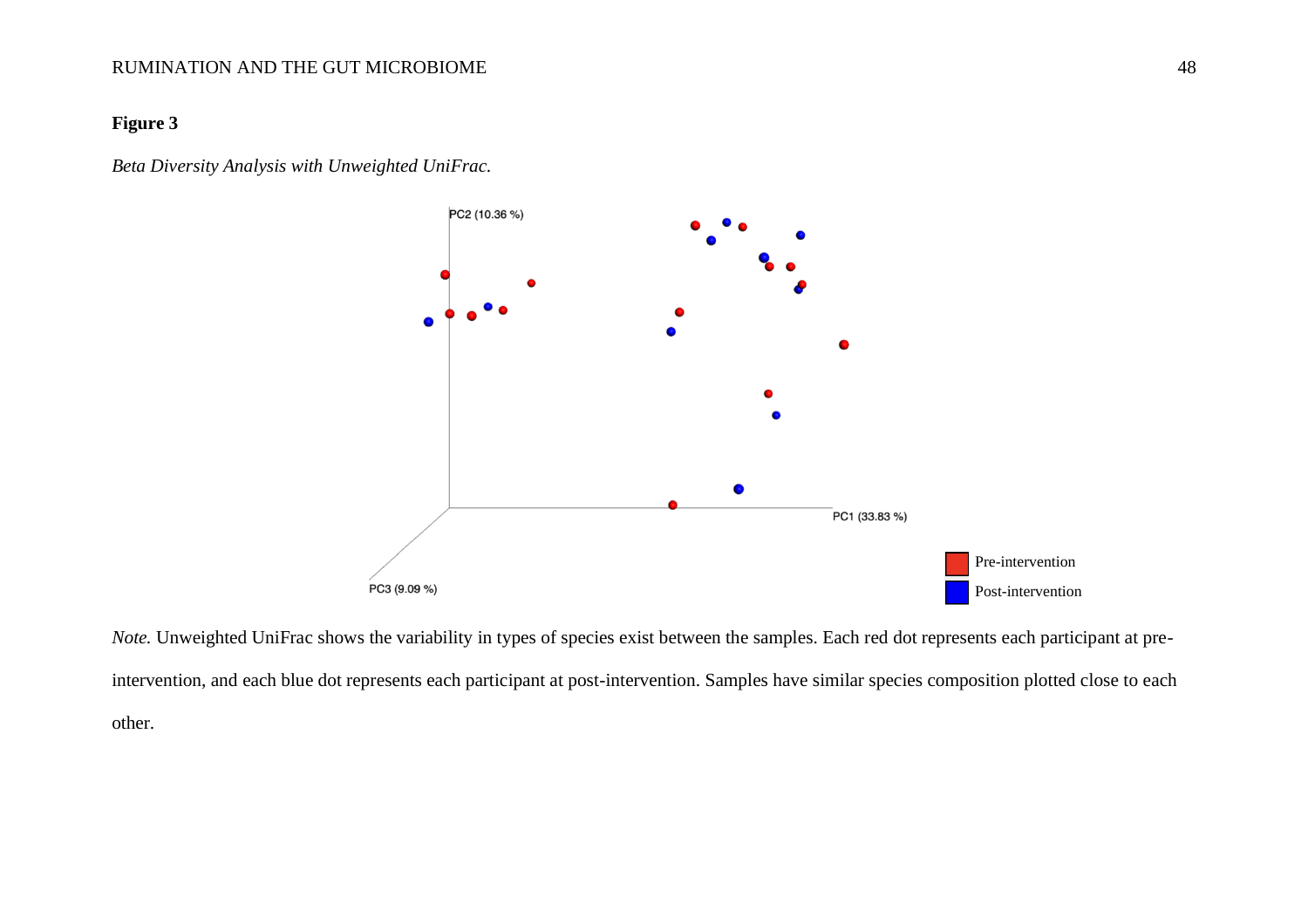#### **Figure 4**

*Beta Diversity Analysis with Weighted UniFrac*



*Note.* Weighted UniFrac shows the variability in the abundance of species that exist between samples. Each red dot represents each participant in pre-intervention, and each blue dot represents each participant in post-intervention. The samples with similar abundances of species showing the most variability is plotted close together.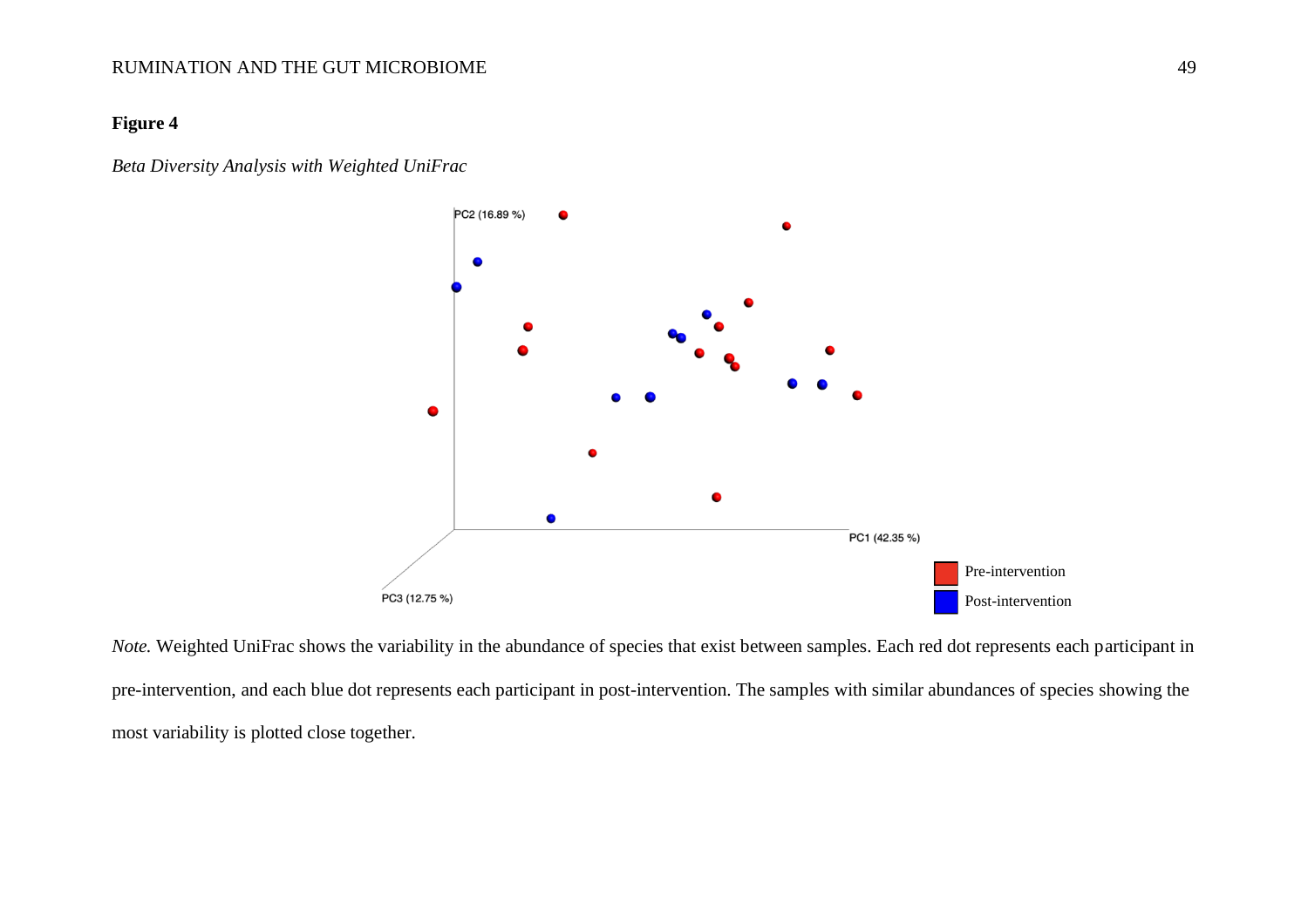## **Table 3**

## *The Gut Microbiome Alteration after the Brief Mindfulness Mobile App Intervention at Each Taxon*

| Gut microbiome<br>$df = 9$     | t           | $\boldsymbol{p}$ |  |  |  |  |  |
|--------------------------------|-------------|------------------|--|--|--|--|--|
| Phylum Level                   |             |                  |  |  |  |  |  |
| Actinobacteria (Increased)     | .346        | $.062*$          |  |  |  |  |  |
| Firmicutes (Decreased)         | 5.569       | $< .001***$      |  |  |  |  |  |
|                                | Class Level |                  |  |  |  |  |  |
| Actinobacteria (Increased)     | $-2.413$    | .039**           |  |  |  |  |  |
| Clostridia (Decreased)         | 4.479       | $.002***$        |  |  |  |  |  |
| Order Level                    |             |                  |  |  |  |  |  |
| Bifidobacteriales (Increased)  | $-2.420$    | $.039**$         |  |  |  |  |  |
| Clostridiales (Decreased)      | 4.479       | $.002***$        |  |  |  |  |  |
| Family Level                   |             |                  |  |  |  |  |  |
| Bifidobacteriaceae (Increased) | $-2.420$    | $.039**$         |  |  |  |  |  |
| Lachnospiraceae (Decreased)    | 3.268       | $0.01**$         |  |  |  |  |  |
| Genus Level                    |             |                  |  |  |  |  |  |
| Bifidobacterium (Increased)    | $-2.420$    | .039**           |  |  |  |  |  |
| Marvinbryantia (Decreased)     | 1.849       | $.098*$          |  |  |  |  |  |
| Alistipes (Increased)          | $-2.309$    | $.046**$         |  |  |  |  |  |

*Note.* \* *p* <.1, \*\* *p* <.05, \*\*\* *p* <.01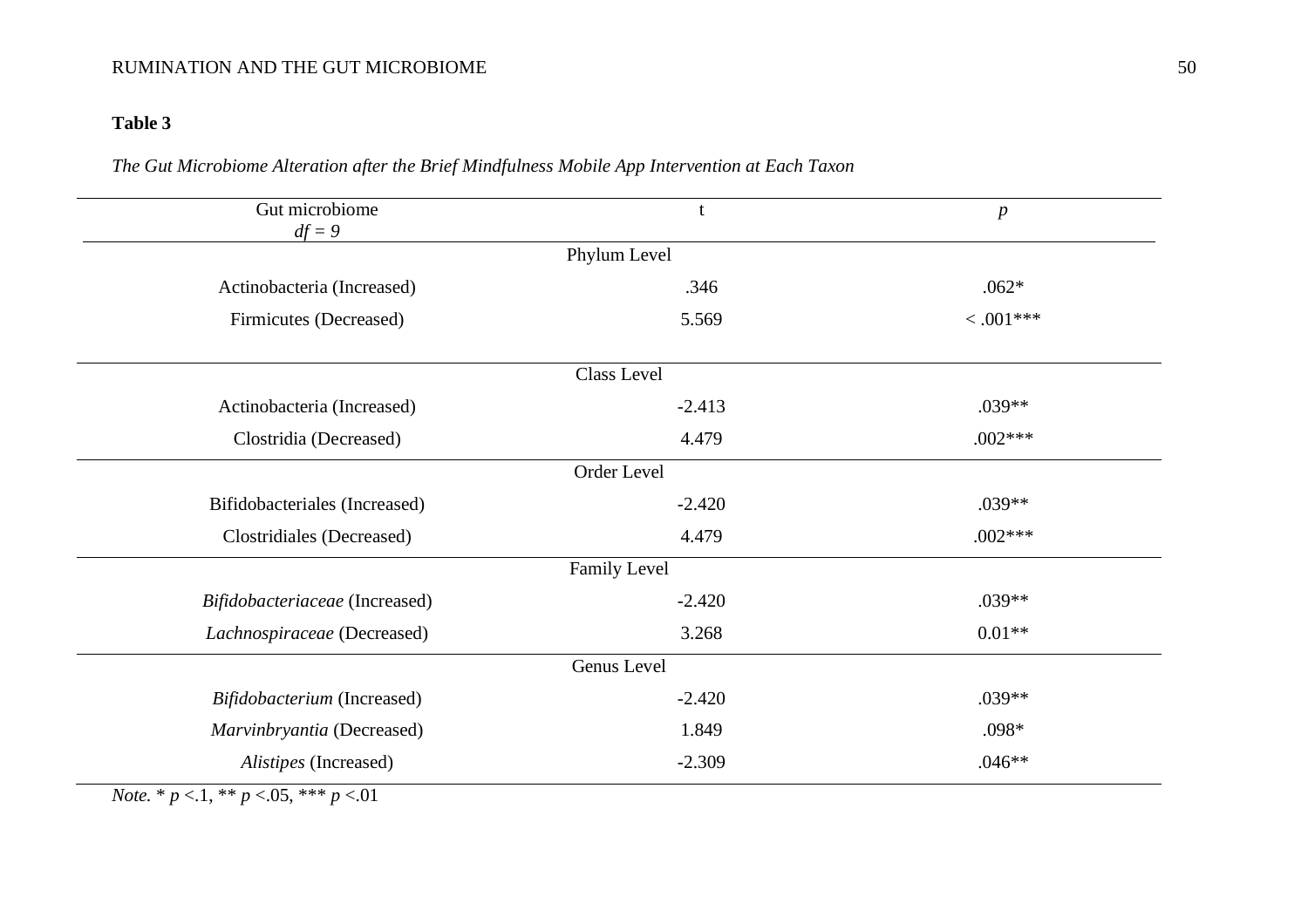#### **Figure 5**

#### *Bifidobacterium Mediation Analysis*



*Note. a* indicates the effect of pre-intervention *Bifidobacterium* abundance on rumination change. *b* indicated the effect of rumination change on post-intervention *Bifidobacterium* abundance. *c '* indicates the direct effect of pre-intervention *Bifidobacterium* on post-intervention *Bifidobacterium*. *ab* indicates the indirect effect of pre-intervention *Bifidobacterium* abundance on post-intervention *Bifidobacterium* abundance through rumination.

 $* p < 1, ** p < 0.05, *** p < 0.01$